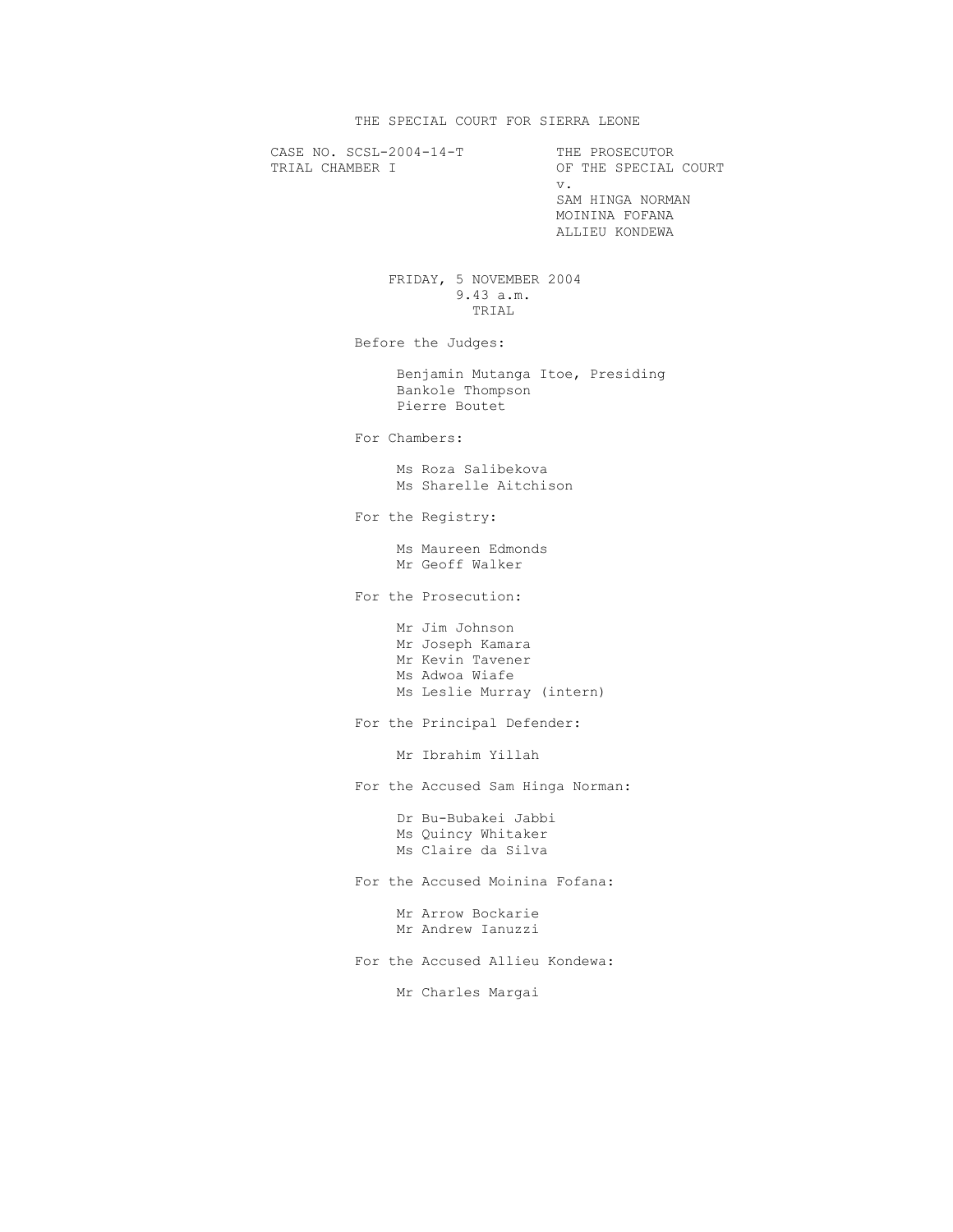1 [Friday, 5 November 2004] 2 [The accused not present] 3 [Open session] 4 [Upon resuming at 9.45 a.m.] 09:43:57 5 PRESIDING JUDGE: Good morning, learned counsel. I hope 6 everybody had a nice night. I didn't. I think it's 7 okay. There is no cause for alarm. We separated 8 yesterday in a closed session, but since we have to take 9 a motion from Ms Whitaker this morning, we would like to 09:45:30 10 move into an open session. I don't know whether we are 11 in an open session already. We are in an open session 12 already? Good, okay. Yes, Ms Whitaker, you may move the 13 Court on the motion you indicated yesterday. 14 MS WHITAKER: Thank you, Your Honour. I trust Your Honour's 09:46:24 15 referring to the application to invite the Court to 16 direct the Prosecution to call the investigators, rather 17 than the other matter I was endeavouring to pursue. 18 JUDGE BOUTET: Well, you indicated yesterday that you had one 19 motion to present this morning, which was related to the 09:46:42 20 issue that Mr Pestman raised, and that you had been asked 21 to do that on his behalf. So that is what we are hearing 22 this morning. 23 MS WHITAKER: Yes, okay. I was also endeavouring to pursue a 24 reconsideration, but I gather that that's been 09:46:57 25 effectively determined. 26 Your Honours, this is an application on behalf of 27 the first and second accused to ask the Court to require 28 the Prosecution to call one investigator and the relevant 29 interpreter to attest to the veracity or otherwise of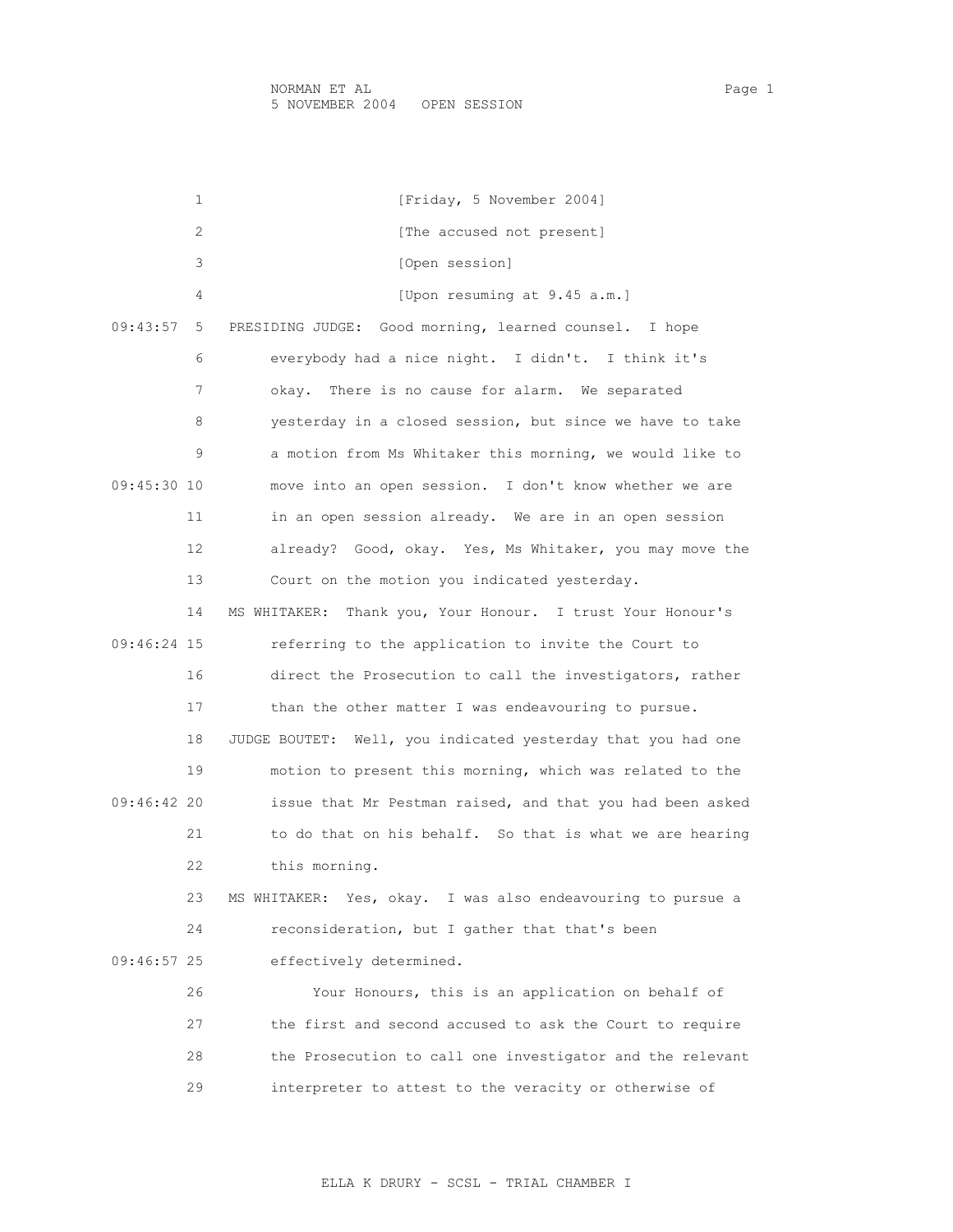1 the -- or to attest to the statements that were taken 2 with the witness previously, as to whether they represent 3 the words that the witness actually told the 4 investigators. Your Honours will remember that the 09:47:41 5 witness -- 6 JUDGE BOUTET: Witness number 19, presumably. 7 MS WHITAKER: I'm grateful, Your Honour, thank you. Witness 8 19 refuted -- 9 JUDGE BOUTET: Which is TF2-021, if that helps. 09:47:54 10 MS WHITAKER: I'm grateful, thank you, I don't have his 11 pseudonym on my -- that the witness refuted significant 12 parts of the testimony he purported to record in his 13 statement on crucial matters and leading to the 14 production of two exhibits in this Court. 09:48:10 15 In our submission, the Court has to evaluate the 16 credibility of the witness in relation to those exhibits, 17 and the witness said time and time again that he did not 18 make those statements -- that he did not make the 19 statements that were recorded as being made by him. In 09:48:30 20 our submission, the Court can only evaluate the weight to 21 be attributed to both the exhibits and the witness's 22 testimony, on the other hand - forming possibly the other 23 side of the same coin - without being able to evaluate 24 the integrity of the process by which those statements 09:48:50 25 were obtained.

 26 It may be that we are doing a great injustice to 27 this witness in suggesting that he is less than truthful 28 with Your Honours because of the extent to which he has 29 refuted his testimony. It may be that the investigators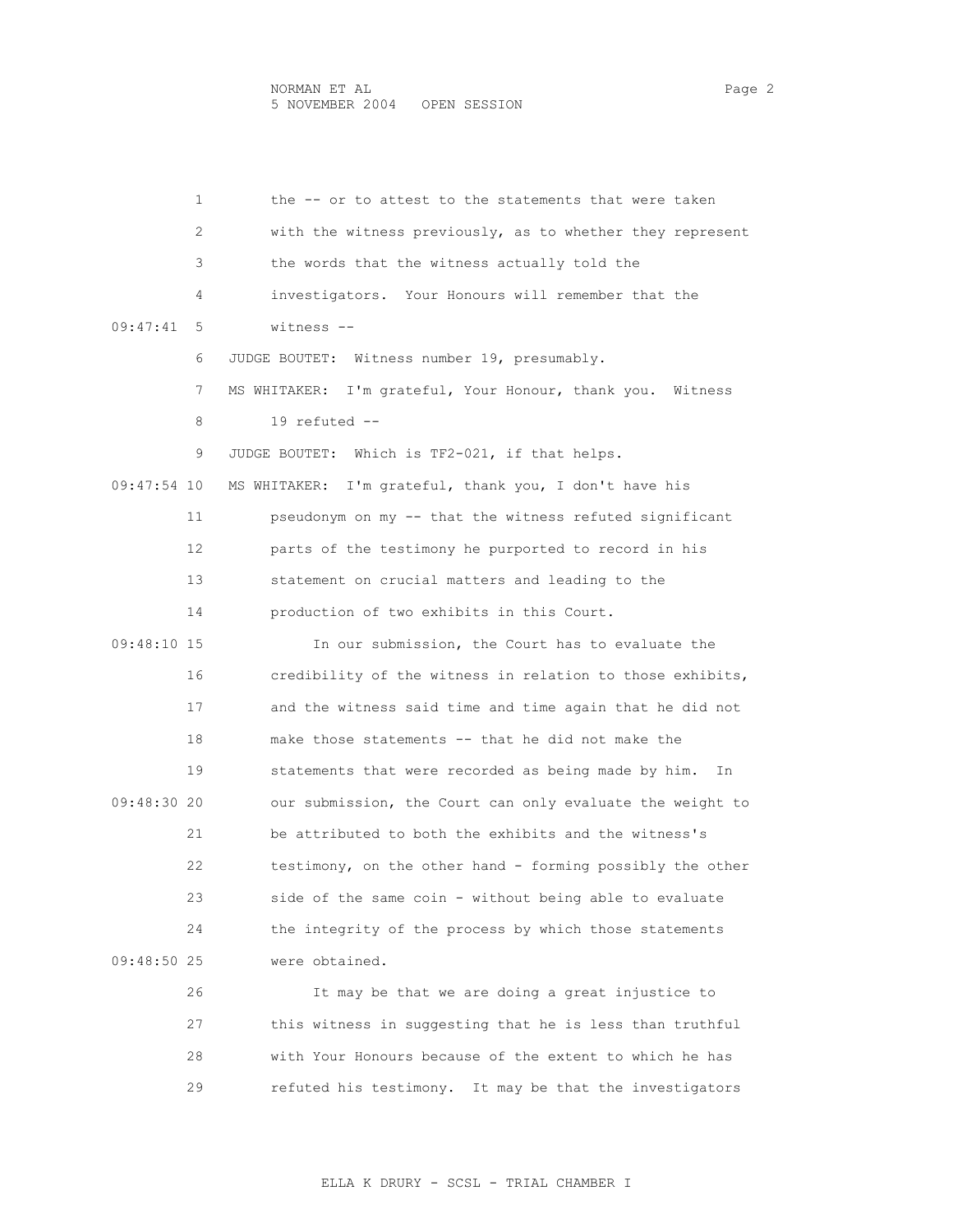1 were not faithfully recording what he said, or that the 2 interpreters went off on a frolic of their own in 3 interpreting his words. But, in our submission, the 4 Court can only properly decide what weight to be given to 09:49:20 5 the witness's evidence once they understand whether or 6 not the exhibits - statements taken on his behalf - are 7 credible representations of what he said on a previous 8 occasion. 9 Your Honours, the two statements that we are 09:49:42 10 concerned with are those two that have become Exhibits 11 19A and 19B, and one has one investigator and the other 12 has two investigators. We'd only, of course, require one 13 investigator per statement and an interpreter, in order, 14 I think, to understand the process by which these 09:50:02 15 statements came about, and whether they really are to be 16 accorded any weight as a previous inconsistent statement 17 or whether that does an injustice to the witness. 18 Your Honour, essentially those are the grounds of 19 our application. It is, in our submission, highly 09:50:17 20 relevant evidence in the assessment of -- in your 21 assessment of the credibility of this witness and the 22 weight that you should accord his evidence. 23 JUDGE BOUTET: Before you sit down, I do have a few questions, 24 if I may. Just for greater clarity, you're talking of -- 09:50:37 25 I know that you're making reference to Exhibits 19A and 26 B, which are the two statements. 27 MS WHITAKER: Your Honour, yes. 28 JUDGE BOUTET: And you talk about three persons but you only 29 need two. I just want to know -- so there's two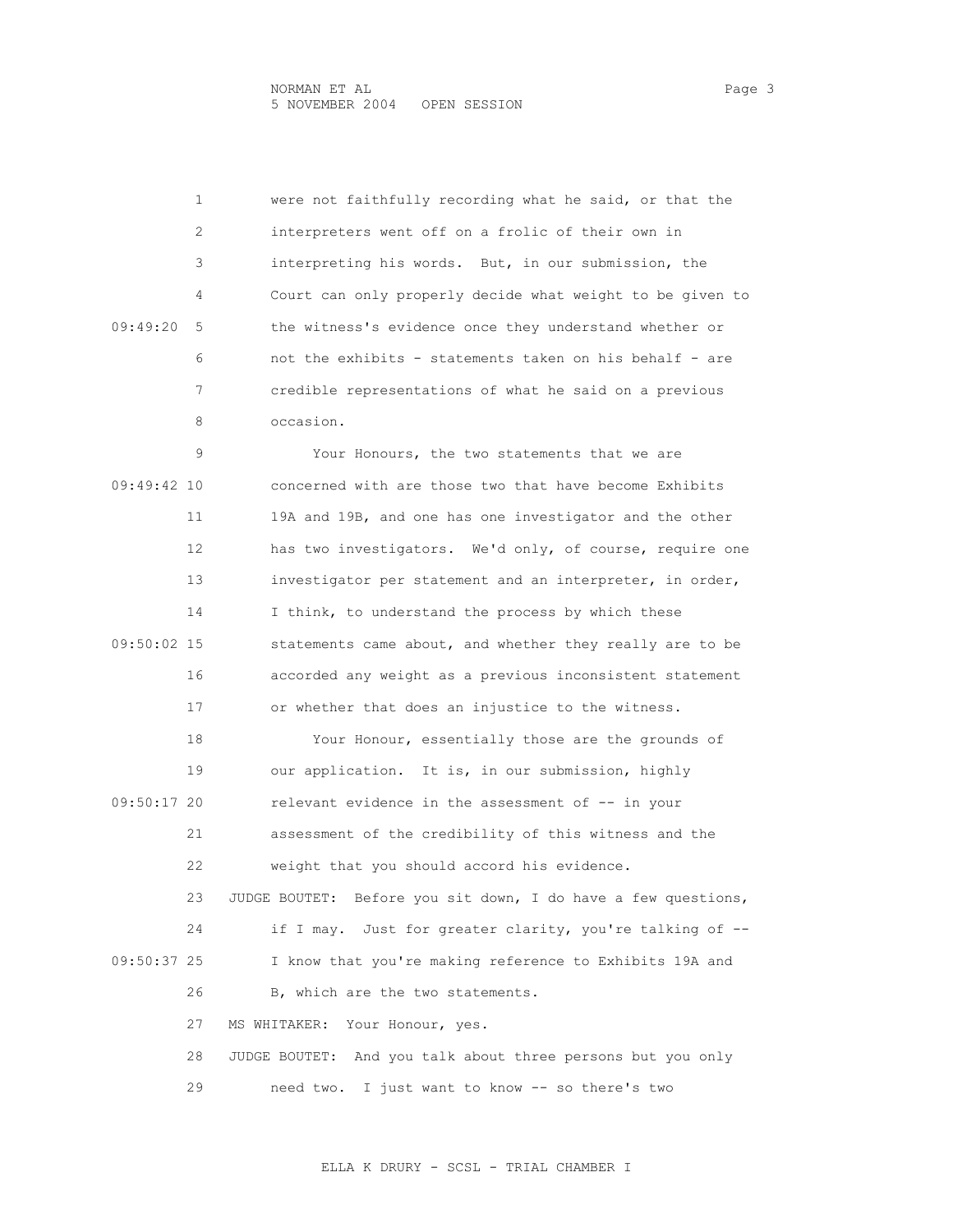1 investigators in one and one in the other one. Am I 2 misquoting you? 3 MS WHITAKER: No, Your Honour, there are two -- there is one 4 investigator took the statement of the 4th of February, 09:51:01 5 which is -- 6 JUDGE BOUTET: Do you have the names? 7 MS WHITAKER: Yes, Virginia Chitanda, forgive me my 8 mispronunciation. And that's a statement of the 4th of 9 February, which is Exhibit 19A. 09:51:21 10 PRESIDING JUDGE: You say 19A was recorded by who? 11 MS WHITAKER: Virginia Chitanda. 12 JUDGE BOUTET: Chitanda, she was the investigator, not the 13 interpreter? 14 MS WHITAKER: That's what it says. There is no name for an 09:51:35 15 interpreter on our statements, but it may be that the 16 Prosecution have records that could assist. 17 PRESIDING JUDGE: Please, can you spell the name for us? 18 MS WHITAKER: Yes, it's handwritten unfortunately, but I think 19 it's -- so Virginia, V-I-R-G-I-N-I-A, and then Chitanda 09:51:54 20 appears to be C-H-I-T-A-N-D-A, I think. 21 JUDGE BOUTET: So that's 19A? 22 MS WHITAKER: That's 19A, Your Honour, yes. 23 JUDGE BOUTET: And 19B? 24 MS WHITAKER: 19B is the statement of the 13th of January 09:52:12 25 2003. The two investigators were Adwoa Wiafe, who I 26 believe is in Court currently, and Tamba Gbekie, who I 27 also believe is still in the country. 28 PRESIDING JUDGE: The two investigators in 19B are? 29 MS WHITAKER: Adwoa Wiafe, sir, counsel. Wiafe, sorry my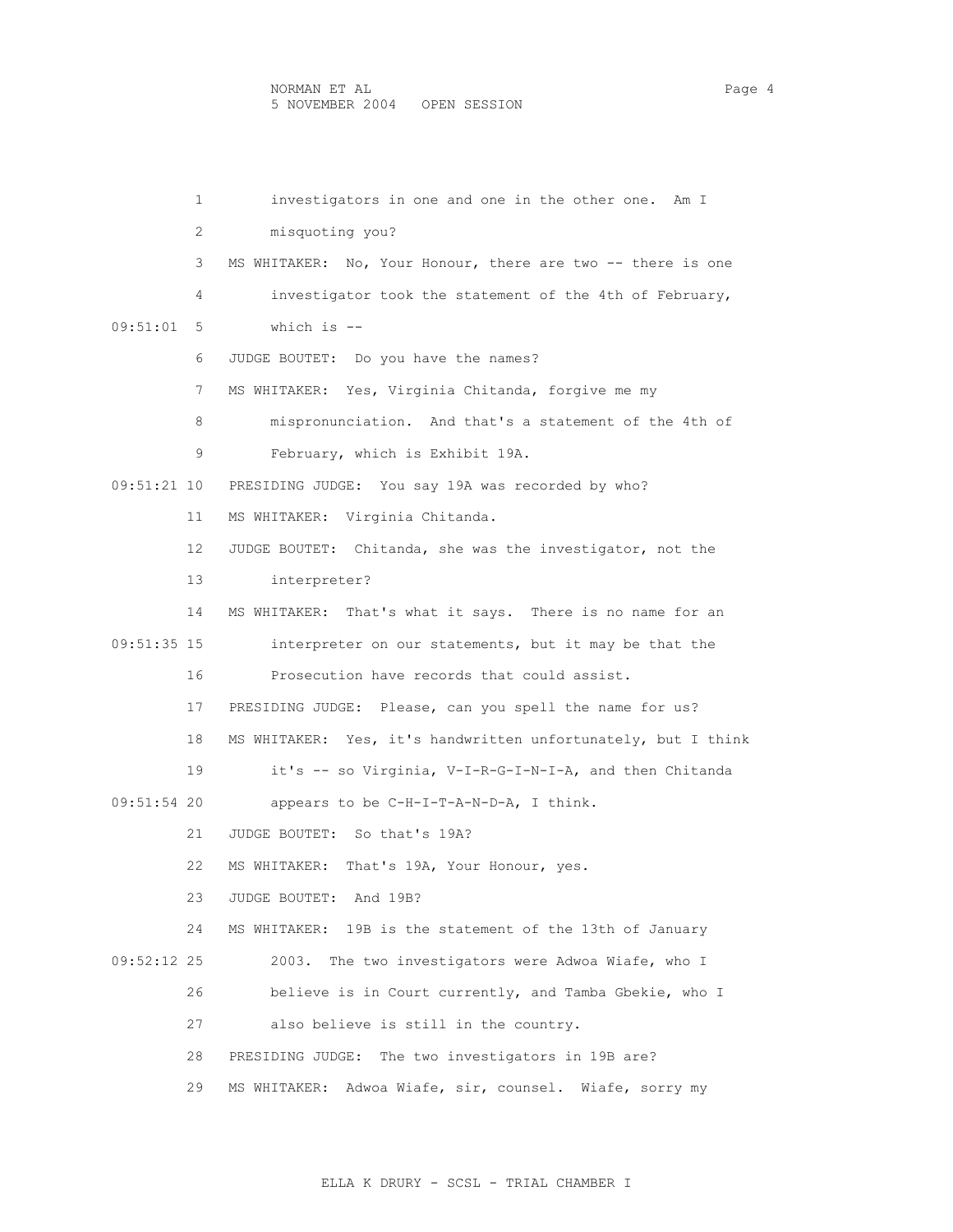1 mispronunciation, learned counsel over -- 2 JUDGE BOUTET: She's in Court now? 3 MS WHITAKER: Indeed, and I do apologise if I'm mispronouncing 4 her name. Does Your Honour have the spelling of Ms 09:52:43 5 Wiafe's name? 6 PRESIDING JUDGE: Let's have it please. 7 JUDGE BOUTET: That's okay. 8 MS WHITAKER: I stand to be corrected, W-A-I-F-E [sic]. 9 PRESIDING JUDGE: And who else? 09:52:59 10 MS WHITAKER: And Tamba -- 11 JUDGE BOUTET: Gbekie -- and what's the name, other name, 12 Gbekie? 13 MS WHITAKER: Yes, Tamba first name, and then Gbeki, I think 14 G-B-E-K-I is how it's spelt here. 09:53:20 15 JUDGE BOUTET: So that answers my first question. My second 16 question to you is I would like to hear some argument 17 from you as to why -- as these are not exhibits that have 18 been tendered by the Prosecution, why would it be for the 19 Prosecution to call this evidence and not you or whoever 09:53:44 20 as part of their case in defence. 21 Because I say this, just because -- your argument is 22 really focused on - and this is true - that the Court 23 needs to appreciate the evidence, and it's true context 24 and such and what weight to be attached to the evidence 09:53:58 25 of this witness by comparison to the statements that have 26 been given. This is a duty that the Court will have to 27 accomplish at some given time; not now, but in due 28 course. And at that time, obviously any information or 29 evidence that the Court may have will be appreciated.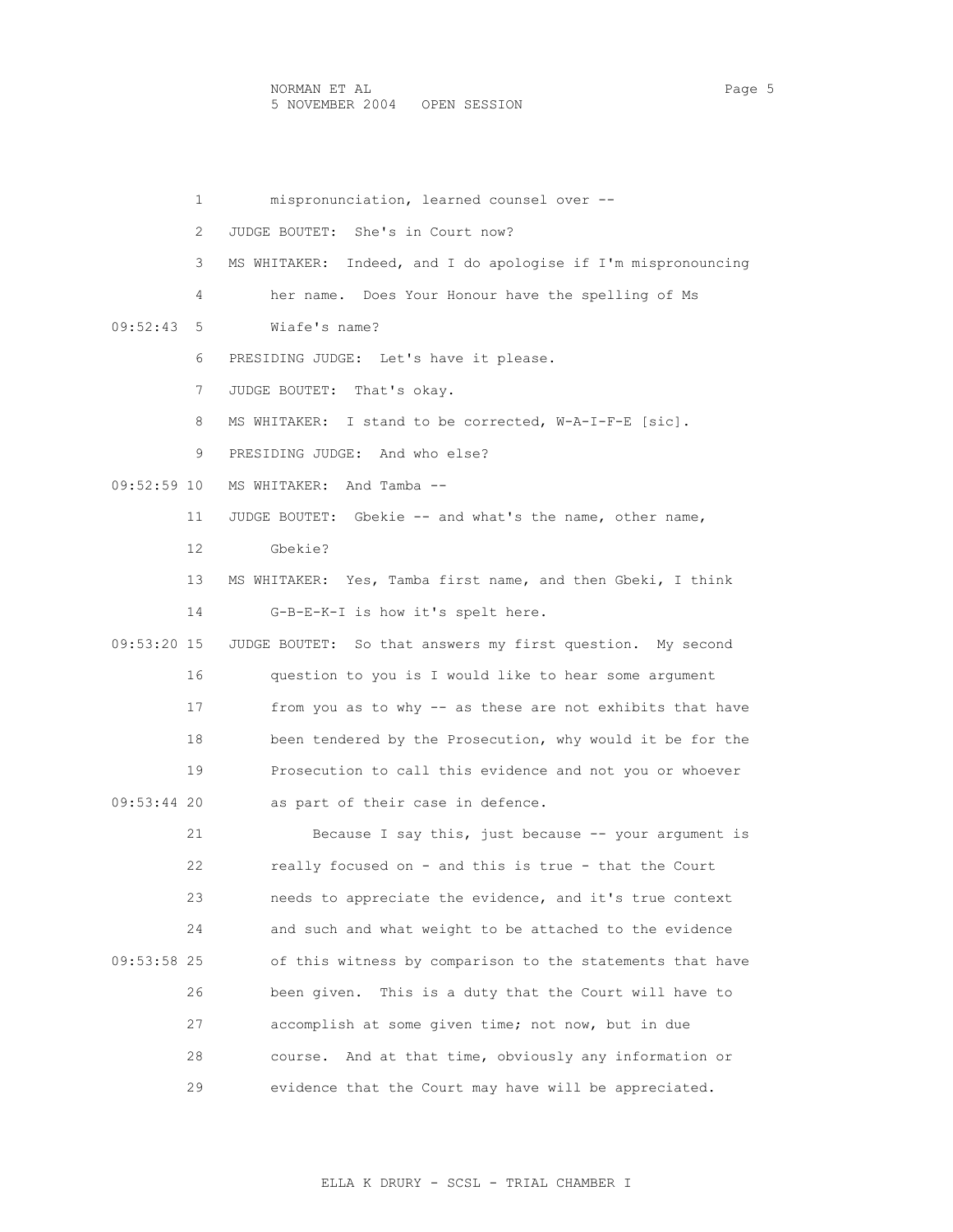|             | 1  | Now, having said that, obviously we are not at the         |
|-------------|----|------------------------------------------------------------|
|             | 2  | Defence case at this particular moment; we are part of     |
|             | 3  | the Prosecution case. But is this -- and that is what I    |
|             | 4  | would like to hear from you. Is it proper that the Court   |
| 09:54:26    | 5  | orders the Prosecution to produce these witnesses so the   |
|             | 6  | Defence could question them as to how and what, or would   |
|             | 7  | it be more proper for the Defence to do that as part of    |
|             | 8  | their case when they move on their case? That's my         |
|             | 9  | question to you, if I may.                                 |
| 09:54:40 10 |    | MS WHITAKER: Yes, Your Honour, thank you. Well, I would    |
|             | 11 | submit that this is the appropriate course - either for    |
|             | 12 | the Court to direct the Prosecution to call these          |
|             | 13 | witnesses, or, alternatively, for the Court to call them   |
|             | 14 | of their own motion, but interpose them during the         |
| 09:54:52 15 |    | Prosecution case, which I would submit is an alternative   |
|             | 16 | route, although possibly with no difference in substance.  |
|             | 17 | In our submission, it is the Prosecution's                 |
|             | 18 | responsibility to call these witnesses for this reason.    |
|             | 19 | In my submission, in other criminal proceedings -- other   |
| 09:55:09 20 |    | methods of obtaining criminal evidence, one would          |
|             | 21 | normally be presented with both the statement and an       |
|             | 22 | interpretation statement, which would enable the Court to  |
|             | 23 | make a greater assessment, really, of the credibility of   |
|             | 24 | the witness, because the witness could be confronted with  |
| 09:55:24 25 |    | the words that he spoke in the language that he spoke,     |
|             | 26 | and in my submission that would have been the proper way   |
|             | 27 | to have obtained the evidence in this case.<br>The Defence |
|             | 28 | are at a great disadvantage by the method which the        |
|             | 29 | Prosecution have chosen to record this evidence.<br>They   |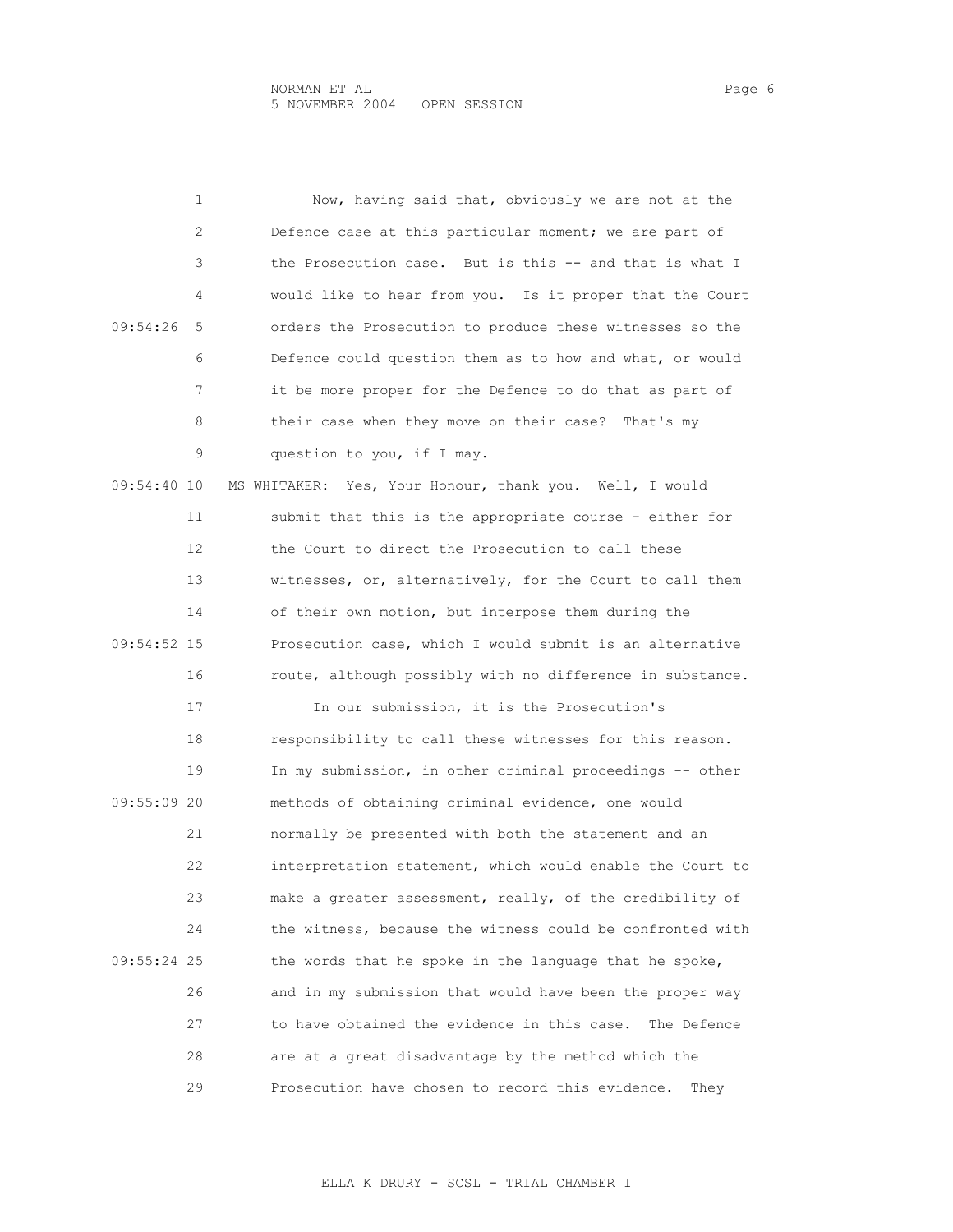1 chose not to record the original statement and the 2 interpretation statement, so that the process of 3 challenging the witness could really be done effectively. 4 Had they chosen to collect the evidence in what we submit 09:55:53 5 is the proper way, like that, this application would not 6 have been necessary, because I would suggest the Court 7 would be in a position to make that evaluation, really, 8 without the investigators.

 9 However, in fairness to the witness, if it is in 09:56:08 10 order to identify or assess whether or not these are 11 translation errors -- huge translation errors, in which 12 case there is something going terribly wrong with the 13 whole evidence collection process, which in our 14 submission clearly a matter the Court would be required 09:56:25 15 to consider most carefully; or there haven't been any 16 errors in the translation and recording process, in which 17 case you may think this witness's credibility is very 18 severely dented indeed.

 19 And, in our submission, the reason it is for the 09:56:42 20 Prosecution to call these witnesses is because it is part 21 of the assessment of the credibility of the evidence 22 which they are putting forward; it is their process. 23 Your Honours may not think it, for instance, appropriate 24 for us to proof the Prosecution counsel as to her 09:56:56 25 methodology for taking a statement - which I certainly, 26 professionally, would be required to have a statement 27 from any witness I was intending to call on behalf of the 28 Defence - and it may be for very proper reasons she feels 29 she's completely unable to speak to us about this process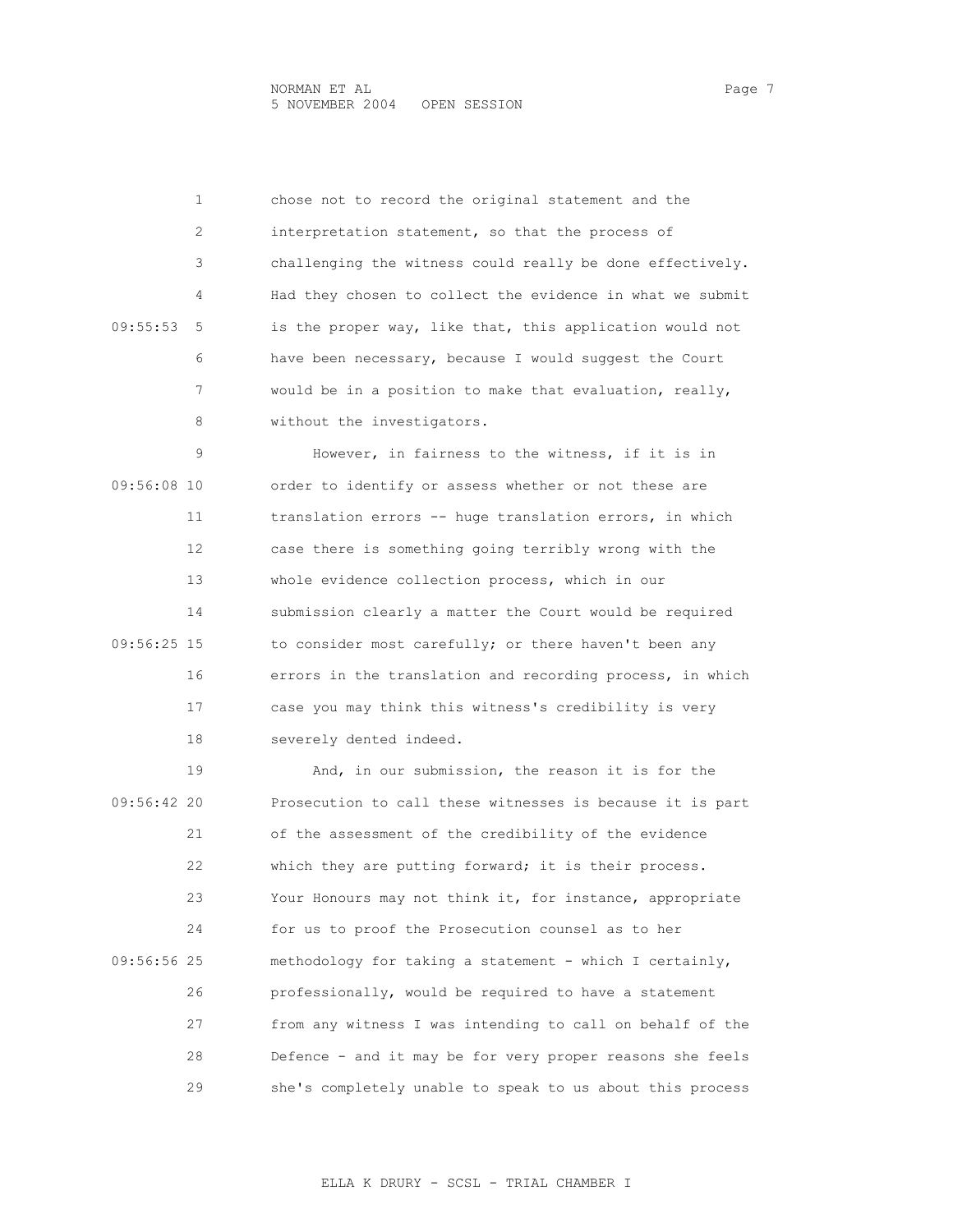|             | prior to giving evidence because of issues of privilege<br>1   |
|-------------|----------------------------------------------------------------|
|             | perhaps and things of that nature.<br>2                        |
|             | 3<br>So there are practical reasons why it is impossible,      |
|             | really, for the Defence to call these witnesses. And, in<br>4  |
| 09:57:24    | our submission, it properly forms part of the Prosecution<br>5 |
|             | 6<br>case, because they put this witness forward as a witness  |
|             | 7<br>of truth, they also put these statements forward as an    |
|             | accurate record of what this witness has said. It is a<br>8    |
|             | 9<br>further -- and yet those two propositions are completely  |
| 09:57:43 10 | in conflict at the moment.                                     |
| 11          | JUDGE BOUTET: May I stop you there. The Prosecution, to my     |
| 12          | knowledge, has not put any of these statements in Court.       |
| 13          | That is not in evidence in front of us.                        |
| 14          | MS WHITAKER: No, no, Your Honour, but the Prosecution have     |
| 09:57:54 15 | served these statements on the basis that they are an          |
| 16          | accurate record of what the witness has said, and that is      |
| 17          | pursuant to their disclosure obligations under the Rules.      |
| 18          | And those two duties, both to put forward witnesses of         |
| 19          | truth and to supply statements which are an accurate           |
| 09:58:08 20 | record of what they say the witness said to them, are          |
| 21          | currently in conflict before Your Honours; and we would        |
| 22          | submit it is entirely proper that that matter should be        |
| 23          | resolved within the Prosecution case, because it is            |
| 24          | properly, in our submission, a matter which you could be       |
| 09:58:22 25 | addressed at the end of the Prosecution case upon.<br>It       |
| 26          | may be there are going to be submissions advanced to you       |
| 27          | that there are insufficient evidence on various counts         |
| 28          | for there to be a case to answer, and the credibility of       |
| 29          | the Prosecution witnesses would obviously be essential to      |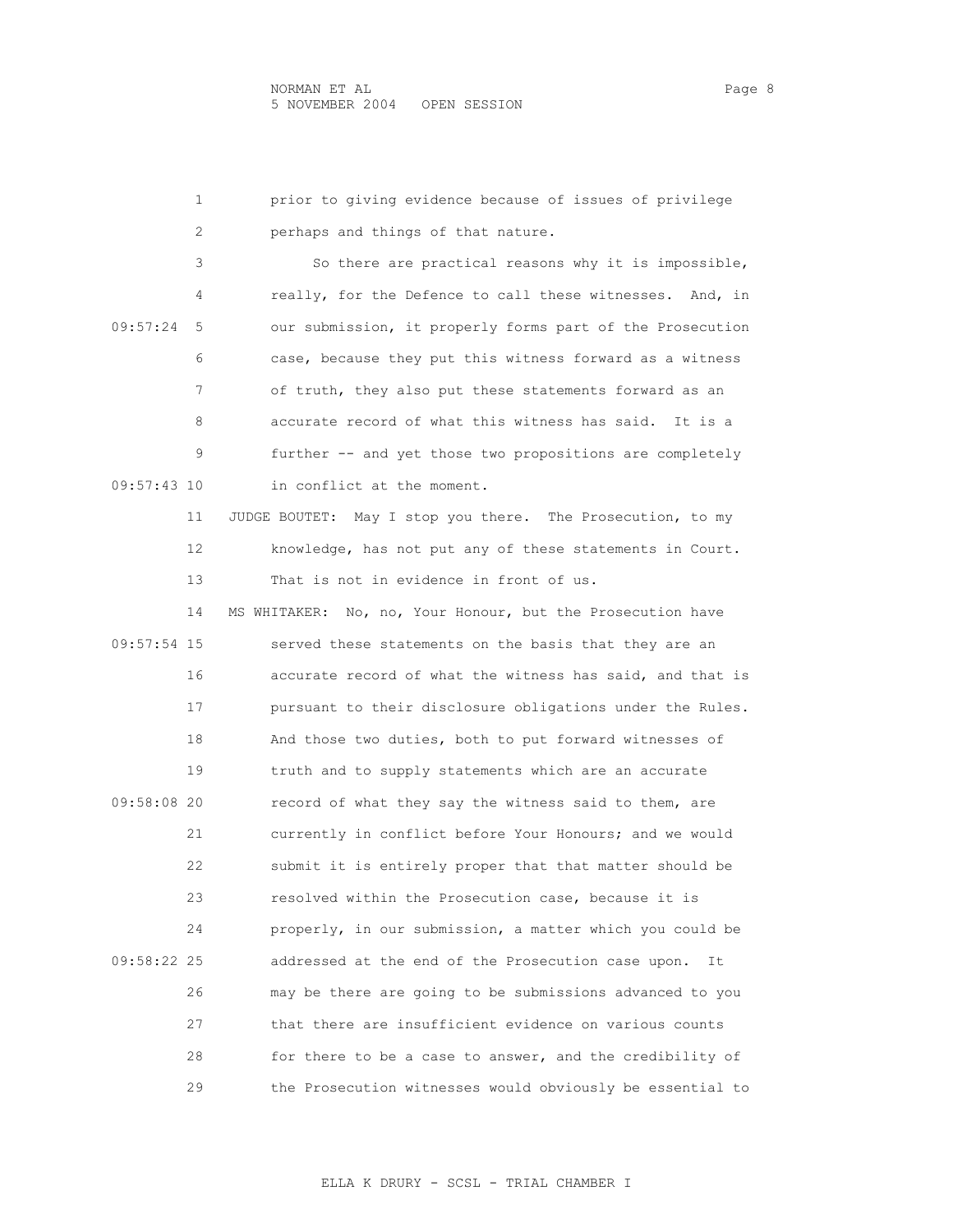1 any such submission. In our submission the Court cannot 2 make that evaluation unless they either accept the 3 Prosecution's assertion that these statements are an 4 entirely accurate record of what was said -- and I don't 09:58:53 5 think we have any difficulty with that. If the 6 Prosecution make the admission that these statements were 7 exactly what the witness said, and were faithfully 8 translated, then we would have no need to call the 9 witnesses. 09:59:05 10 However, our difficulty is there's conflict between 11 their assertion that these statements are what the 12 witness said and the witness's assertions, who they also 13 put forward as a witness of truth, saying he never said 14 any of these things, never said anything of the sort. 09:59:22 15 For that reason we submit this is properly part of their 16 function in satisfying you that there is a case to answer 17 on credible evidence. And, as I say, it arises entirely 18 because of the way they have chosen to collect evidence; 19 it's a rather novel and unusual, and, in our submission, 09:59:36 20 improper way of collecting evidence without not having 21 the original language statement in their possession. 22 Does that answer Your Honours -- 23 JUDGE THOMPSON: Yes. Well, let me -- my learned brother 24 Judge Boutet has addressed what I would call the 09:59:55 25 procedural and methodological aspects of your 26 application. I want to, just for an avoidance of doubt, 27 formulate what I understand to be the legal rationale 28 behind your application, and correct me if I am wrong. I 29 take it that the pith of your legal submission is that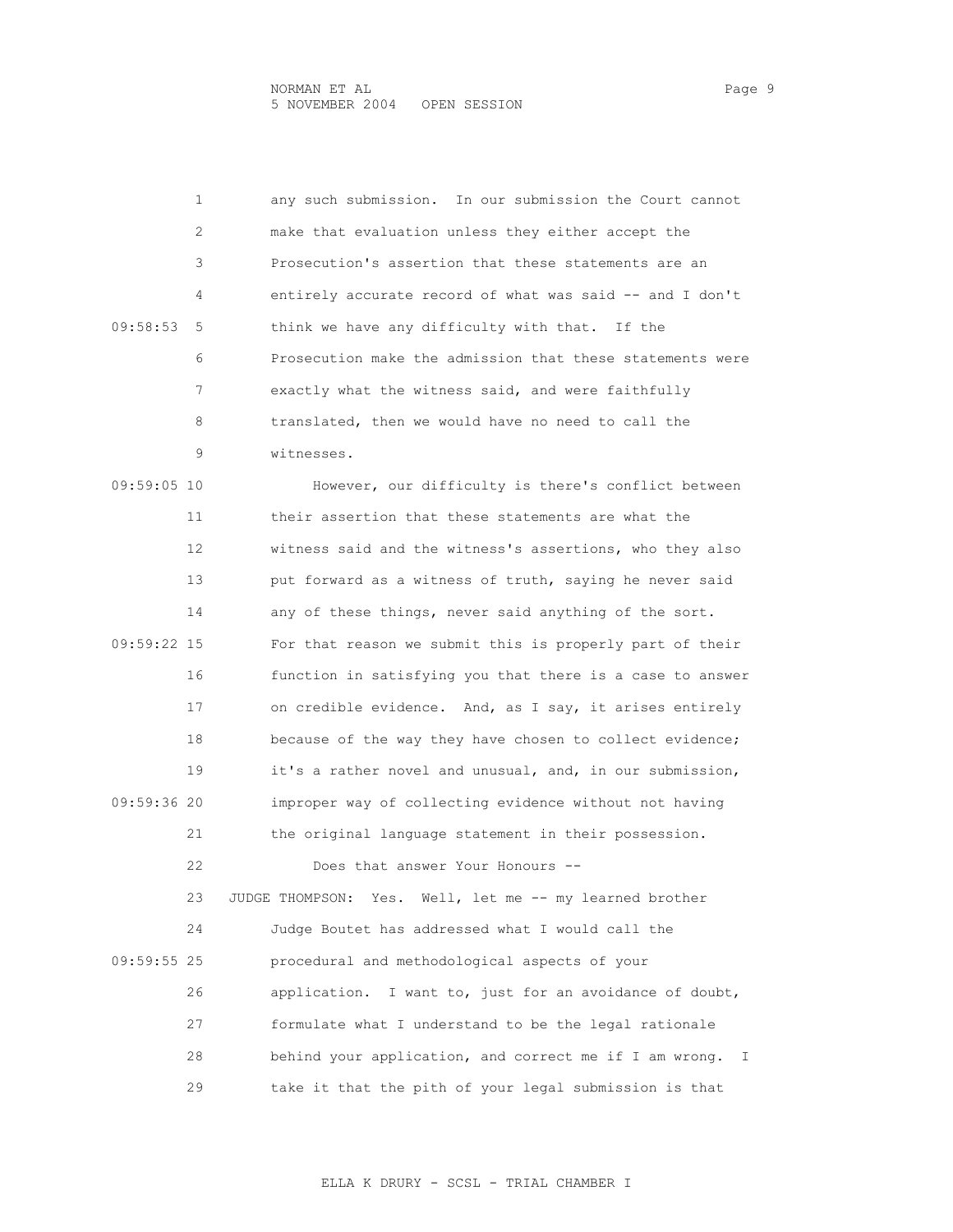|               | 1  | the Court at this point in time does not have sufficient       |
|---------------|----|----------------------------------------------------------------|
|               | 2  | evidentiary material before it to make, when the time          |
|               | 3  | comes, a proper and objective evaluation of the testimony      |
|               | 4  | of this witness as to credibility. Is that --                  |
| 10:00:54      | 5  | Yes, Your Honour. The reason why the exhibits<br>MS WHITAKER:  |
|               | 6  | were admitted, which were evidence of previous                 |
|               | 7  | inconsistent statement, in our submission it is a              |
|               | 8  | difficult for the Court at this stage to make the              |
|               | 9  | evaluation of what weight to give a previous inconsistent      |
| 10:01:06 10   |    | statement unless the Court can really be satisfied that        |
|               | 11 | inconsistent statement was actually made. And I say, the       |
|               | 12 | difficulties with both translation and also having an          |
|               | 13 | illiterate witness, where the normal process by which you      |
|               | 14 | would put a statement to him which he had signed and           |
| 10:01:21 15   |    | which he had purported to read through --                      |
|               | 16 | JUDGE THOMPSON: So, in other words, you're saying that we      |
|               | 17 | cannot simply look at those exhibits and the oral              |
|               | 18 | testimonies, and recalling the demeanour of the witness        |
|               | 19 | and all the other nuances, we will not be able, when the       |
| $10:01:41$ 20 |    | time comes in future, to make the final determination as       |
|               | 21 | to the proper weight to attach, if any, to the testimony       |
|               | 22 | in the light -- even if we agree that the inconsistencies      |
|               | 23 | are material enough -- you're saying, in other words,          |
|               | 24 | there is some kind of -- we're in a difficulty somehow.        |
| $10:02:08$ 25 |    | I would submit, I mean, of course Your Honours<br>MS WHITAKER: |
|               | 26 | will take into account the witness's demeanour and such        |
|               | 27 | like, and you may have already decided for those reasons       |
|               | 28 | his evidence was entirely uncredible.                          |
|               | 29 | I can assure you that we haven't.<br>JUDGE THOMPSON:           |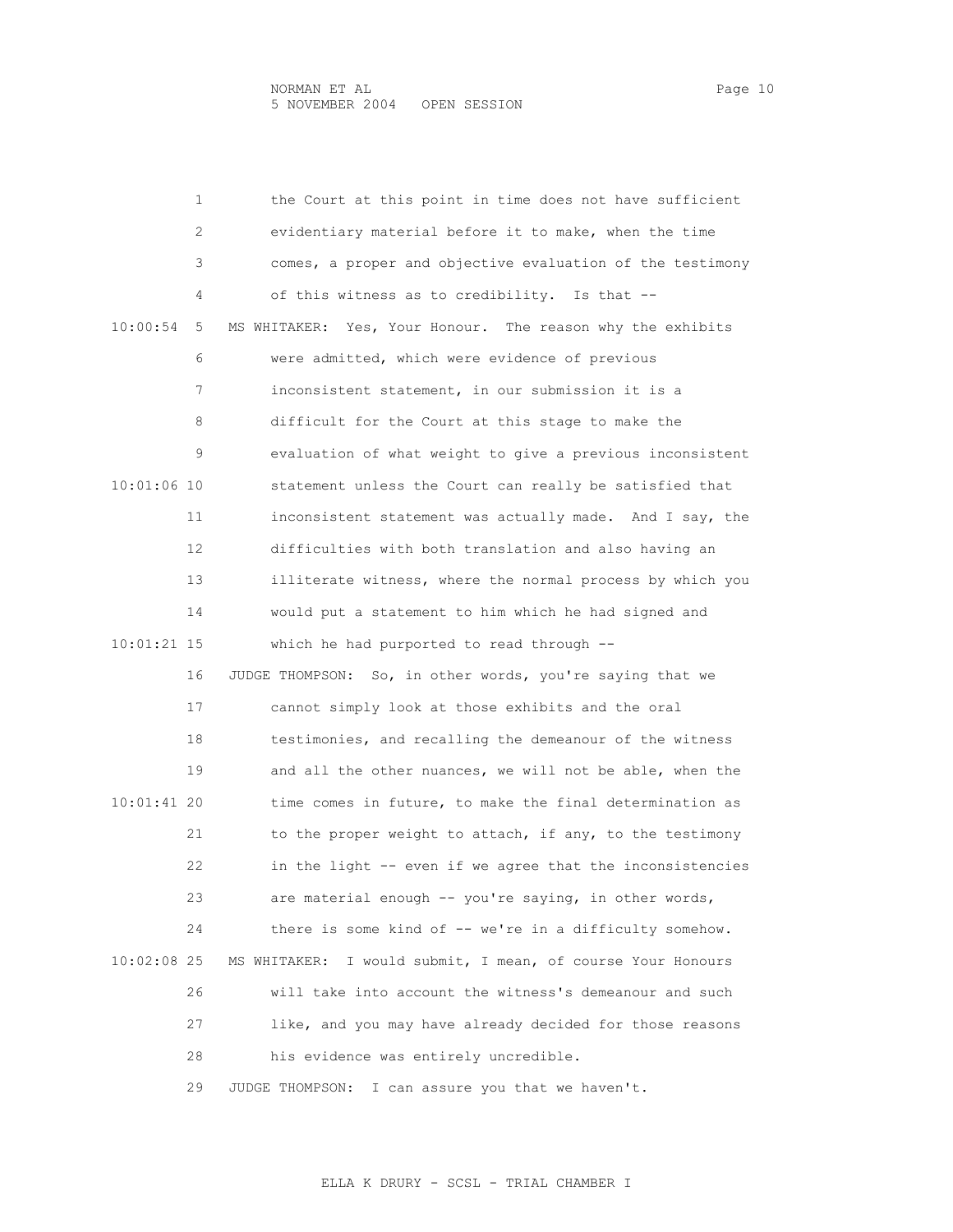1 MS WHITAKER: But on the assumption that Your Honours are 2 still intending to give some consideration to that 3 witness, I would submit whether or not he has made 4 previous inconsistent statements is relevant to your 10:02:30 5 assessment. 6 JUDGE THOMPSON: In other words, you're saying that the 7 evidence that you now seek, or asking the Court to bring 8 in, will strengthen the judicial evaluation process -- 9 MS WHITAKER: Indeed. 10:02:43 10 JUDGE THOMPSON: -- of the evidence of this witness in the 11 light of your observations. 12 MS WHITAKER: Indeed. And, Your Honour, if the Prosecution 13 are prepared to admit that they say this is a faithful 14 record of what the witness said and was faithfully 10:02:56 15 translated, then there would be no -- and that applies to 16 all other witnesses, then we wouldn't necessarily -- we 17 wouldn't need to pursue our application. But it is this 18 - my concern is the Prosecution disclosed these 19 statements saying they are a faithful record, the witness 10:03:09 20 completely refutes them, the Prosecution says well -- 21 JUDGE THOMPSON: Quite, it gets us into a difficult situation. 22 MS WHITAKER: Yes. 23 JUDGE THOMPSON: Right, thank you. 24 JUDGE BOUTET: Before you sit, I do have one more question 10:03:17 25 that follows up on what my brother Judge Thompson has 26 raised. You have alluded to and made reference to the 27 fact that after the case for the Prosecution there might 28 be a motion on no case to answer because there is not 29 enough evidence on whatever count it might be. It is my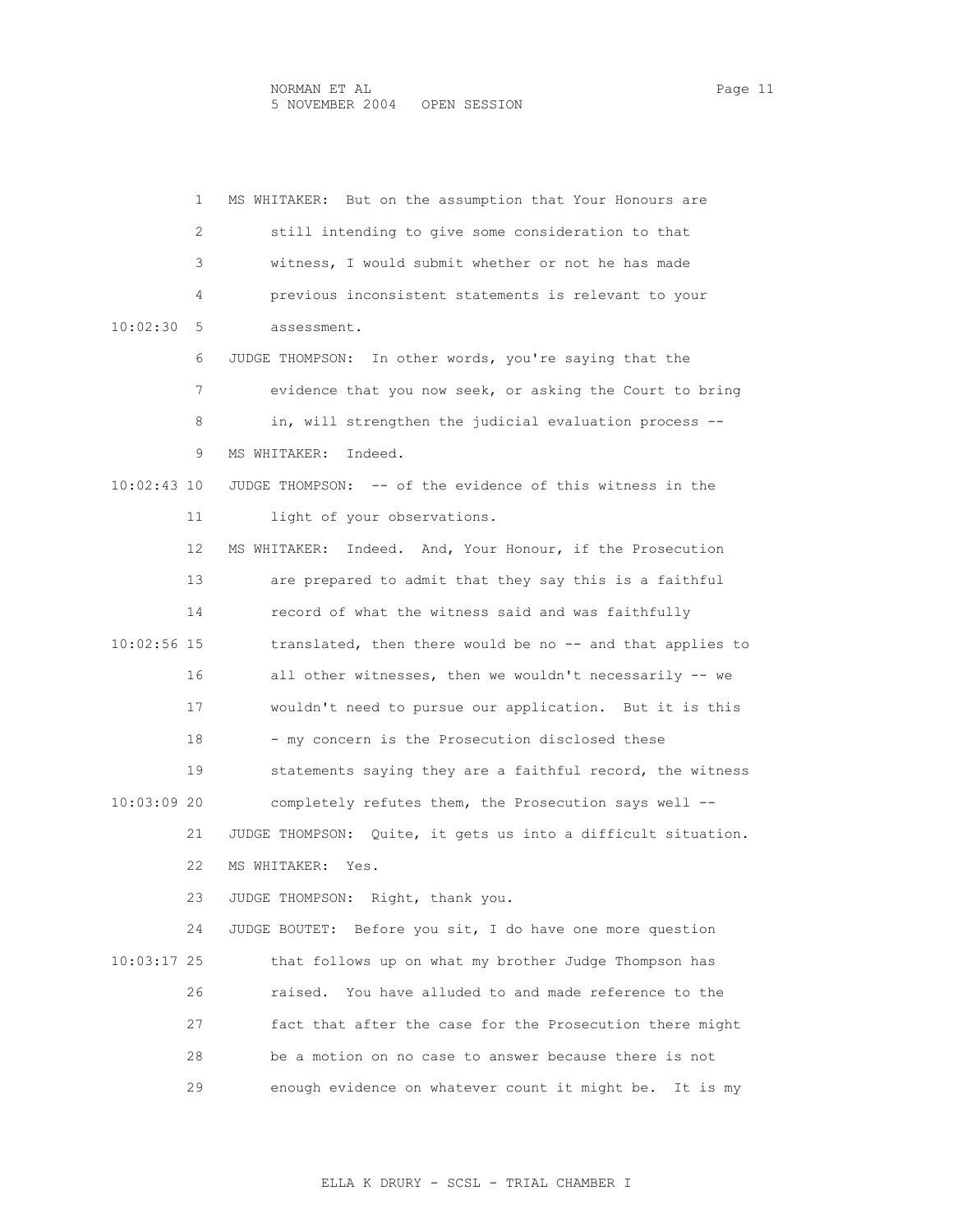1 understanding, and I stand to be corrected on this, that 2 when you do that, you don't proceed to assess individual 3 witnesses, because individual witnesses is only dealt 4 with on whether you have evidence or you have no evidence 10:03:55 5 on whatever counts and certain elements of counts, and in 6 doing so normally you don't take into consideration the 7 credibility of witness. As I say, this is a normal 8 process; I haven't done any research this morning on this 9 particular matter, as such, but I'm just talking of my 10:04:09 10 general knowledge of that at this moment. And if that is 11 the case, then why is this evidence required as part of 12 the Prosecution's case, when this is not a matter to be 13 considered at that juncture? You understand my question? 14 MS WHITAKER: I do, thank you, Your Honour, yes. Well, in my 10:04:25 15 submission the test that ought to be applied at the end 16 of the Prosecution case is whether any reasonable 17 tribunal could convict on the evidence -- potentially 18 convict. 19 JUDGE BOUTET: Absolutely, this is the -- [Overlapping 10:04:37 20 speakers] 21 MS WHITAKER: Certainly. 22 JUDGE BOUTET: -- as I know it. 23 MS WHITAKER: I'm afraid I don't know what the authority in 24 Canada is, but certainly in Britain it is a case called 10:04:47 25 Galbraith of which the decision -- and the phrase used is 26 "plums and duff". I don't know what that means, but in 27 the plum pudding you can't pick out the plums and leave 28 the duff behind, is the metaphor that's used repeatedly 29 in the British Common Law. And that is that the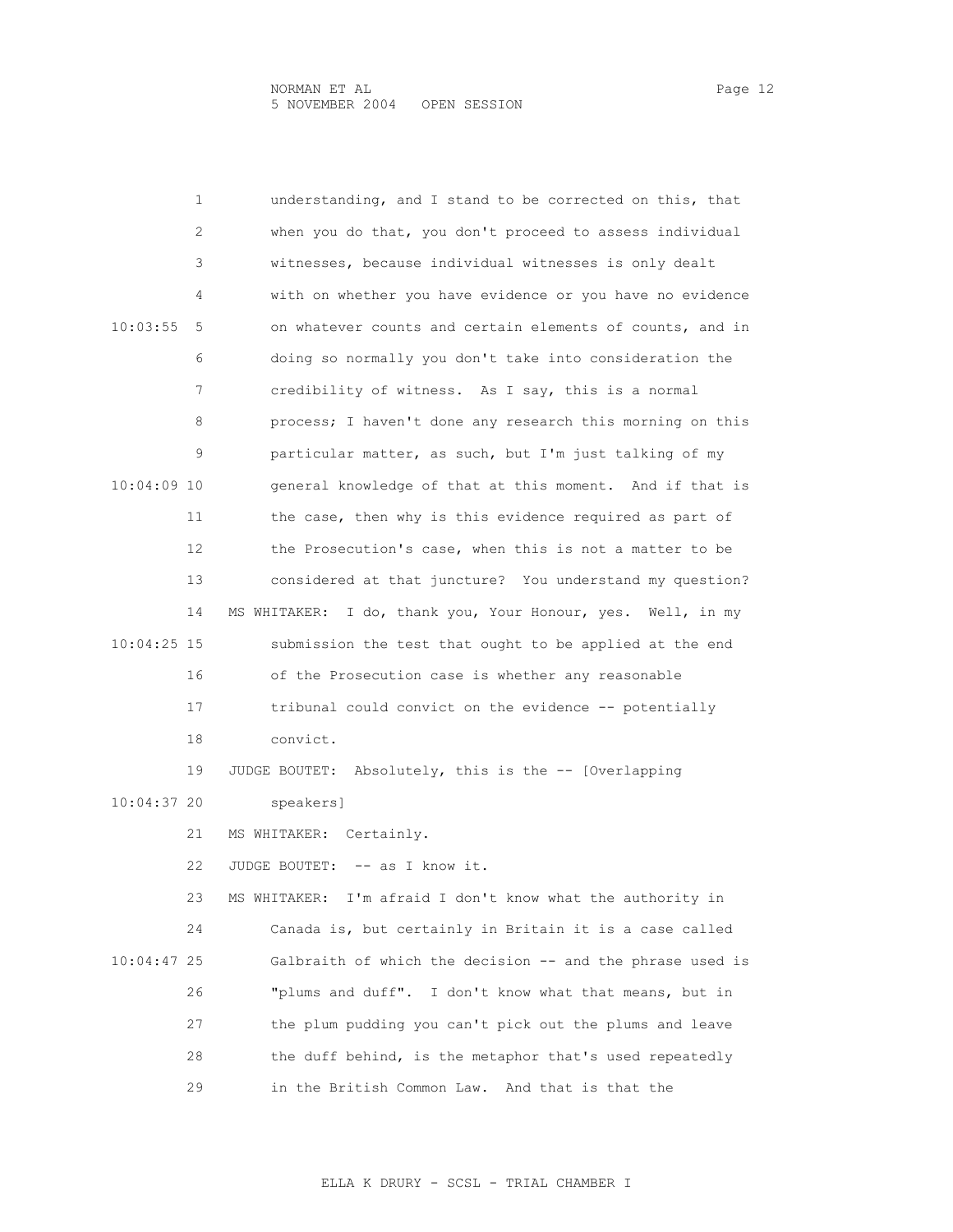|             | 1  | Prosecution case must be taken as a whole in assessing         |
|-------------|----|----------------------------------------------------------------|
|             | 2  | whether a reasonable tribunal could convict, and if a          |
|             | 3  | witness has been so discredited in cross-examination that      |
|             | 4  | no reasonable tribunal could convict on his evidence,          |
| 10:05:11    | 5  | then that is a matter which can probably be taken into         |
|             | 6  | account.                                                       |
|             | 7  | And certainly under the UK system, submissions of no           |
|             | 8  | case -- as a result of discrediting through                    |
|             | 9  | cross-examination are a ground for dismissing a case,          |
| 10:05:18 10 |    | because it may be that a witness is not credible of            |
|             | 11 | belief and that can be determined at the half time stage.      |
|             | 12 | That whatever -- as I say, no reasonable tribunal could        |
|             | 13 | convict on that witness's evidence, and that is, I would       |
|             | 14 | submit, a proper decision that you would take at half          |
| 10:05:39 15 |    | time.                                                          |
|             | 16 | JUDGE BOUTET:<br>Thank you.                                    |
|             | 17 | MS WHITAKER: Is there any matter on which I can assist         |
|             | 18 | Your Honours further?                                          |
|             | 19 | JUDGE BOUTET: Nothing with me, thank you very much.            |
| 10:05:51 20 |    | I'm grateful.<br>MS WHITAKER:                                  |
|             | 21 | JUDGE BOUTET: Yes, Mr Prosecutor?                              |
|             | 22 | Thank you, Your Honour. The application clearly<br>MR TAVENER: |
|             | 23 | is opposed by the Prosecution. It's opposed on                 |
|             | 24 | fundamental principles, in that evidence is produced           |
| 10:06:10 25 |    | before the Tribunal to assist the Tribunal in coming to        |
|             | 26 | Therefore, the evidence must be<br>its final determination.    |
|             | 27 | both relevant and admissible. There are other                  |
|             | 28 | qualifications, but relevant and admissible are probably       |
|             | 29 | the best two principles to start with. There also must         |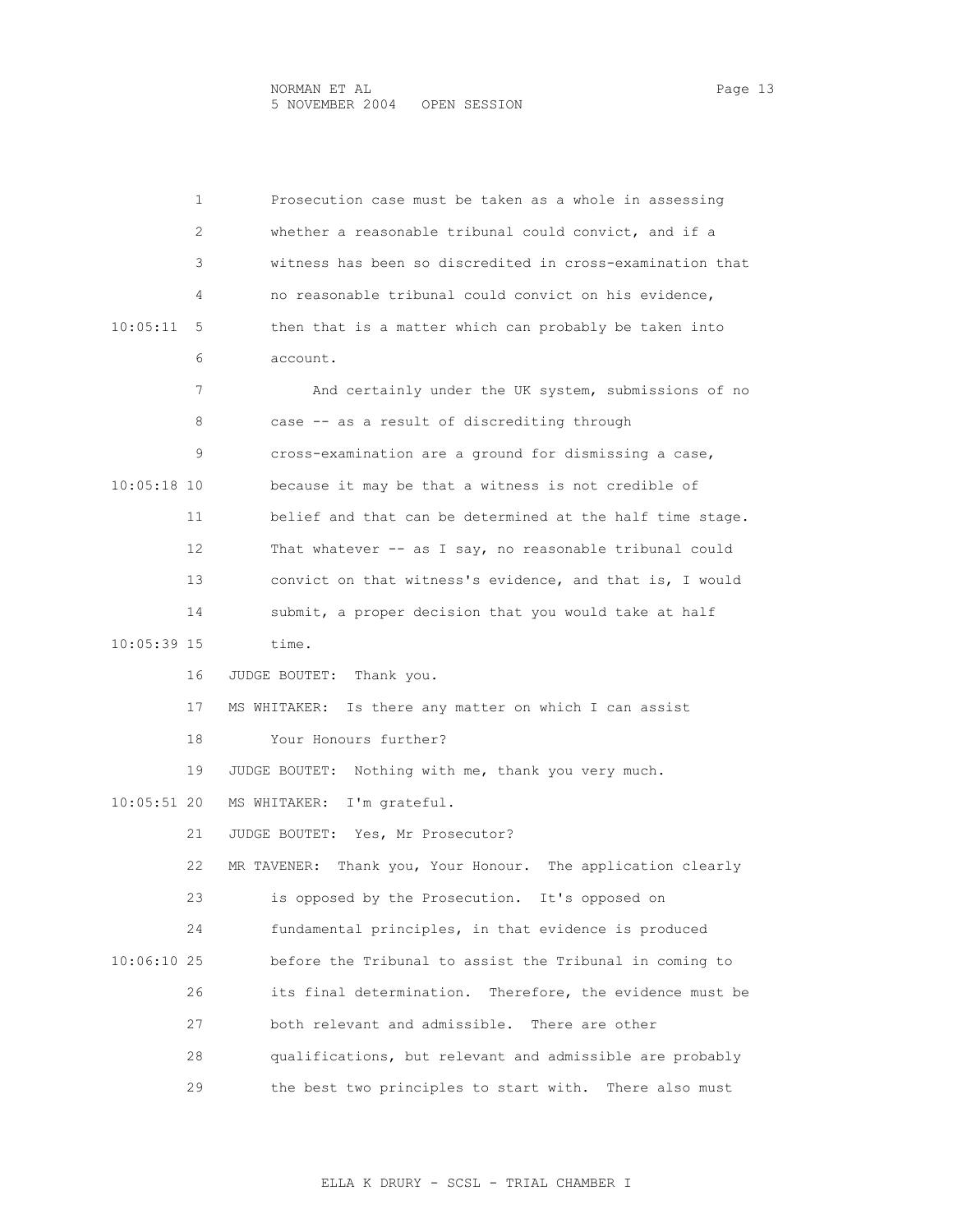| 1             | be finality in dealing with issues that arise during the         |
|---------------|------------------------------------------------------------------|
| 2             | course of the trial, and the proposition put forward by          |
| З             | my learned friend would lead to an endless inquiry, not          |
| 4             | only with this witness, but other witnesses, and it would        |
| 10:06:40<br>5 | not assist the Court, in the Prosecution's submission, in        |
| 6             | their determination. The Court simply --                         |
| 7             | PRESIDING JUDGE: You mean, you're saying that the evidence       |
| 8             | she's asking for will not assist this Court in the               |
| 9             | determination of this matter?                                    |
| 10:06:57 10   | MR TAVENER:<br>Yes.                                              |
| 11            | PRESIDING JUDGE: That's what you're saying?                      |
| 12            | That's what I'm saying, and I'll come on to that.<br>MR TAVENER: |
| 13            | I'm saying that any further inquiry will not be helpful.         |
| 14            | It is time wasting, it is futile. The statements were            |
| 10:07:12 15   | taken in a normal course. The statements are not the             |
| 16            | evidence, the evidence is the witness's testimony before         |
| 17            | the Court.                                                       |
| 18            | Here the Defence is seeking to have the Prosecution              |
| 19            | call witnesses, or a number of witnesses - four witnesses        |
| 10:07:28 20   | at least - during the course of the Prosecution's case.          |
| 21            | Those witnesses will not be testifying as to the facts in        |
| 22            | issue, but, in effect, a collateral issue. And, again,           |
| 23            | to that there must be finality.                                  |
| 24            | The important or the core evidence, if I can put it              |
| $10:07:44$ 25 | in those terms, of this particular witness was that he           |
| 26            | was a child soldier, that he was a child soldier who was         |
| 27            | attached to the CDF - the Kamajors, and that he engaged          |
| 28            | That was the crucial core of his evidence,<br>in combat.         |

29 and that's ultimately what the Court must determine. The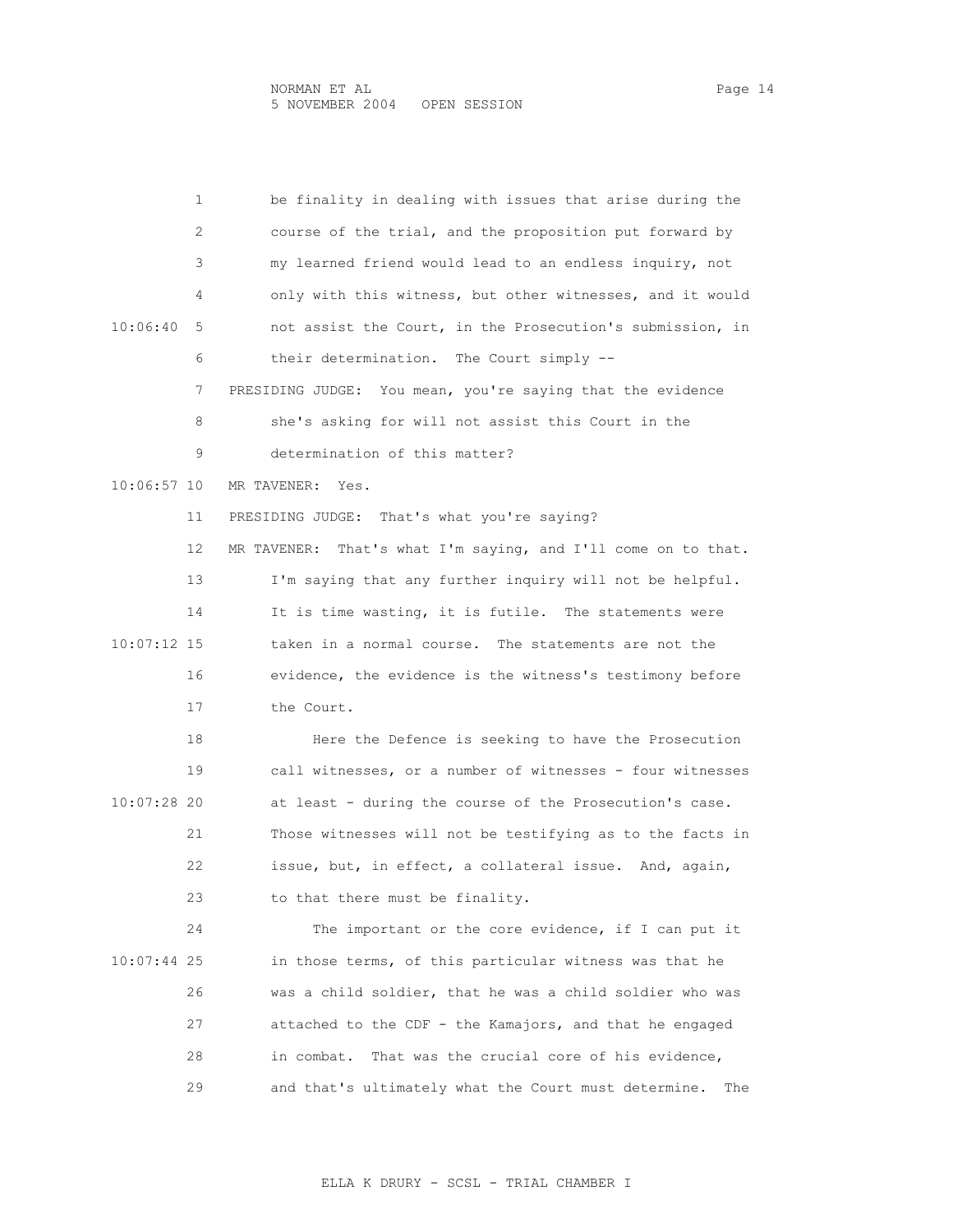| 1             | main issue -- and I won't quibble about how much evidence |
|---------------|-----------------------------------------------------------|
| 2             | relates to the RUF and how much relates to the CDF, but   |
| 3             | the Prosecution submission is most of his evidence was    |
| 4             | about being a child soldier with the CDF. The RUF issue,  |
| 10:08:23<br>5 | which was the area mostly cross-examined by Defence       |
| 6             | counsel, really only, in terms of this trial, goes to the |
| 7             | credibility of the witness and whatever weight            |
| 8             | Your Honours ultimately decide to apply to his evidence.  |
| 9             | The Prosecution would submit that, looking at the         |
| 10:08:43 10   | details of the procedure requested by the Defence,        |
| 11            | emphasises the futility and pointlessness of their        |
| 12            | application. It's not simply a matter of calling these    |
| 13            | four witnesses and asking them had they taken the         |
| 14            | individual statements. It's not disputed by the           |
| 10:09:03 15   | Prosecution those statements were taken.<br>They were     |
| 16            | disclosed.<br>That's not in dispute. They were taken      |
| 17            | through an interpreter, there was an investigator         |
| 18            | present, as well. That is already known to the Court.     |
| 19            | So, again, there is no point in simply calling those four |
| 10:09:20 20   | persons to answer those questions.                        |
| 21            | Indeed, as the Court has already experienced during       |
| 22            | the course of the trial, and has been emphasised a number |
| 23            | of times by the bilingual Defence counsel, there are      |
| 24            | difficulties with interpretation, even under the          |
| 10:09:44 25   | conditions of the Court. So even when we're sitting in a  |
| 26            | situation where, in a court precinct, there's time,       |
| 27            | there's no rush, people understand the nature of the      |
| 28            | proceedings, there are still arguments put forward that   |
| 29            | there is interpretation problems.                         |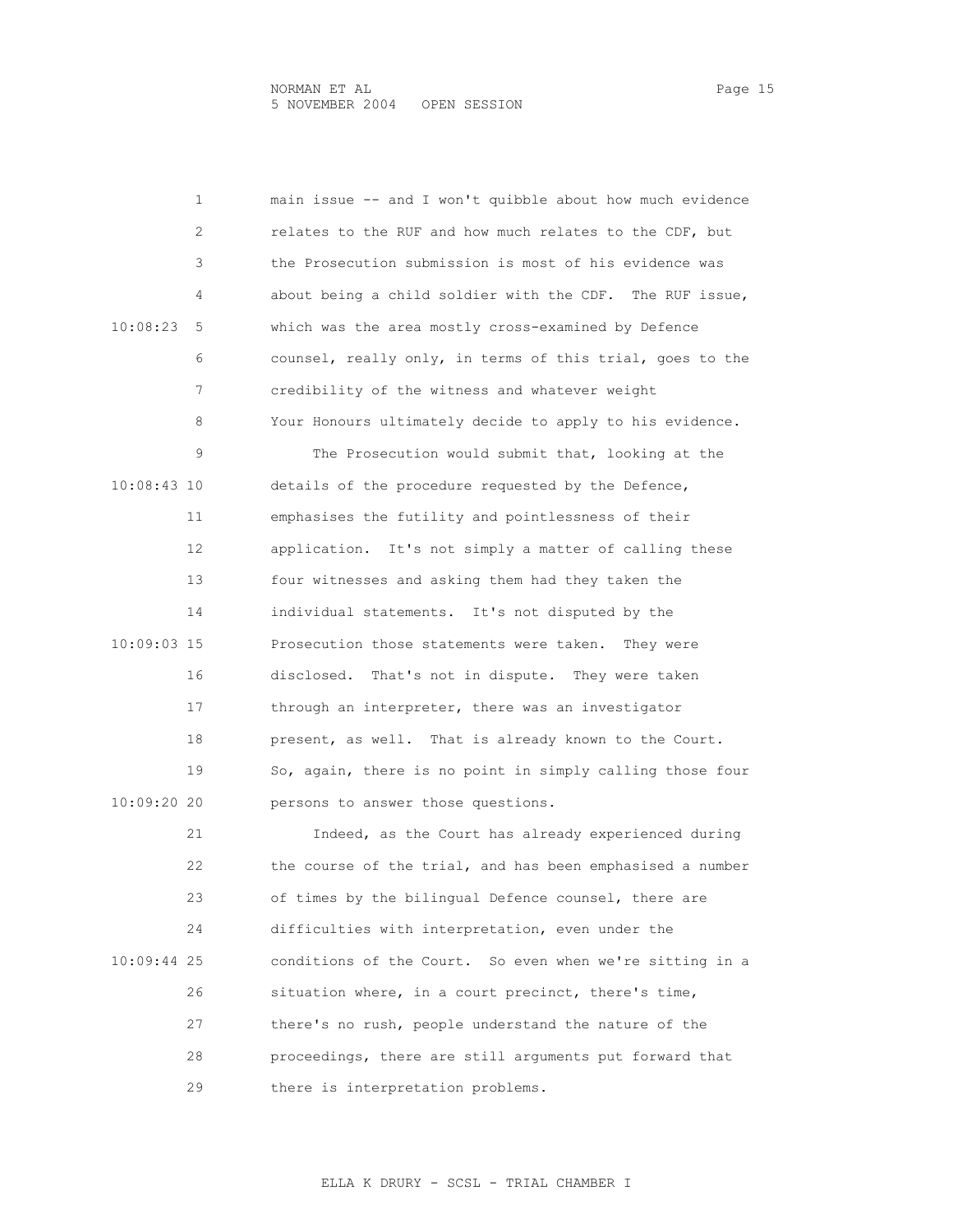| 1             | So I would suggest that, firstly, that somehow in         |
|---------------|-----------------------------------------------------------|
| 2             | the course -- that the statement is not accurate, and     |
| 3             | then it's said well, it's not accurate because either the |
| 4             | witness said something that wasn't recorded and somehow   |
| 10:10:10<br>5 | he's now lying -- there are many explanations. And,       |
| 6             | again, calling these four witnesses that are proposed     |
| 7             | will not assist the Court. All they will be able to say   |
| 8             | is yes, the investigator wrote down the statement, the    |
| 9             | interpreter interpreted. That's as far as they really     |
| 10:10:27 10   | can take it.                                              |
| 11            | Unless you then make inquiries as to whether the          |
| 12            | interpreter's familiar with the particular dialect or     |
| 13            | expressions of the person being interviewed, whether or   |
| 14            | not the investigator or the interpreter was familiar with |
| 10:10:40 15   | the circumstances. There are a number of issues that      |
| 16            | would have to be cross-examined on as to ability of the   |
| 17            | investigator, their experience, and the interpreter,      |
| 18            | their particular experience, whether they were qualified, |
| 19            | whether they interpreted before. It just becomes an       |
| 10:10:53 20   | endless exercise when we come back to the fundamentals.   |
| 21            | The fundamentals are a witness has been called, a         |
| 22            | statement has been taken from him, that statement is in   |
| 23            | effect a quide. The evidence is from the witness, not     |
| 24            | Part of the statement has been<br>from the statement.     |
| 10:11:10 25   | tendered, that part of the statement which is in dispute; |
| 26            | nothing unusual about that.                               |
| 27            | The Prosecution may have had more sympathy with this      |
| 28            | application if the accused person said "I did not make    |

29 any statement," but that's not the position here. Then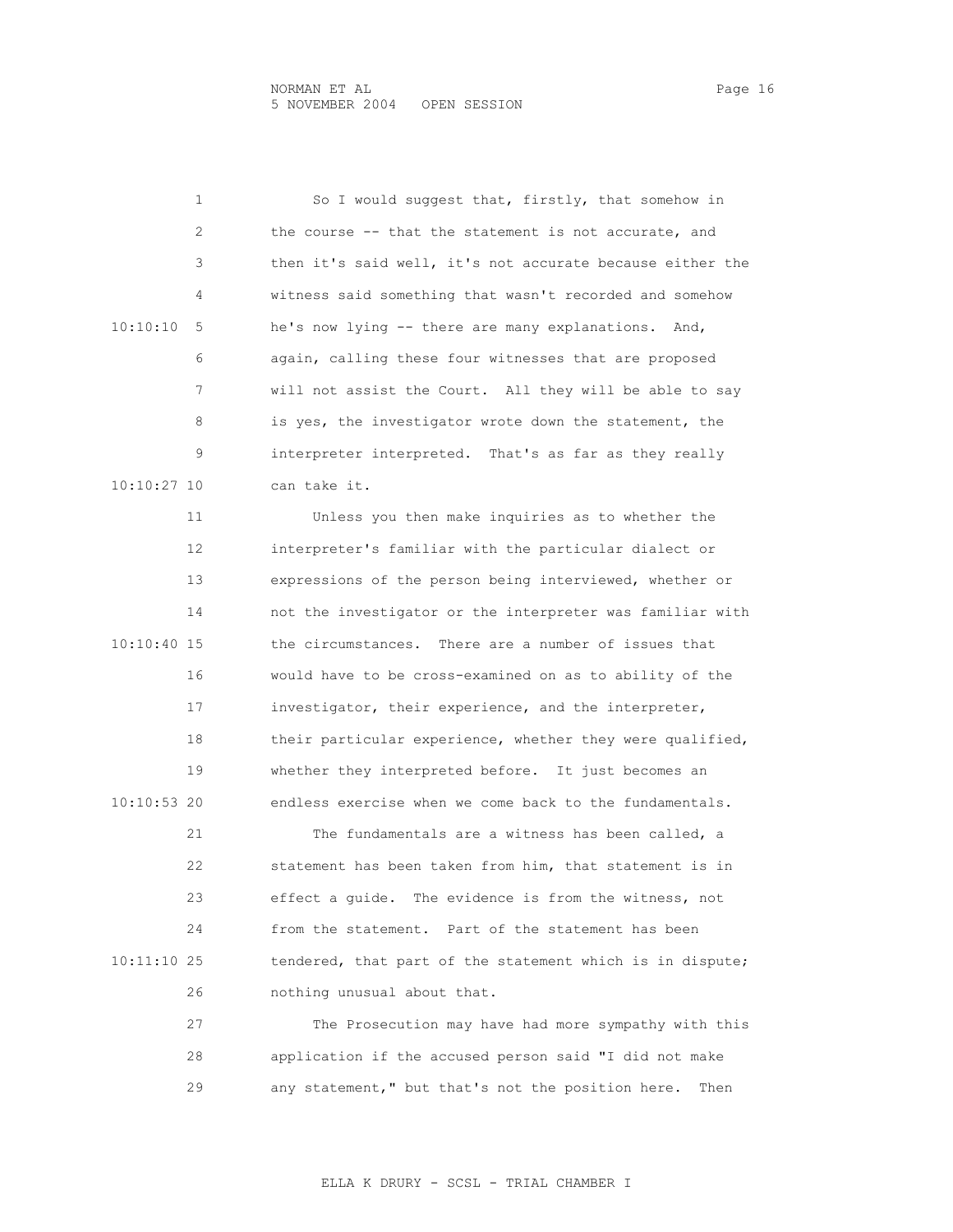1 you may call the investigator to say, "Well, in fact, I 2 took a statement." The position here is a statement was 3 taken, the witness was available, he was cross-examined. 4 It doesn't take us any further to bring along the 10:11:38 5 investigators to say, "Yes, I took a statement", "Yes, I 6 interpreted a statement." 7 It does not help, and it does not help, as I've 8 mentioned, for many reasons, one of which is there are 9 clearly difficulties in interpretation. Indeed, as I've 10:11:59 10 said, the statement taker can only recall what is said to 11 him, the interpreter can only say "I interpreted". 12 The Defence counsel appears to be concerned about 13 the witness being treated fairly. The Prosecution 14 submission is the usual procedures have applied to this 10:12:15 15 witness as should apply to all other witnesses: A 16 statement is provided, he is in Court, he can be 17 examined, he is cross-examined, he is re-examined. 18 Nothing unusual about that. The Prosecution isn't 19 concerned with the process, and the Prosecution would 10:12:30 20 submit that the witness has been treated according to the 21 proper practices of this Court. 22 Again, it is not in dispute the statement was made 23 by the witness, and when the time came, the Prosecution 24 didn't dispute the tendering of the statement. There is 10:12:57 25 no issue about the provenance of the statement. 26 Importantly -- and this has not arisen in the Defence 27 submission. Importantly, the Defence have had an 28 opportunity to cross-examine this witness. They have had 29 an opportunity to cross-examine about the discrepancies.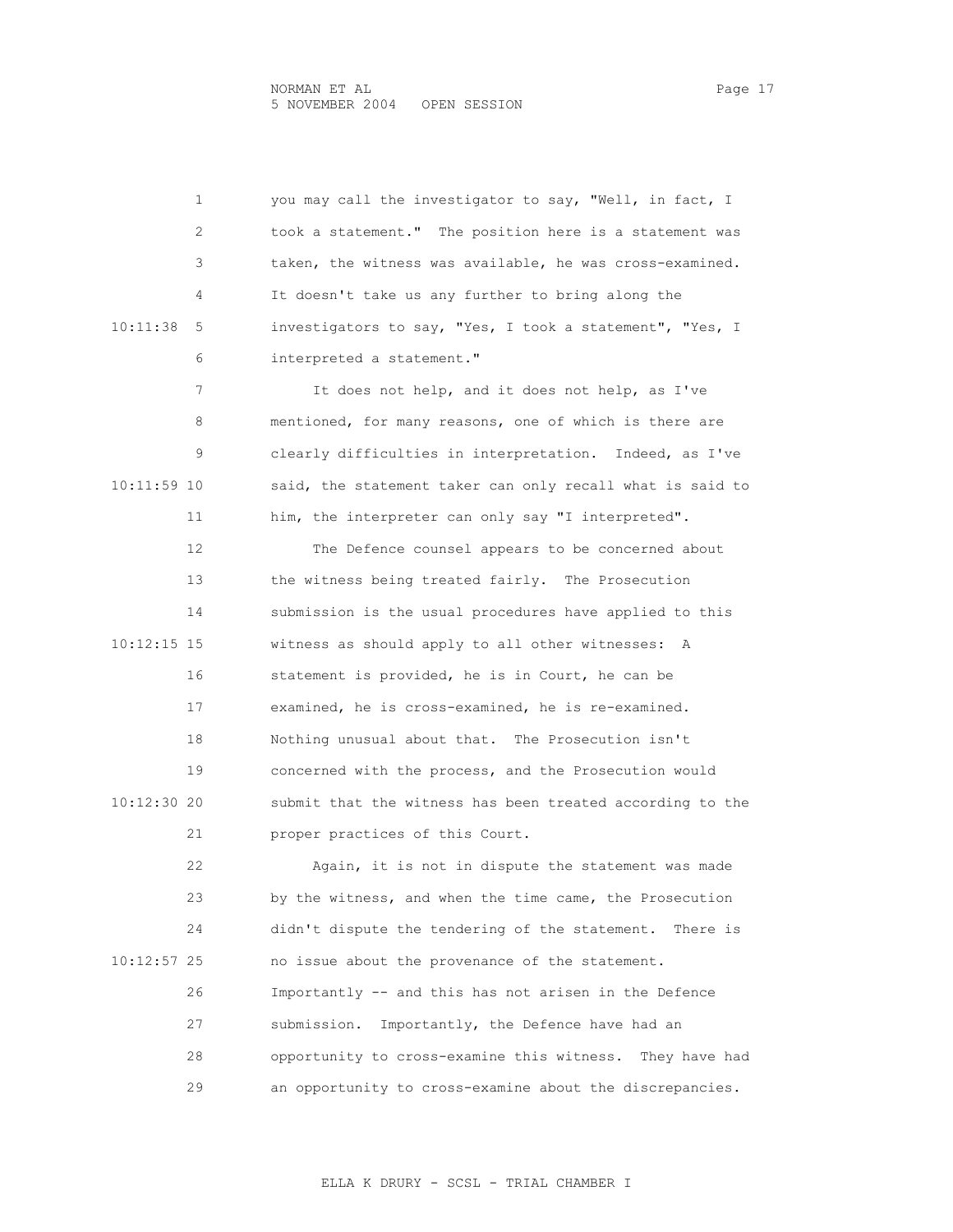1 Your Honours have had an opportunity to assess the 2 witness in his ability to respond to those questions. 3 That is the proper manner in which to address the issue. 4 Again, the statement has been tendered, the differences 10:13:31 5 highlighted by the Defence. The witness said he could 6 not read or write; in fact, he had no education 7 whatsoever. But he was available to be cross-examined 8 and that's how matters are dealt with. He did not deny 9 making a statement. The Prosecution consented, in 10:13:48 10 effect, to the tendering of the statements for the 11 purpose of a prior inconsistent statement. 12 The issue comes back to the fundamentals again. 13 That is, the weight Your Honours place on the testimony 14 of the witness. The point cannot be stressed enough, 10:14:04 15 that he was examined and cross-examined and present in 16 Court. On one view, certainly the Prosecution view, his 17 evidence -- his core evidence was not effectively 18 challenged. He was a child soldier, he was a child 19 soldier who fought for the Kamajors - for the CDF. He 10:14:23 20 was there to be challenged, and whether or not he was 21 effectively challenged is a question to be resolved by 22 Your Honours in the light of his testimony. 23 Instead, rather than challenge the witness through 24 cross-examination, it's now sought that -- rather than 10:14:39 25 challenge the evidence of an illiteral young man, through

 27 somehow impune his credibility, by adding another level 28 of inquiry as to whether or not he was faithfully 29 interpreted when a statement was taken from him.

26 the normal process of cross-examination, it's intended to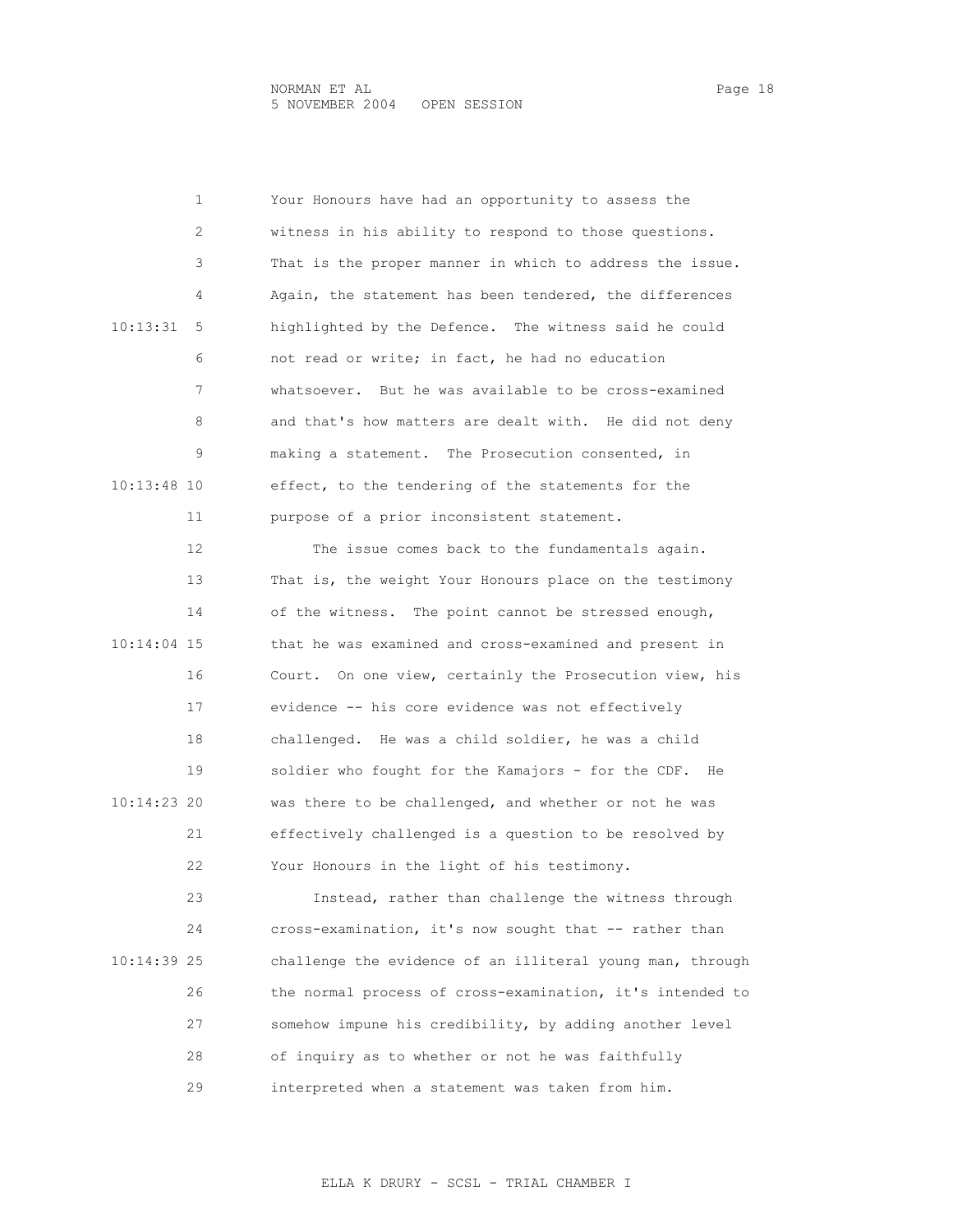1 Your Honours know about the circumstances; it does not 2 take us anywhere. The witness gave his evidence, was 3 cross-examined, and that should be the end of the matter. 4 And, indeed, the witness's statements, for the limited 10:15:11 5 purpose for which they are tendered, are now before the 6 Court. 7 The Court then, the Prosecution would submit, should 8 **6** follow the correct procedures that have been enunciated 9 throughout the trial. In particular, the principle of 10:15:25 10 orality, which is outlined, for example, by the learned 11 authors May and Wierda in their publication -- book, "The 12 International Criminal Evidence". The learned authors in 13 that particular book put forward the importance of 14 witnesses and the importance of -- the weight that should 10:15:49 15 be given a testimony in Court. 16 As the learned authors say at page 166 of the 2000 17 edition, "Inconsistencies need not be fatal to the 18 testimony of a witness provided they are not material, 19 and, even then, the Trial Chamber may still accept the 10:16:09 20 evidence of a witness. What is a material inconsistency 21 is a matter for the Court. The Trial Chamber engages in 22 the usual process of a decider of fact." That is, accept 23 some evidence; reject some; accept some, not all, and so 24 on. That can be done with this witness. To add in the 10:16:28 25 additional layer - that is, make an inquiry behind the 26 taking of the statement, the statement not being evidence 27 in itself - does not help. It simply is a waste of time. 28 Your Honours have made a decision, for example, on 29 the 16th of July 2004, relating to a decision on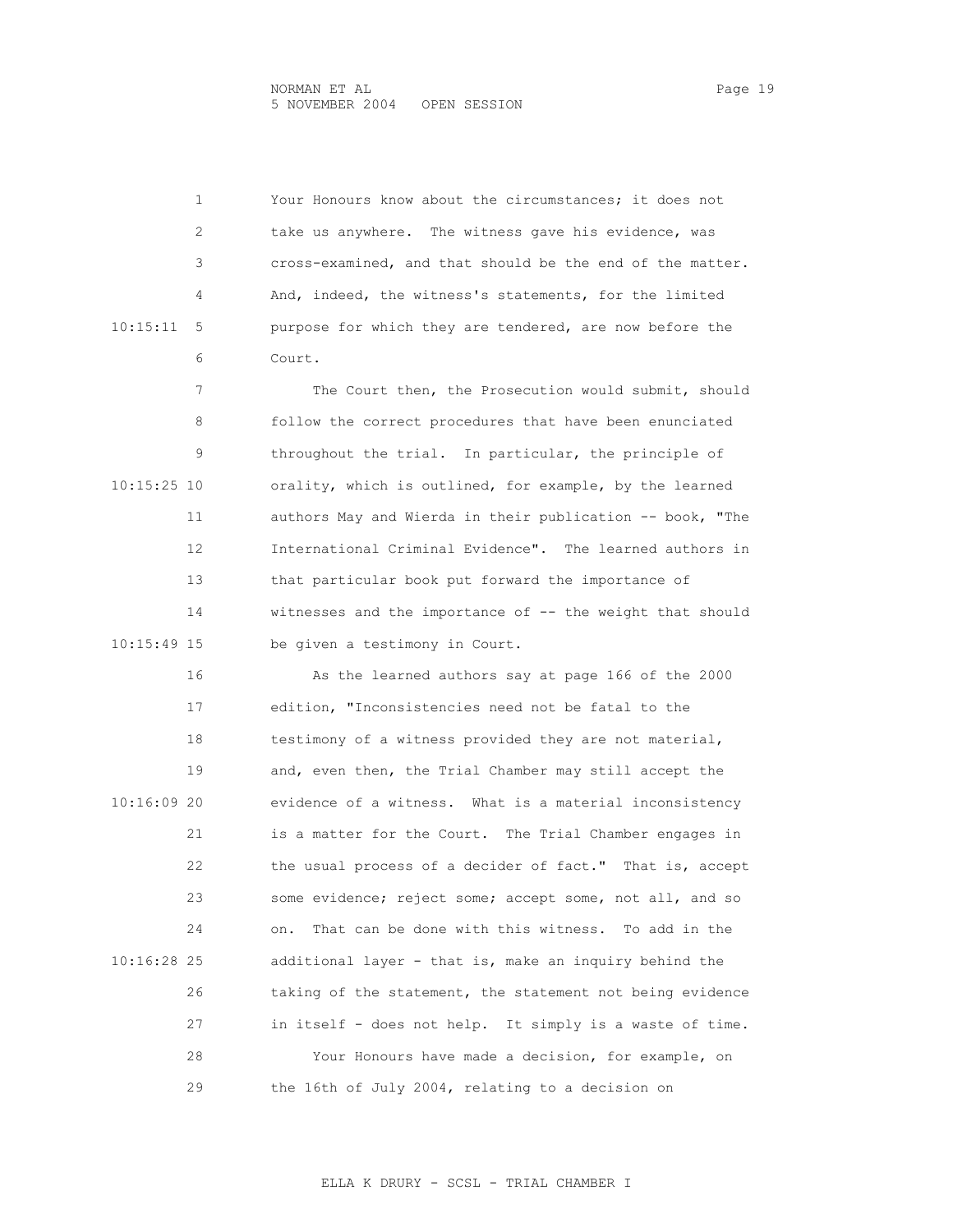1 disclosure of witness statements and cross-examination. 2 In that particular decision it's outlined how 3 inconsistent statements are dealt with, and that was a 4 process followed here. If one looks at the procedure 10:17:06 5 suggested by Defence counsel, which could take, for 6 instance, a day -- four people have to be called, 7 statements have to be taken prior to that, they have to 8 be examined, cross-examined, re-examined. At the end of 9 all that procedure suggested, we'll know that a statement 10:17:22 10 was taken; that the people who took the statement did the 11 best they could, but they were difficult circumstances in 12 which they were working; that there were interpretation 13 issues that arose. That is all the Court will know. 14 None the wiser, in the Prosecution's submission. None 10:17:44 15 the wiser for taking a day out of precious time to hear a 16 matter that is, in effect, a collateral matter; that, in 17 the Prosecution's submission, does not assist the Court 18 in its final determination, or even, indeed, assisting 19 the credibility of this particular witness. 10:18:01 20 As I've mentioned, the Court has dealt with this 21 matter, to date, correctly. There has been the use of 22 the prior inconsistent statement procedures, there is a 23 principle of orality, the witness being present. The 24 Prosecution relies on the professionalism of Your Honours 10:18:19 25 to assess that witness, to place what weight is 26 appropriate. That is what is being done. 27 Again, the Prosecution does not dispute the

28 statements. As in, they were taken, they were disclosed,

29 they're being used in the manner suggested, recommended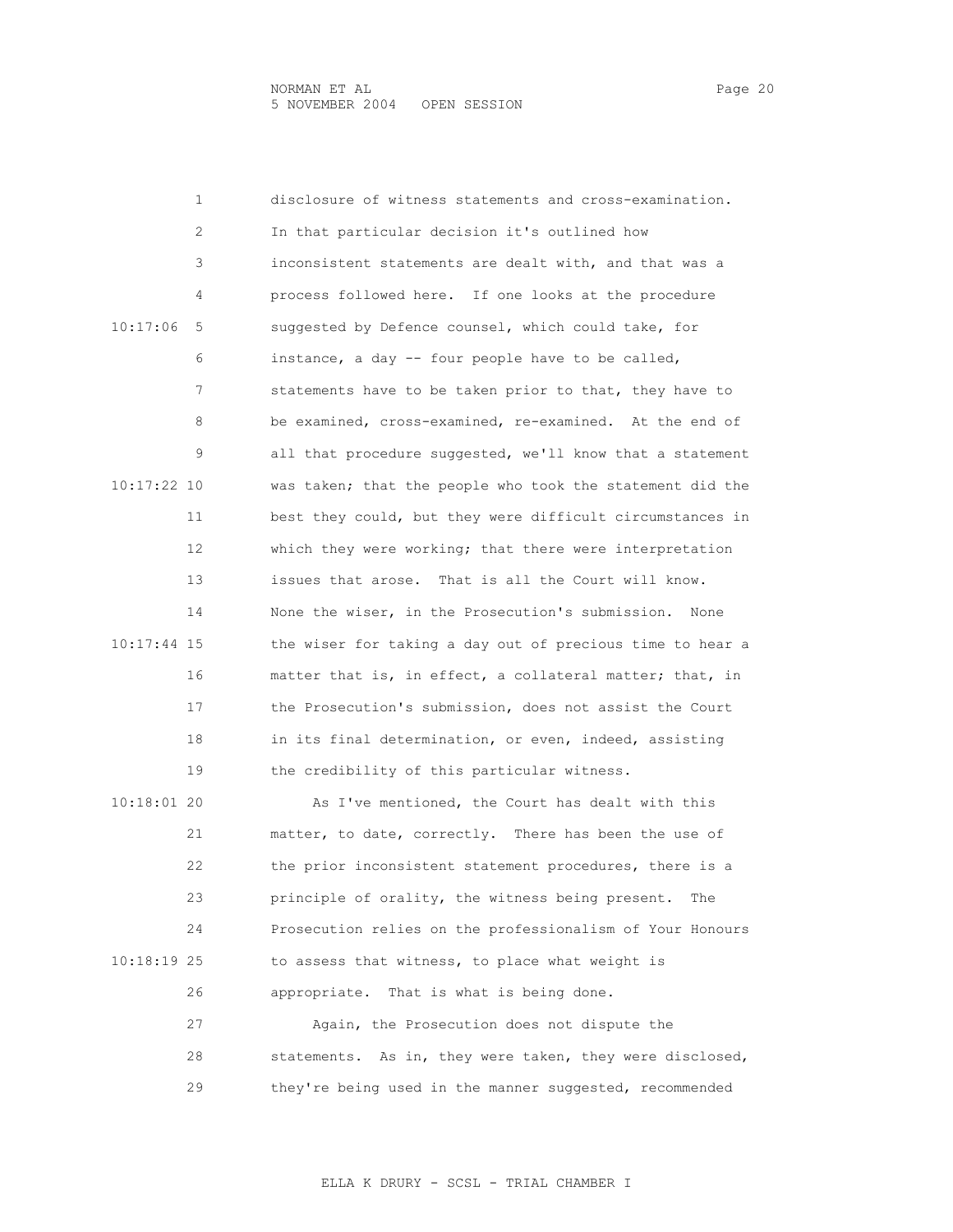|               | 1  | by Your Honours in your own decision. To engage in any    |
|---------------|----|-----------------------------------------------------------|
|               | 2  | further inquiry is meaningless and futile.<br>The         |
|               | 3  | discrepancies, as put to the witness by Defence counsel,  |
|               | 4  | have been raised, they've been highlighted, and the       |
| 10:18:53      | 5  | witness has given his evidence. In the Prosecution view,  |
|               | 6  | it should not be taken any further.                       |
|               | 7  | The alternative is every witness, in effect, that         |
|               | 8  | has been cross-examined -- sorry, that has a statement    |
|               | 9  | taken from him not through an interpreter, would require  |
| 10:19:09 10   |    | the same process. It's simply not helpful. It's a         |
|               | 11 | matter for Your Honours as to what you regard as helpful, |
|               | 12 | what will assist you in your final determination, but, in |
|               | 13 | the Prosecution view, the procedure suggested by my       |
|               | 14 | friend is of no value.                                    |
| 10:19:31 15   |    | Excuse me for one minute, Your Honour.                    |
|               | 16 | Certainly, and Your Honour Justice Boutet raised the      |
|               | 17 | point of why would the Prosecution call this witness --   |
|               | 18 | call the additional four witnesses? It serves no purpose  |
|               | 19 | in the Prosecution case. The Prosecution have complied    |
| 10:19:50 20   |    | with the requirements of the Court, they have supplied    |
|               | 21 | statements, they have called the witness. In the          |
|               | 22 | Prosecution view, there is no legal authority for the     |
|               | 23 | Prosecution to take this matter any further. If we did    |
|               | 24 | that, we'd only be aiding the Defence in wasting time.    |
| $10:20:06$ 25 |    | Thank you.                                                |
|               | 26 | PRESIDING JUDGE: Yes, Mr Tavener, we have listened to you |
|               | 27 | very attentively. One of the submissions you made is      |
|               | 28 | that the evidence of the investigators who she seeks to   |
|               | 29 | call will not help this Court in any way in the fair      |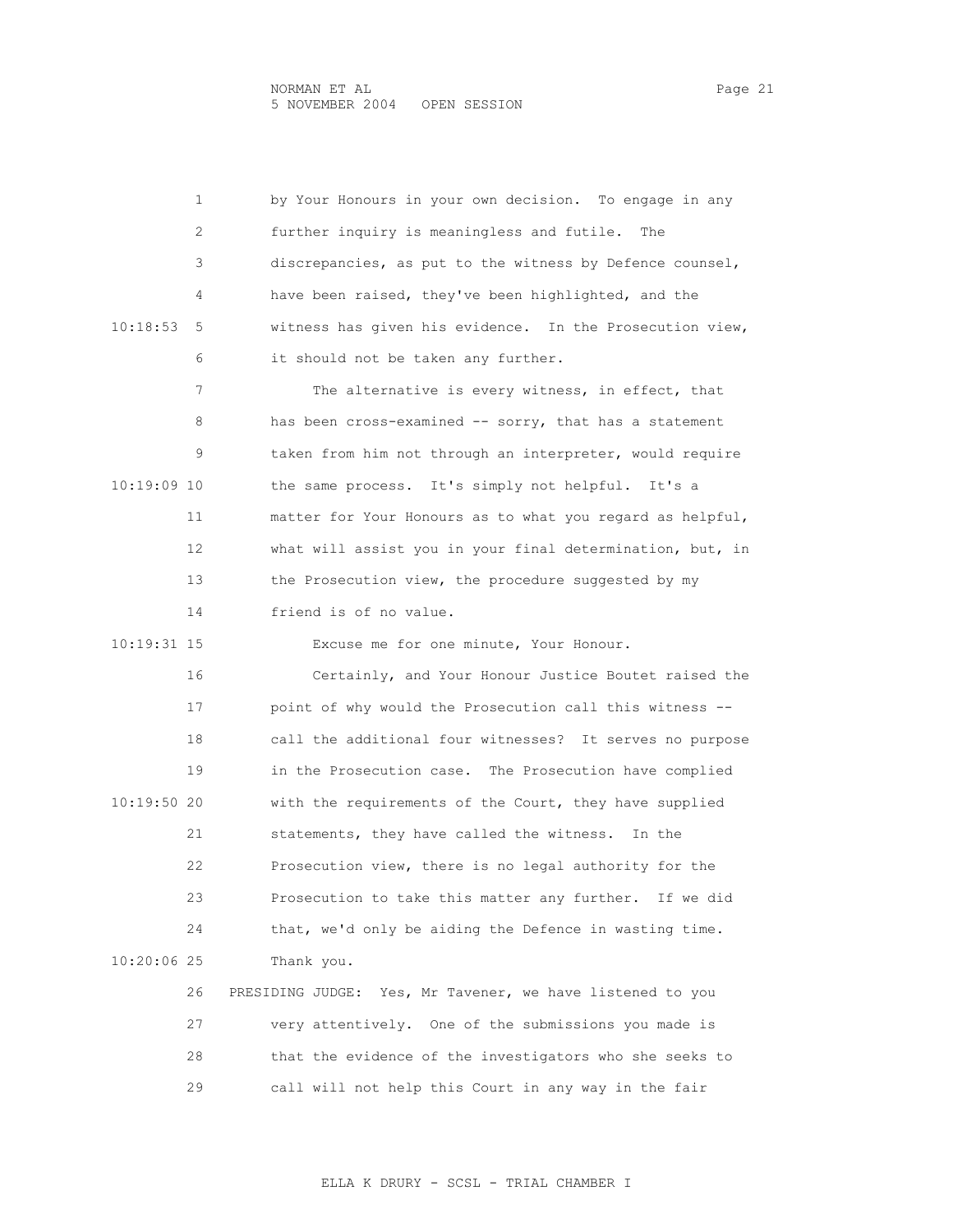|               | 1  | determination of this matter. What the Defence is             |
|---------------|----|---------------------------------------------------------------|
|               | 2  | raising in their motion is that the witness denies            |
|               | 3  | certain parts of the statements of Exhibits 19A and 19B.      |
|               | 4  | MR TAVENER:<br>Yes.                                           |
| 10:20:58      | 5  | PRESIDING JUDGE: Would you say that, in the determination of  |
|               | 6  | the credibility issue, eventually, the evidence of the        |
|               | 7  | investigators who the Defence is asking to call would not     |
|               | 8  | be material in assisting the Court in arriving at the         |
|               | 9  | issue of credibility of that witness?                         |
| 10:21:21 10   |    | MR TAVENER: Yes, that's exactly what I'm saying, Your Honour. |
|               | 11 | And the reason why I'm saying that is, as Your Honour has     |
|               | 12 | simply outlined it, Your Honour is fully aware of all the     |
|               | 13 | facts. There is a statement, there is a statement that        |
|               | 14 | contains certain --                                           |
| 10:21:33 15   |    | PRESIDING JUDGE: [Overlapping speakers] circumstances, you    |
|               | 16 | The statement is there.<br>know.                              |
|               | 17 | MR TAVENER:<br>That's right.                                  |
|               | 18 | PRESIDING JUDGE: It was even tendered, it was not objected to |
|               | 19 | by the Defence. But under cross-examination certain           |
| $10:21:41$ 20 |    | issues have arisen, which touch on the credibility in         |
|               | 21 | Court of this witness at this time.                           |
|               | 22 | That's correct, and --<br>MR TAVENER:                         |
|               | 23 | PRESIDING JUDGE: Are you saying that the circumstances under  |
|               | 24 | which this statement was recorded -- or these two             |
| 10:22:01 25   |    | statements were recorded, you know, are not material in       |
|               | 26 | assisting this Court in determining the credibility of        |
|               | 27 | this witness?                                                 |
|               | 28 | Yes, that's exactly what I'm saying. And the<br>MR TAVENER:   |
|               | 29 | reason why I'm saying that is you have the statement --       |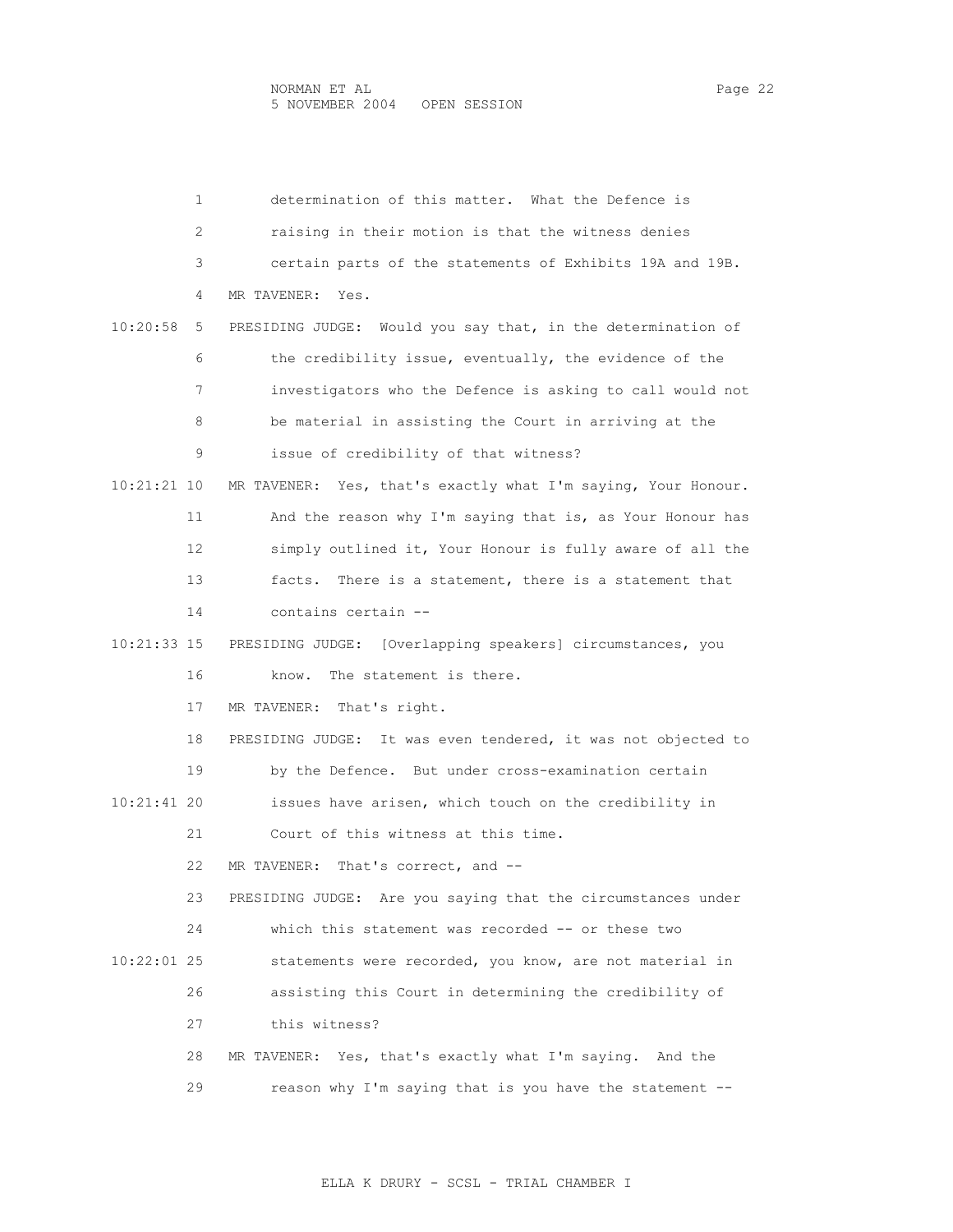1 you have the statement and it contains certain material. 2 That material, as far as discrepancies are concerned, has 3 been highlighted to the Court in the usual procedure. 4 That is the proper way to deal with these matters. The 10:22:27 5 witness has then been cross-examined on those 6 discrepancies. It then falls to Your Honours to apply 7 what weight you feel is appropriate on his evidence. 8 All the investigators can do is say they took the 9 statement, which is not in dispute; you have the 10:22:45 10 statement. They took the statement. They probably took 11 it to the -- well, they took the statement; that's what 12 they did. That's it, that's all they can say. They may 13 say there was difficulties, they may say there was not 14 difficulties, but it is irrelevant. It is almost a 10:22:59 15 collateral matter and shouldn't be taken any further, 16 because the procedures had been followed. 17 Your Honours are fully aware of the discrepancies. 18 They've been effectively highlighted by Defence counsel. 19 Whether Your Honours regard that as being fatal, as I've 10:23:08 20 just read from the learned authors -- whether Your 21 Honours regard that as fatal to his evidence, whether or 22 not to accept some, not all of that particular -- 23 PRESIDING JUDGE: That brings me to the point of his evidence. 24 You appear to be a bit separationist in your position of 10:23:28 25 the globality of the evidence given by this witness. You 26 have said, Mr Tavener, that the essence of this witness's 27 testimony is that he is a child soldier. 28 MR TAVENER: Yes. 29 PRESIDING JUDGE: And that that is it. To you that is it. He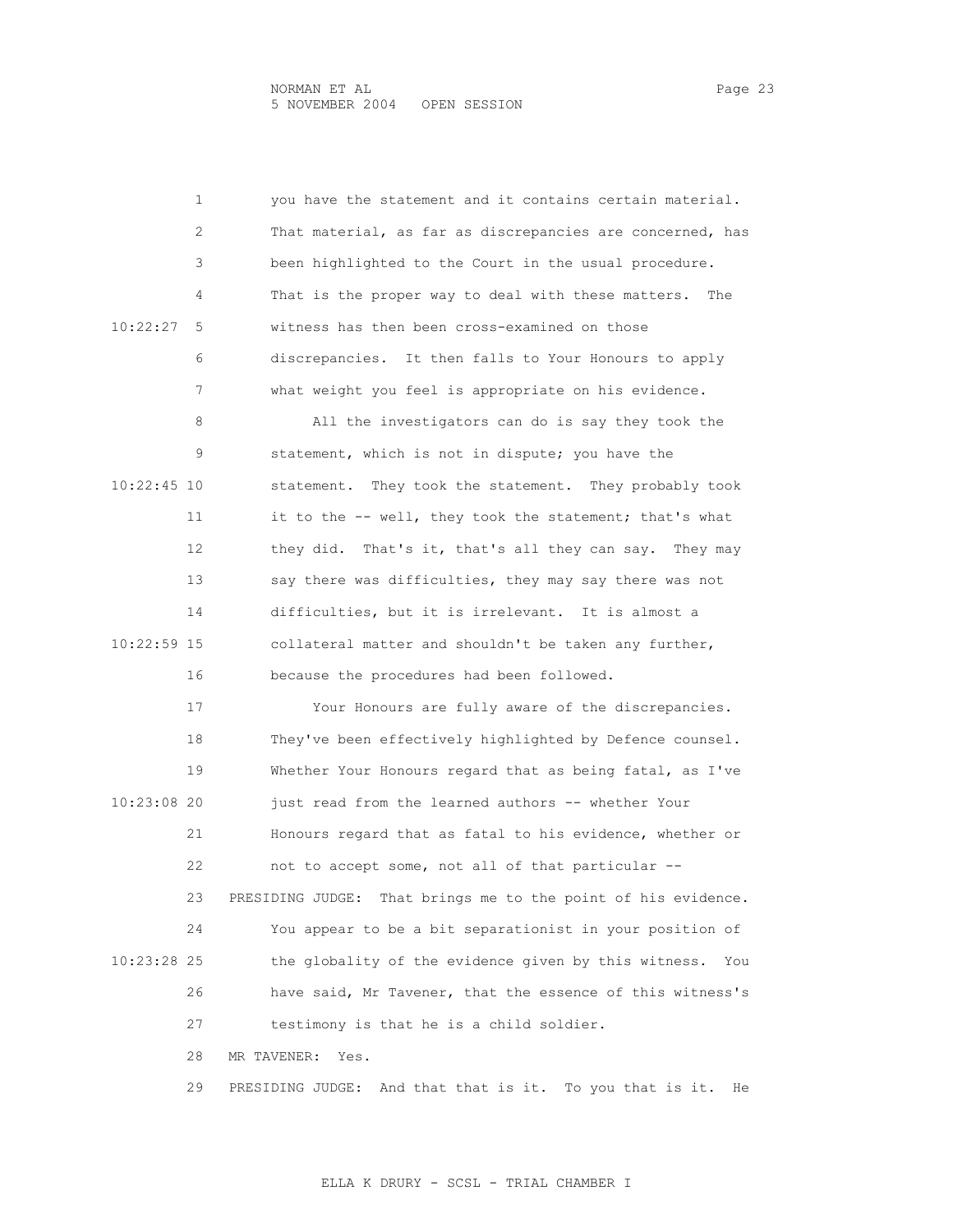|               | 1  | was a child soldier with the CDF and -- a child soldier        |
|---------------|----|----------------------------------------------------------------|
|               | 2  | with the RUF and then with the CDF, and that that was          |
|               | 3  | what, to you, matters in this matter. I mean, are you          |
|               | 4  | suggesting that we should pick and choose, you know, from      |
| 10:23:57      | 5  | the totality of the evidence which is given by a               |
|               | 6  | particular witness in a matter?                                |
|               | 7  | What I'm suggesting to you - and again that's a<br>MR TAVENER: |
|               | 8  | matter for you -- a matter for the Court - the main issue      |
|               | 9  | of discrepancy, I would submit, related to the child's         |
| 10:24:13 10   |    | time in the RUF, which is obviously not relevant, except       |
|               | 11 | as background to this trial. The Prosecution would say         |
|               | 12 | that, in terms of that evidence, it may go to his credit,      |
|               | 13 | because he says "I didn't say that," and, again, that is       |
|               | 14 | an issue of what weight you place on his statement and         |
| 10:24:31 15   |    | the nature of the cross-examination. So the RUF                |
|               | 16 | evidence, which is most of the evidence in challenge --        |
|               | 17 | not all, and I accept that, there are other issues.<br>It      |
|               | 18 | mainly relates to credibility. It does not relate to the       |
|               | 19 | substance or the focus of this trial.                          |
| 10:24:50 20   |    | In relation to this trial, as I say, there are some            |
|               | 21 | minor issues, but the core evidence, in summarising down,      |
|               | 22 | is his experience as a child soldier in the CDF. I'm not       |
|               | 23 | going to go through the details; Your Honour has seen the      |
|               | 24 | witness give evidence. He killed people, he engaged in         |
| $10:25:13$ 25 |    | combat, he was a child. That is a very brief summary.          |
|               | 26 | Most of the discrepancies, we would submit, relate to the      |
|               | 27 | RUF, which is a question of credibility, but we would say      |

28 the core nature of his evidence has not been challenged.

29 But, again, I can't tell you that. I am merely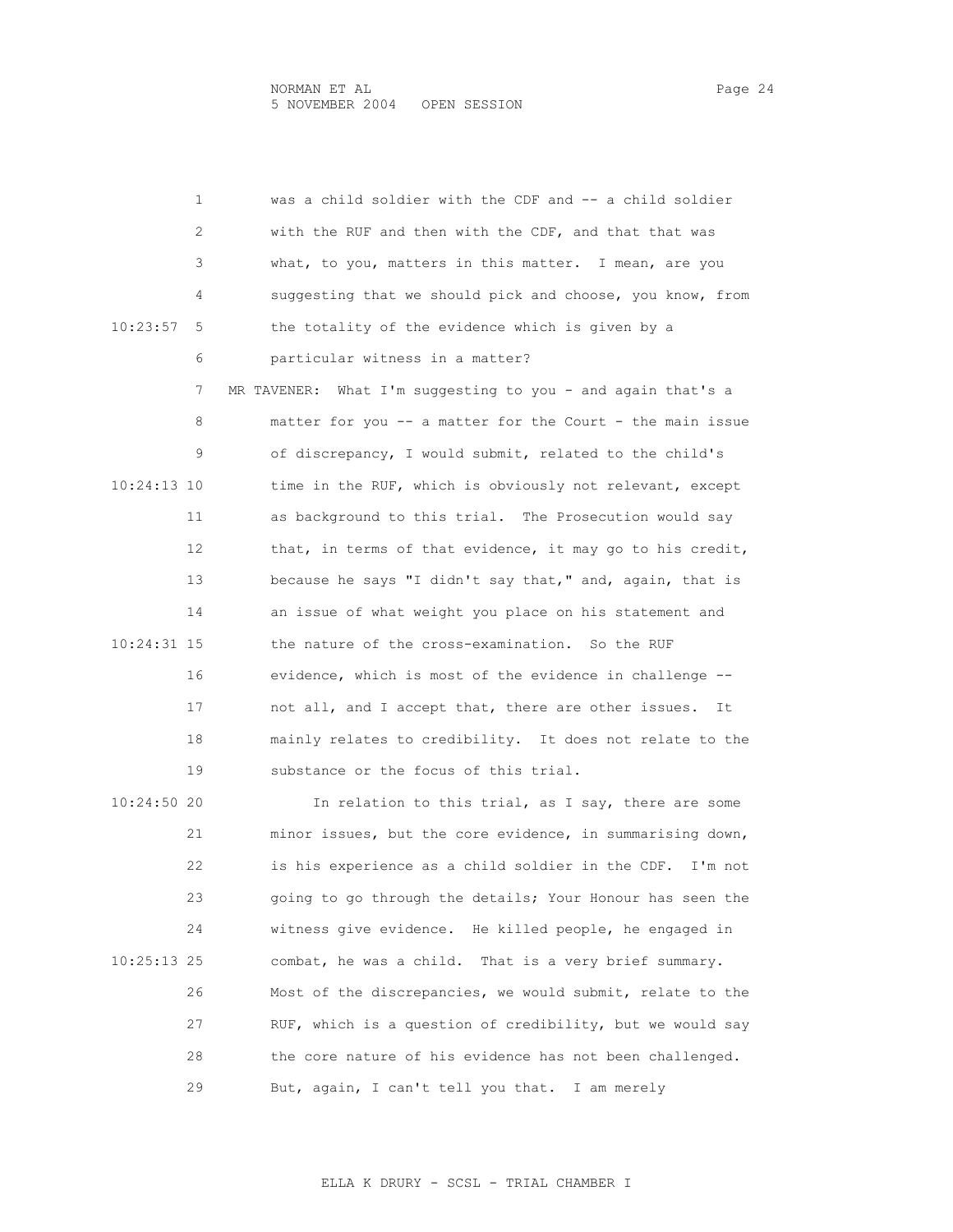| 1             | submitting that from our point of view.                       |
|---------------|---------------------------------------------------------------|
| 2             | We would say that to call extra witnesses to say              |
| 3             | statements were taken from him, which were supplied to        |
| 4             | the Defence, upon which they relied to cross-examine him,     |
| 10:25:43<br>5 | that's part of the process by which Your Honours decide       |
| 6             | the facts in the matter. It is not assisted by going          |
| 7             | behind, in this case, how the statement was actually          |
| 8             | You have the witness, you have the statements,<br>taken.      |
| 9             | you have the discrepancies; that's how the process works.     |
| 10:26:04 10   | To engage in an exercise, which will at the end of the        |
| 11            | day not assist you, in our submission, except to know         |
| 12            | that the statements were taken $--$ to put it in one way,     |
| 13            | they were taken to the best of the ability of the people      |
| 14            | taking them. That's all Your Honours know at the end of       |
| 10:26:23 15   | the day.                                                      |
| 16            | PRESIDING JUDGE: And then, Mr Tavener, whilst we're still on  |
| 17            | the grounds of credibility, Exhibits 19A and 19B were         |
| 18            | tendered in these proceedings during cross-examination.       |
| 19            | Do you dispute the fact that cross-examination is to test     |
| 10:26:44 20   | the credibility of the witness?                               |
| 21            | MR TAVENER: Of course not.                                    |
| 22            | On the globality of the evidence which he<br>PRESIDING JUDGE: |
| 23            | has given?                                                    |
| 24            | MR TAVENER: Of course not. And that is exactly what was       |
| 10:26:54 25   | done, the process was followed.                               |
| 26            | PRESIDING JUDGE: Because you put across an argument,          |
| 27            | Mr Tavener, you know, that since the Defence has              |
| 28            | cross-examined the witness, you know, the matter should       |
| 29            | rest there, and that calling further witnesses on the         |
|               |                                                               |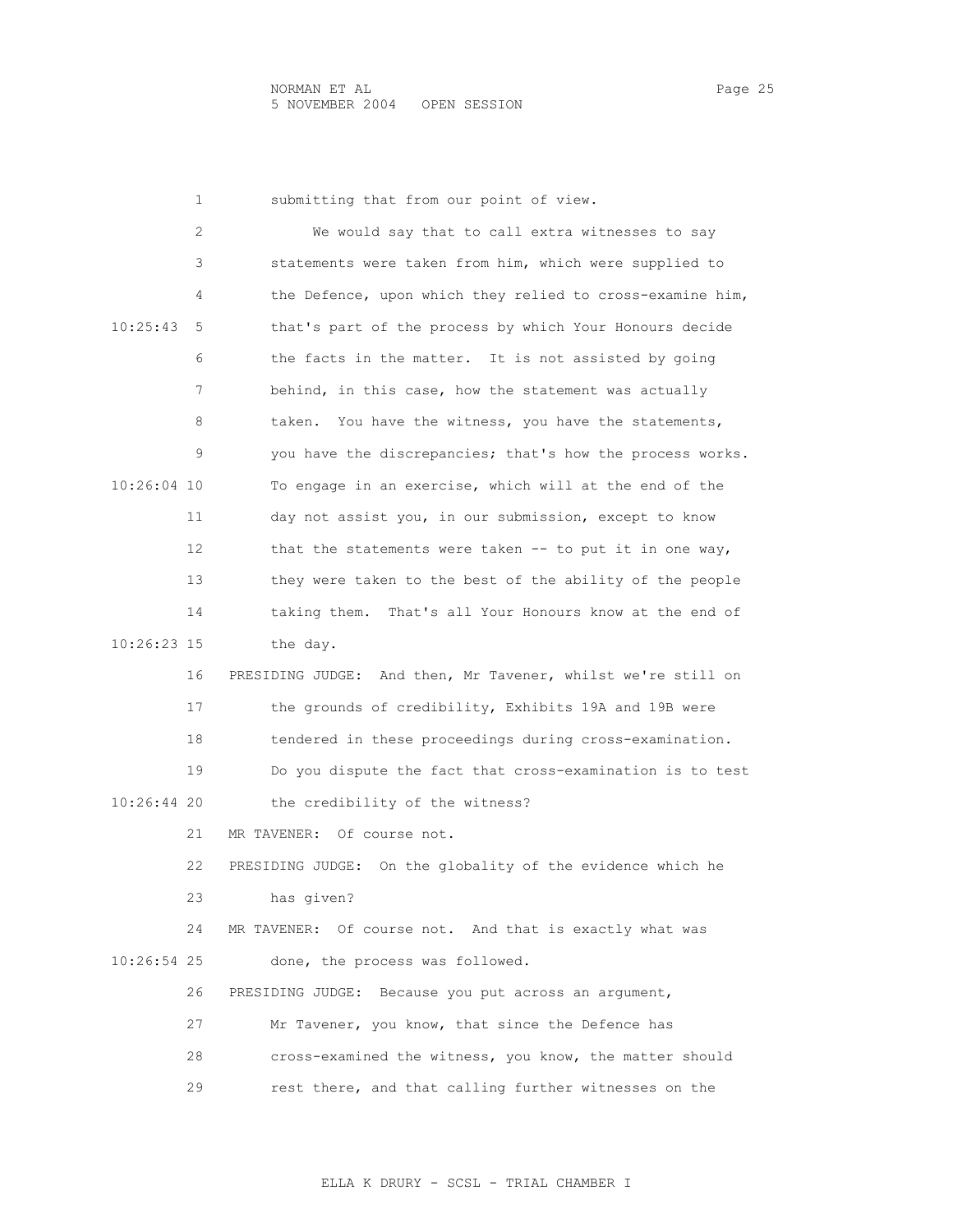| 1             | statements is a futile exercise. Do you very seriously,         |
|---------------|-----------------------------------------------------------------|
| 2             | you know, stand by that submission?                             |
| 3             | MR TAVENER: Yes, I certainly do. I haven't changed my mind.     |
| 4             | Again, what you have now is the normal process. You have        |
| 10:27:26<br>5 | a witness who has made a statement, the statement is not        |
| 6             | evidence. He has been cross-examined on that statement          |
| 7             | by the Defence. Discrepancies have been identified, the         |
| 8             | statement has been tendered. The Prosecution does not           |
| 9             | dispute the provenance of the statements. They're before        |
| 10:27:47 10   | Your Honours to make what use of them as you would.<br>To       |
| 11            | go any further, as I say, is a futile exercise, because         |
| 12            | what more would you know at the end of that exercise?           |
| 13            | You would know the statements had been taken, you would         |
| 14            | know who took the statements --                                 |
| 10:28:05 15   | PRESIDING JUDGE: What if those witnesses came and said what     |
| 16            | the Defence is alleging or what the witness is saying is        |
| 17            | I mean, we are nowhere; you know, we are in the<br>true.        |
| 18            | air. You are presuming that the witnesses will come and         |
| 19            | say, "Yes, these are the statements we took," that's all.       |
| 10:28:21 20   | If a translator comes, "Yes, this is what I translated."        |
| 21            | You're already presuming that this will be the nature of        |
| 22            | the evidence. I don't think the Tribunal is prepared to         |
| 23            | assume the nature of this evidence.                             |
| 24            | I'm not presuming anything, Your Honour. I'm not<br>MR TAVENER: |
| 10:28:36 25   | presuming anything, because all I'm say submitting is a         |
| 26            | statement was taken, the statement was provided, the            |
| 27            | statement was used for cross-examination. I'm presuming         |
| 28            | nothing.                                                        |

29 PRESIDING JUDGE: No, you're presuming that they will come and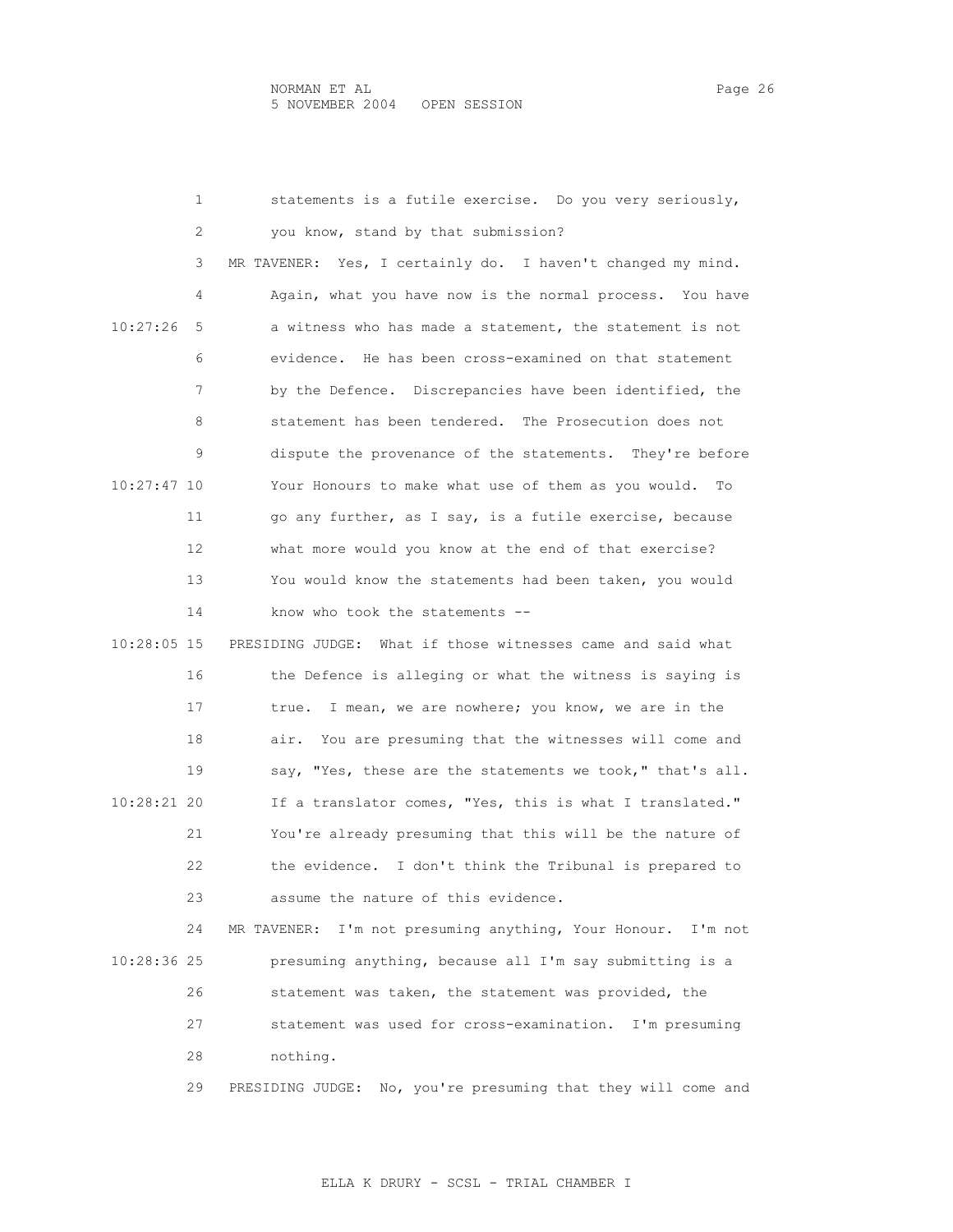|               | 1  | confirm that that is the statement. That is what you          |
|---------------|----|---------------------------------------------------------------|
|               | 2  | want, yes. That they would come and say this is the           |
|               | 3  | statement, this is the translation, you know, to that         |
|               | 4  | statement.                                                    |
| 10:29:03      | 5  | MR TAVENER: But the Court already knows that. What we're      |
|               | 6  | looking at is how further -- or how the Court would be        |
|               | 7  | assisted in adding this extra layer. The Court already        |
|               | 8  | knows the statement was taken; the Court already knows        |
|               | 9  | who took those statements. How would the Court be             |
| 10:29:20 10   |    | assisted by hearing from the people who took the              |
|               | 11 | statements?                                                   |
|               | 12 | PRESIDING JUDGE: That is for the Court to determine.          |
|               | 13 | JUDGE THOMPSON: But my trouble is that the Court does not     |
|               | 14 | know whether that was a faithful reproduction. Does the       |
| 10:29:32 15   |    | Court know that? That, in fact, what was recorded there       |
|               | 16 | was a faithful reproduction of what the witness allegedly     |
|               | 17 | told the interrogator? How does the Court know that at        |
|               | 18 | this stage?                                                   |
|               | 19 | MR TAVENER: In effect, Your Honour, the Court does not need   |
| $10:29:48$ 20 |    | to know that.                                                 |
|               | 21 | JUDGE THOMPSON: That is the point I am making, but you assert |
|               | 22 | that the Court already knows that. I don't know that at       |
|               | 23 | all.                                                          |
|               | 24 | No, I didn't say that.<br>MR TAVENER:                         |
| $10:29:55$ 25 |    | The Court does not know whether, in fact,<br>JUDGE THOMPSON:  |
|               | 26 | what we have in the exhibits in question, in respect of       |
|               | 27 | alleged or perceived material inconsistency by the            |
|               | 28 | Defence, is a faithful reproduction of what the witness       |
|               | 29 | told the interrogator in the light of the witness's own       |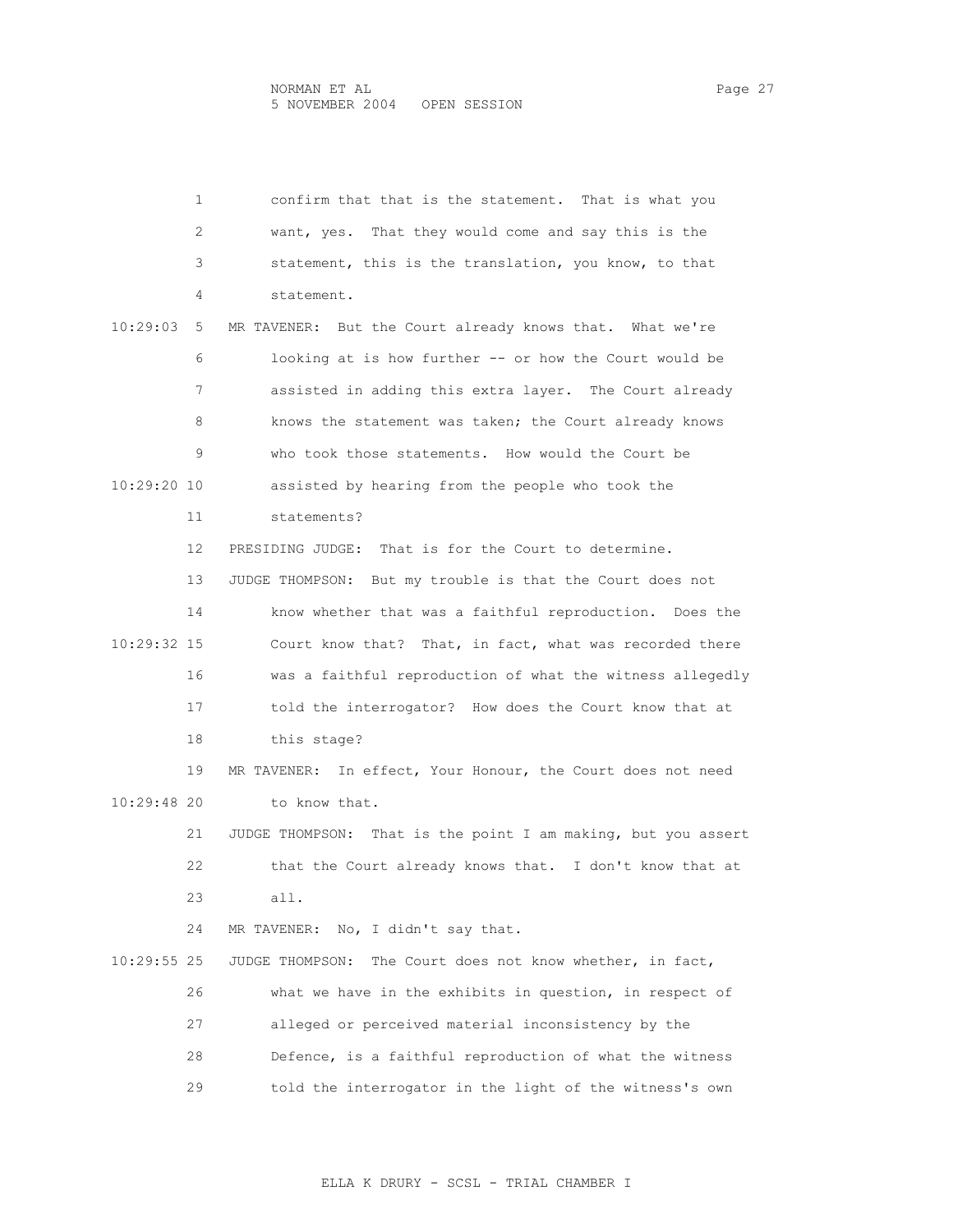|               | 1  | denial under examination-in-chief.                            |
|---------------|----|---------------------------------------------------------------|
|               | 2  | MR TAVENER: Exactly, Your Honour. Nothing exceptional has     |
|               | 3  | happened. The statement is not evidence. The statement        |
|               | 4  | is only a guide.                                              |
| 10:30:33      | 5  | JUDGE THOMPSON: Conceded. But let me remind you, too, that    |
|               | 6  | at page 167 of the work that you cited, the jurisprudence     |
|               | 7  | also shows that there are certain key factors to be used      |
|               | 8  | in assessing the credibility of witnesses. The strength       |
|               | 9  | of cross-examination in rebutting the evidence is only        |
| 10:30:56 10   |    | one such factor. Prior inconsistent statements is             |
|               | 11 | another factor. The evidence of other witnesses is also       |
|               | 12 | a factor. So why are you foreclosing us at this stage?        |
|               | 13 | MR TAVENER: Because in reference to that -- in regards to the |
|               | 14 | reference you just cited, Your Honour, the reference to       |
| 10:31:19 15   |    | "other witnesses", means other witnesses as to the fact.      |
|               | 16 | It is not a reference --                                      |
|               | 17 | JUDGE THOMPSON: There is no such distinction. "Other          |
|               | 18 | witnesses", it maybe witnesses for the Prosecution, it        |
|               | 19 | may also be witnesses for the Defence. There is no such       |
| 10:31:35 20   |    | restriction in the jurisprudence.                             |
|               | 21 | MR TAVENER: If I might read from page 167: "The Trial         |
|               | 22 | Chamber assess the various witness testimonies on their       |
|               | 23 | credibility in terms of internal inconsistency and            |
|               | 24 | detail" - Your Honour has the opportunity of seeing the       |
| $10:31:50$ 25 |    | witness in that form - "constraint under                      |
|               | 26 | cross-examination, consistency against prior statements       |
|               | 27 | of the witness" - Your Honour has those statements -          |
|               | 28 | "credibility vis-a-vis other witness accounts, or" --         |
|               | 29 | [Overlapping speakers]                                        |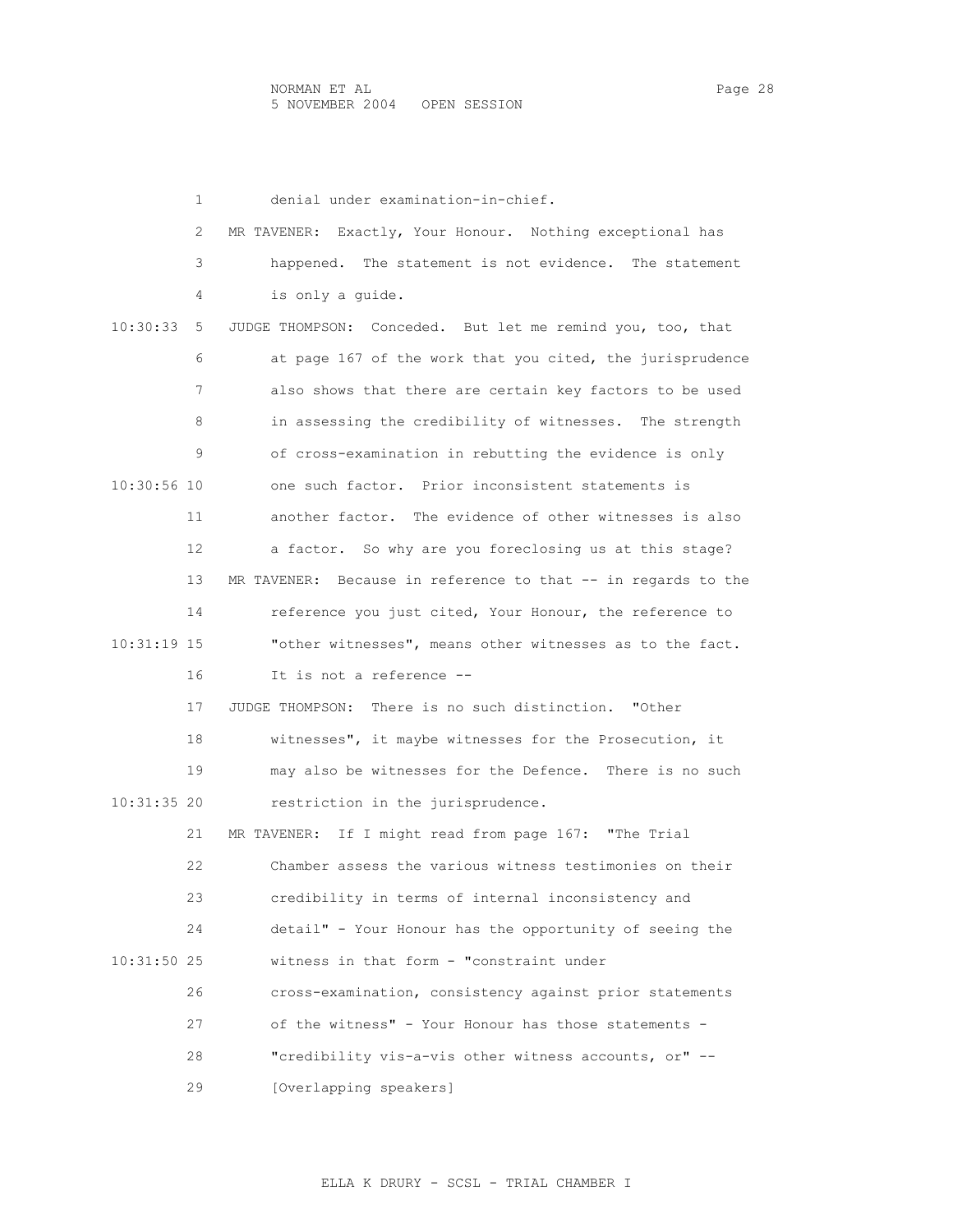1 JUDGE THOMPSON: "Other evidence admitted in the case." Other 2 witness accounts is not restrictive. 3 MR TAVENER: In normal practice one doesn't call the person 4 who took the statement, unless it is challenged that 10:32:18 5 the -- unless the witness says the statement wasn't 6 taken. Here -- [Overlapping speakers] 7 JUDGE THOMPSON: Well, this is precisely the issue here. The 8 witness is denying that that was -- in fact, the witness, 9 "That was not my statement," when some of those parts 10:32:33 10 were put to him. How do you respond to my own contention 11 that under certain national criminal law systems, where a 12 witness who is illiterate or an accused who is illiterate 13 is being interrogated by the police, there should be 14 compliance with the Illiterate Protections Act. A 10:32:56 15 certificate should be indicated that everything was 16 faithfully recorded and translated, and the witness or 17 the accused admitted that. So if you're saying this 18 witness is illiterate, and therefore we should in fact, 19 sort of, overlook this, in fact, the law provides greater 10:33:18 20 protection for witnesses in the national criminal 21 systems, so that what they tell the police or prosecution 22 will, in fact, in the end, be faithful reproduction of 23 what they intended to tell them. How do you respond to 24 that? 10:33:36 25 MR TAVENER: There are no, as I understand it -- or there were 26 no clear procedures on the taking of statements, and 27 certainly it is not normally the practice to adopt one 28 national process in preference to another. I understand 29 what Your Honour is saying. I'm not unfamiliar with what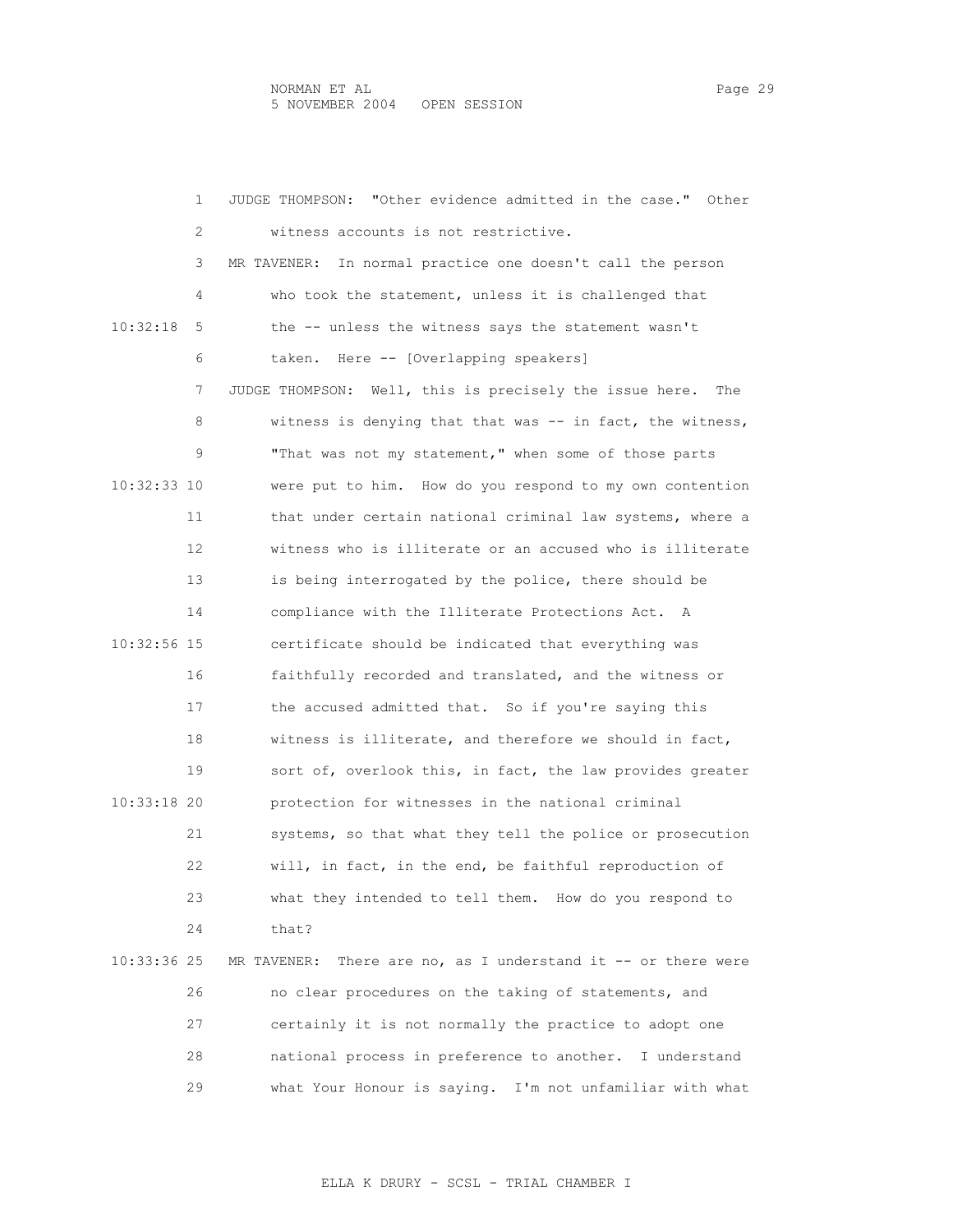|               | 1  | Your Honour's saying. We don't quite express it in those        |
|---------------|----|-----------------------------------------------------------------|
|               | 2  | terms in my jurisdiction.                                       |
|               | 3  | However, in this particular case -- or in these                 |
|               | 4  | particular proceedings, the Prosecution relies on               |
| 10:34:04      | 5  | orality. A statement is taken, it is a quide, it is not         |
|               | 6  | evidence. The person can be cross-examined. I                   |
|               | 7  | differentiate between a witness who says "that is not my        |
|               | 8  | statement" from a witness who says "I didn't say that           |
|               | 9  | particular part of that statement". Once that is said,          |
| 10:34:21 10   |    | then the normal procedures, as outlined in Your Honour's        |
|               | 11 | own judgment, comes into play. That relates to prior            |
|               | 12 | inconsistent statement. That's exactly what happened            |
|               | 13 | The witness was cross-examined about those<br>here.             |
|               | 14 | differences. Then it becomes a question of weight; a            |
| 10:34:35 15   |    | question of what credibility you place on that particular       |
|               | 16 | witness. Calling the people who took the statement will         |
|               | 17 | not assist.                                                     |
|               | 18 | PRESIDING JUDGE: When he was cross-examined, Mr Tavener, he     |
|               | 19 | said -- on those portions he said he did not say that,          |
| 10:34:55 20   |    | that is not what he said - consistently. And then in the        |
|               | 21 | end it was put to him, "You're a liar." He says, "I'm           |
|               | 22 | not lying". He said, "I'm not lying." Well, that's              |
|               | 23 | where we are.                                                   |
|               | 24 | That's right. I object to that question, because<br>MR TAVENER: |
| $10:35:10$ 25 |    | that's an opinion.                                              |
|               | 26 | PRESIDING JUDGE: Yes, I mean, well, that is it. I mean,         |
|               | 27 | you're not telling the truth, something like that.              |
|               | 28 | MR TAVENER: It's like asking someone when did you stop          |
|               | 29 | beating your wife? It's an improper question.                   |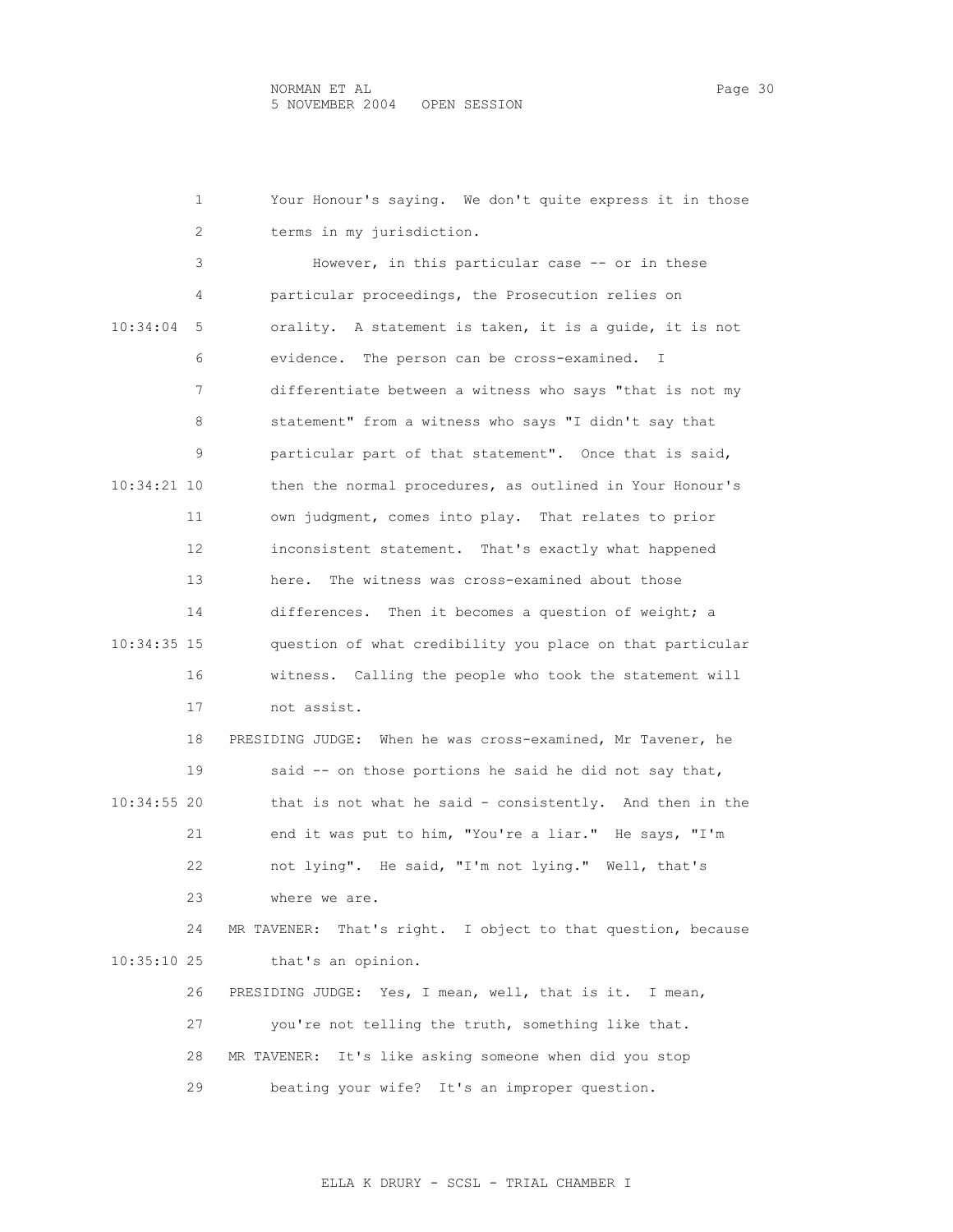1 PRESIDING JUDGE: Yes.

|             | 2  | But that aside, that's exactly what happens when<br>MR TAVENER: |
|-------------|----|-----------------------------------------------------------------|
|             | 3  | you have a prior inconsistent statement. He did not deny        |
|             | 4  | the existence of the statement. If he said, "I did not          |
| 10:35:34    | 5  | make that statement," the whole statement, then I would         |
|             | 6  | agree. You would call along a person to say, "Yes, I            |
|             | 7  | took that statement from him." When a witness simply            |
|             | 8  | says, "I didn't make a portion of that statement," that's       |
|             | 9  | when you have a prior inconsistent statement and the            |
| 10:35:47 10 |    | procedures come into play.                                      |
|             | 11 | PRESIDING JUDGE: Anyway, we would let the matter, you know --   |
|             | 12 | we will just wrap up because we would not explain --            |
|             | 13 | In wrapping up then, Your Honour, in response to<br>MR TAVENER: |
|             | 14 | what Your Honour has said, the procedures adopted and           |
| 10:35:59 15 |    | used by this Court were used and applied appropriately to       |
|             | 16 | this witness. In the Prosecution submission, nothing            |
|             | 17 | further would be gained, time will be wasted, and               |
|             | 18 | Your Honours would be no better informed to assist you in       |
|             | 19 | making your final determination by adding another laying,       |
| 10:36:21 20 |    | another process. It all comes down to professionalism of        |
|             | 21 | the Bench in assessing the witness and his responses to         |
|             | 22 | the cross-examination, and explaining whether or not he         |
|             | 23 | said those areas which have been highlighted as                 |
|             | 24 | inconsistent by Defence counsel. Thank you.                     |
| 10:36:39 25 |    | Thank you, Mr Tavener.<br>PRESIDING JUDGE:                      |
|             | 26 | Your Honour, if I could briefly respond.<br>MS WHITAKER:        |
|             | 27 | PRESIDING JUDGE: Very briefly, please.                          |
|             | 28 | MS WHITAKER: Picking up on the issues that my learned friend    |
|             | 29 | was dealing with, it is quite incorrect and misleading to       |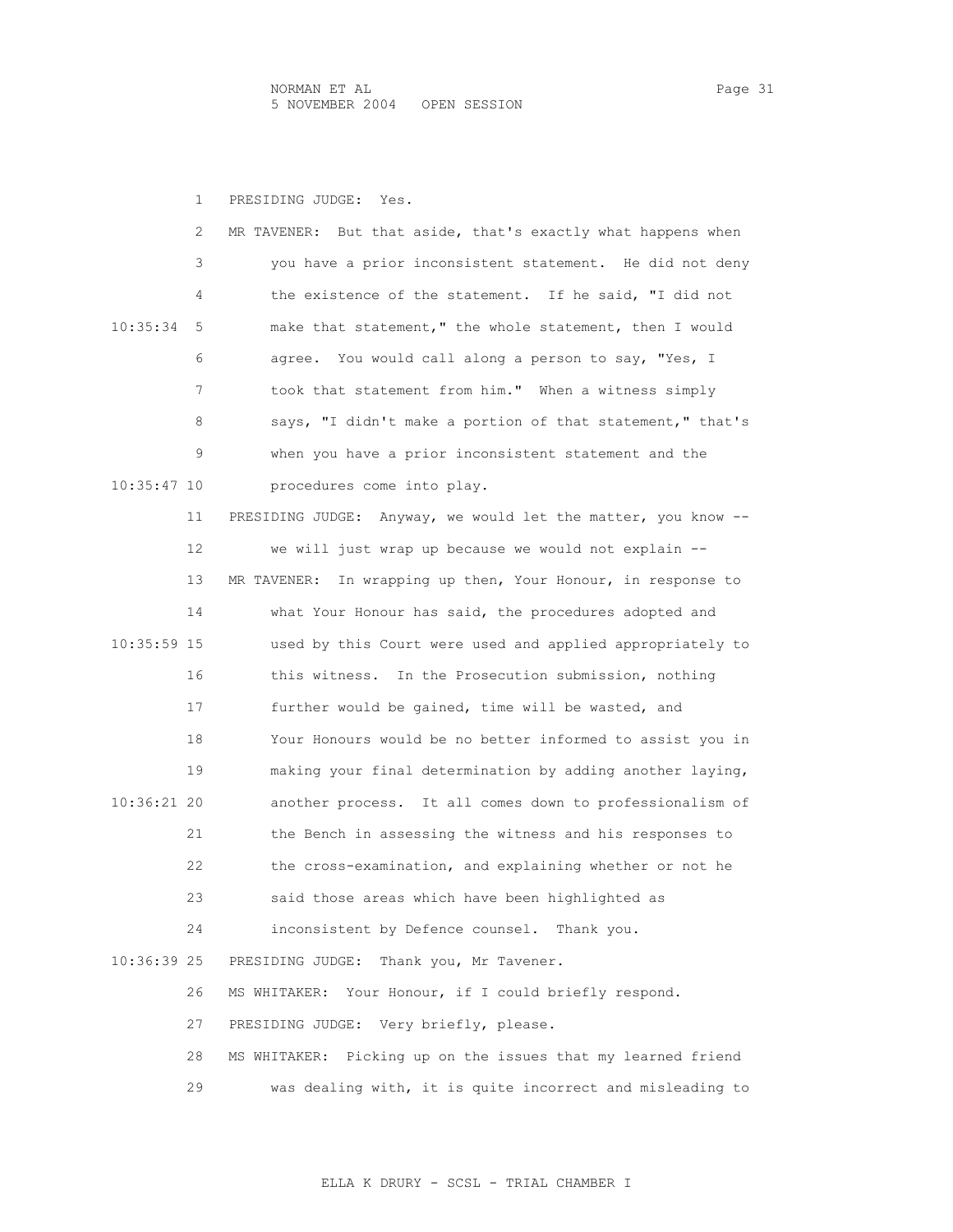| 1             | suggest, Your Honours, that the matters which are in        |
|---------------|-------------------------------------------------------------|
| 2             | dispute, that he refuted, related to the RUF and are        |
| 3             | collateral issues. By way of example --                     |
| 4             | MR TAVENER: I've heard this from my friend from yesterday.  |
| 10:37:03<br>5 | I'll just interrupt you briefly. That is not what I         |
| 6             | said.                                                       |
| 7             | MS WHITAKER: Please sit down. By way of example, the --     |
| 8             | PRESIDING JUDGE: No, no, no, no, no.                        |
| 9             | [Overlapping speakers]                                      |
| 10:37:08 10   | JUDGE BOUTET: Well, please, please. We control the process. |
| 11            | You do not control the process. We will inform counsel      |
| 12            | to sit down. You don't have to.                             |
| 13            | MS WHITAKER: I apologise.                                   |
| 14            | JUDGE BOUTET: We'll listen to you.                          |
| 10:37:16 15   | MS WHITAKER: I'm grateful. If I could read from page 9413   |
| 16            | the portion that was exhibited states, "The initiation      |
| 17            | was in 1996. I could remember this date because I was       |
| 18            | older. Certificates were issued after the initiation.       |
| 19            | My certificate has been destroyed." In response to that,    |
| 10:37:32 20   | our note of the witness's response was, "I never made       |
| 21            | that statement, sir."                                       |
| 22            | Now, in our submission, precisely the reasons that          |
| 23            | my learned friend have addressed you, that is why you       |
| 24            | need to hear from those witnesses. He has said if it's      |
| 10:37:46 25   | the case this witness never made the statement -- says he   |
| 26            | never made the statement, then, of course, you must hear    |
| 27            | the statement taker as to whether that statement was        |
| 28            | made.                                                       |
| 29            | And, indeed, that is not the only example.<br>The           |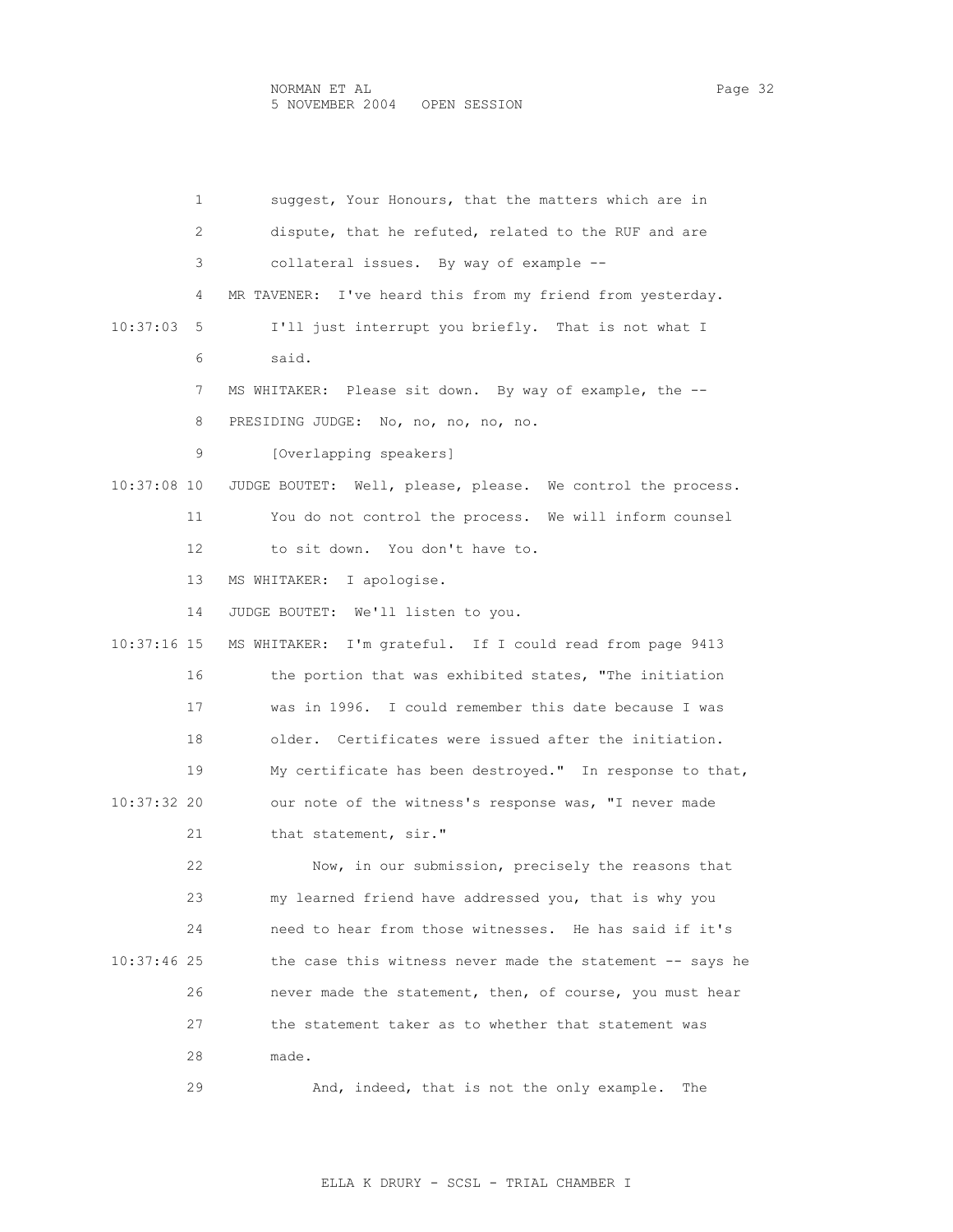|             | 1  | second example concerns his denial that he'd ever said          |
|-------------|----|-----------------------------------------------------------------|
|             | 2  | that all policemen in Kenema had already been killed,           |
|             | 3  | central to the charges that are faced, and also that            |
|             | 4  | there was no forced recruitment of people as Kamajors,          |
| 10:38:10    | 5  | potentially central to the charges that are faced.              |
|             | 6  | And, furthermore, I would submit that matters                   |
|             | 7  | relating to the conduct of the RUF are by no means              |
|             | 8  | collateral matters to the charges that are faced, and, in       |
|             | 9  | fact, may will central to the legal decisions that Your         |
| 10:38:23 10 |    | Honours have to $-$ -                                           |
|             | 11 | Quite frankly, I didn't buy that distinction<br>JUDGE THOMPSON: |
|             | 12 | between collateral and noncollateral.                           |
|             | 13 | I'm grateful, Your Honour.<br>MS WHITAKER:                      |
|             | 14 | I think it was slightly a little of an<br>JUDGE THOMPSON:       |
| 10:38:32 15 |    | oversimplification of --                                        |
|             | 16 | MS WHITAKER: I'm grateful for that. I've no need to pursue      |
|             | 17 | that.                                                           |
|             | 18 | But in our submission, then, the very issue -- the              |
|             | 19 | logical difficulty and flaw in my learned friend's              |
| 10:38:43 20 |    | position has been amply demonstrated to you by his              |
|             | 21 | submissions. He submits that the Prosecution consented          |
|             | 22 | to the admission of this statement because it was a             |
|             | 23 | previous inconsistent statement. The witness says he            |
|             | 24 | never made this statement. For the matter to be                 |
| 10:38:58 25 |    | admissible -- not even a question of weight, but to be          |
|             | 26 | admissible, then you must be satisfied --                       |
|             | 27 | PRESIDING JUDGE: No, the witness did not say he never made      |
|             | 28 | the statement.                                                  |
|             | 29 | With respect, Your Honour, he specifically said<br>MS WHITAKER: |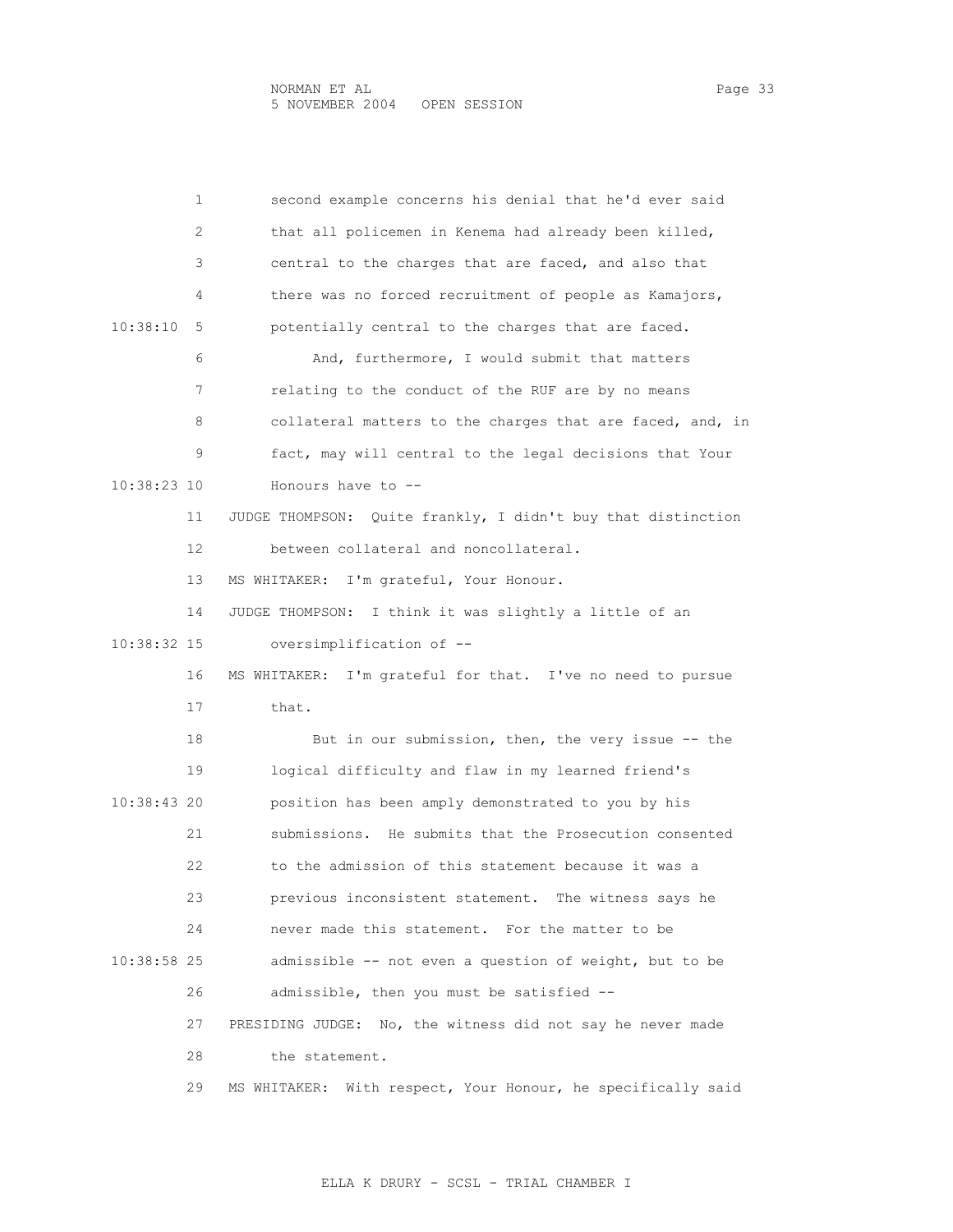1 those portions. 2 PRESIDING JUDGE: Yes, he said the portions. 3 MS WHITAKER: Yes, and in my submission each -- 4 PRESIDING JUDGE: Portions. 10:39:13 5 MS WHITAKER: -- each statement of evidence is what we're 6 concerned about, because -- 7 PRESIDING JUDGE: Portions. 8 MS WHITAKER: Yes, but those portions cannot of a previous -- 9 that portion is what has been admitted as a previous 10:39:23 10 inconsistent statement. Not the entire statement; it is 11 those lines. If he didn't make that statement, it is not 12 admissible as a previous inconsistent statement. Yet the 13 Prosecution have consented to its admission as a previous 14 inconsistent statement. The witness says he never said 10:39:37 15 those things. In my submission, you cannot determine the 16 admissibility, unless you are satisfied that a statement 17 was made, let alone the weight to be attached to it. 18 My learned friend has suggested that these matters 19 are irrelevant, and, of course, if it is irrelevant, then 10:39:56 20 it is inadmissible for the Prosecution and equally for 21 the Defence, and we can't call this evidence as part of 22 the Defence case. And I submit it's so clearly relevant 23 to Your Honours on the issue of admissibility, as to 24 whether this statement was ever made, for the very 10:40:14 25 reasons suggested by my learned friend. It will not be 26 admissible as a matter of law unless you are satisfied it 27 was, in fact, a previous statement. 28 My learned friend suggests that you will gain 29 nothing from hearing this evidence. I would submit that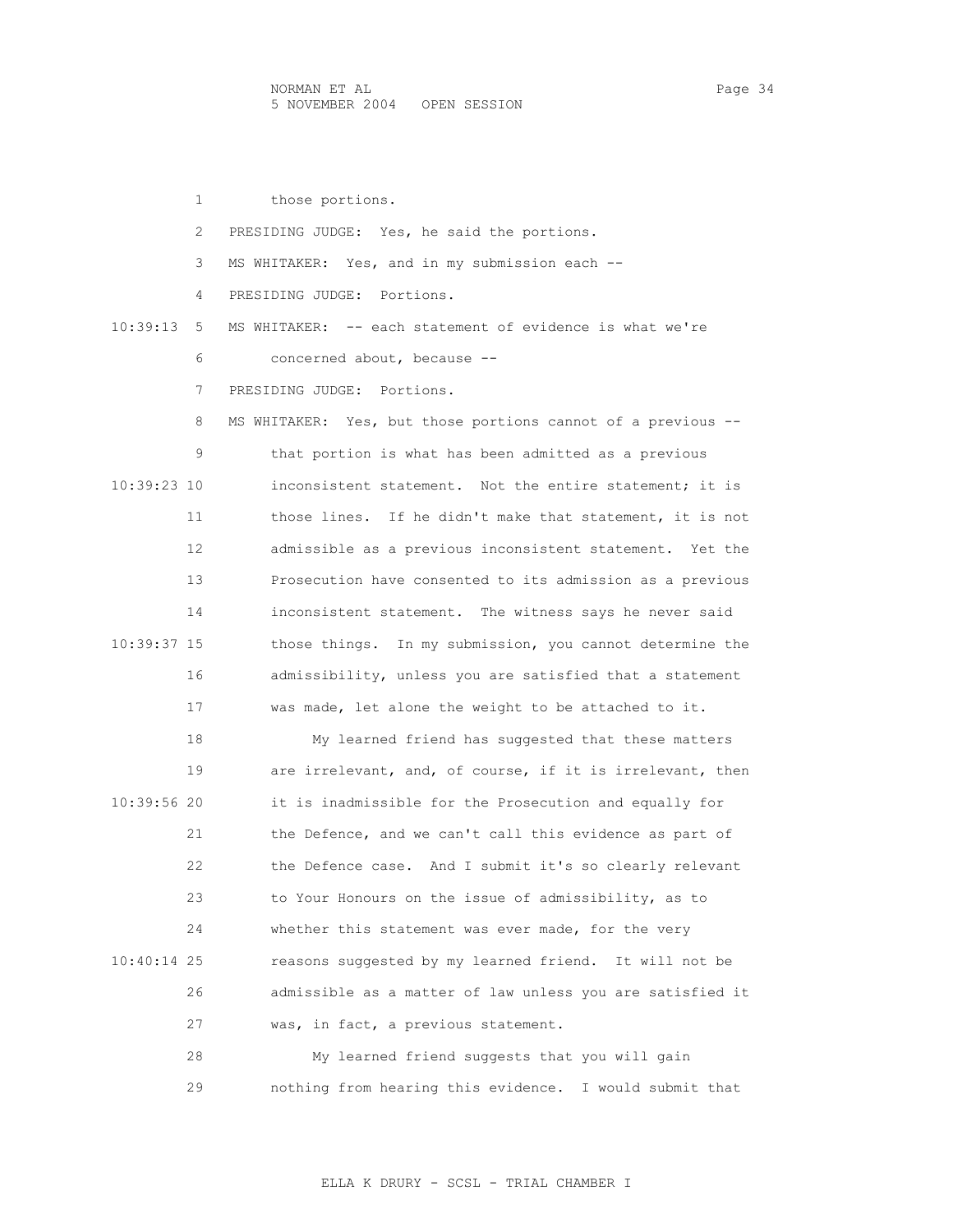NORMAN ET AL<br>5 NOVEMBER 2004 OPEN SESSION 5 NOVEMBER 2004 OPEN SESSION

| 1             | preempts the evidence. It may well be that the            |
|---------------|-----------------------------------------------------------|
| 2             | translators have notes. Your Honours have already, on a   |
| 3             | previous occasion, ruled that these are discloseable in   |
| 4             | relation to another witness and assist the Defence.       |
| 10:43:13<br>5 | [HN051104B 10.45 a.m.]                                    |
| 6             | My learned friend says that there were                    |
| 7             | interpretation issues.<br>In our submission it must be    |
| 8             | relevant to the Court to know how bad did these get. Are  |
| 9             | we talking about wholesale statements being inserted that |
| 10:44:07 10   | were never made, or are we talking about nuances of       |
| 11            | In our submission, unless Your Honours are able<br>words? |
| 12            | to satisfy yourselves that these interpretation issues do |
| 13            | not extend to wholesale rewriting of statements,          |
| 14            | inserting incidents that never happened, you are not      |
| 10:44:23 15   | going to be able to make an assessment of not just the    |
| 16            | witness's credibility in general, but his credibility on  |
| 17            | central issues which you must determine.                  |
| 18            | If my learned friend wishes to invite the Court           |
| 19            | really to disregard all the rest of the content of this   |
| 10:44:42 20   | witness's evidence other than he was a child soldier,     |
| 21            | then I may not pursue this matter any further and simply, |
| 22            | if that is all they are relying on this witness for and   |
| 23            | don't rely on any other matters he put forward in         |
| 24            | evidence, I will sit down now.                            |
| $10:44:55$ 25 | Again, if my friend is concerned about the time           |
| 26            | being lost, I invite him to make the admission that this  |
| 27            | was an entirely accurate record of what the witness said. |
| 28            | We submit that this is not a multiplication of issues by  |
| 29            | any means -- this is absolutely the central issue before  |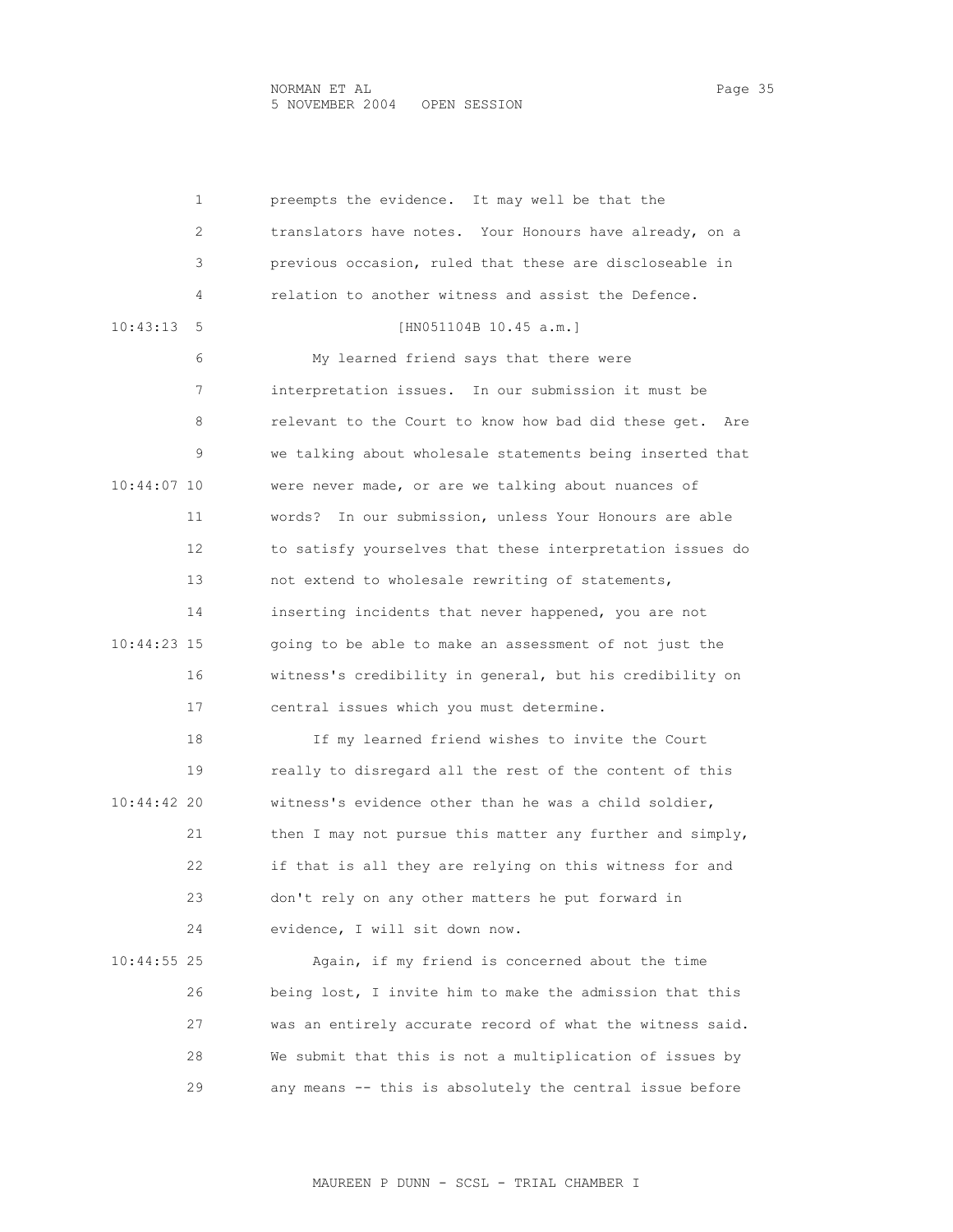|             | 1  | And it may well be that once we have an<br>you.               |
|-------------|----|---------------------------------------------------------------|
|             | 2  | understanding of the process by which these statements        |
|             | 3  | are obtained, we don't need to repeat this exercise time      |
|             | 4  | and time again. I must say there has not been a witness       |
| 10:45:21    | 5  | who has refuted quite such a large extent of his              |
|             | 6  | statement before. Where there is the odd difference in a      |
|             | 7  | statement, one would not pursue it. But here we have a        |
|             | 8  | witness who, on very central issues, on charges that are      |
|             | 9  | faced by these accused, has absolutely said, "I never         |
| 10:45:35 10 |    | said that." In our submission, it's absolutely central        |
|             | 11 | to your task for you to understand whether or not the         |
|             | 12 | witness said that, or something similar to it.                |
|             | 13 | Your Honour, these problems have entirely arisen              |
|             | 14 | because they have chosen not to provide a translation         |
| 10:45:55 15 |    | statement, which in my submission is the proper               |
|             | 16 | procedure.                                                    |
|             | 17 | PRESIDING JUDGE: Ms Whitaker, you are taking more than five   |
|             | 18 | minutes in reply --                                           |
|             | 19 | MS WHITAKER: Yes, Your Honour, I am trying to --              |
| 10:46:03 20 |    | PRESIDING JUDGE: -- which you were supposed to limit yourself |
|             | 21 | to five minutes in presenting your motion yesterday.          |
|             | 22 | I did say 10, Your Honour.<br>MS WHITAKER:                    |
|             | 23 | PRESIDING JUDGE: I just want to remind you that you are       |
|             | 24 | getting a bit long.                                           |
| 10:46:11 25 |    | MS WHITAKER:<br>But I just $-$                                |
|             | 26 | PRESIDING JUDGE: You need to move.                            |
|             | 27 | Yes, indeed, Your Honour.<br>MS WHITAKER:<br>I could not      |
|             | 28 | anticipate all the points that my learned friend was          |
|             | 29 | going to raise, but just simply in conclusion then, what      |
|             |    |                                                               |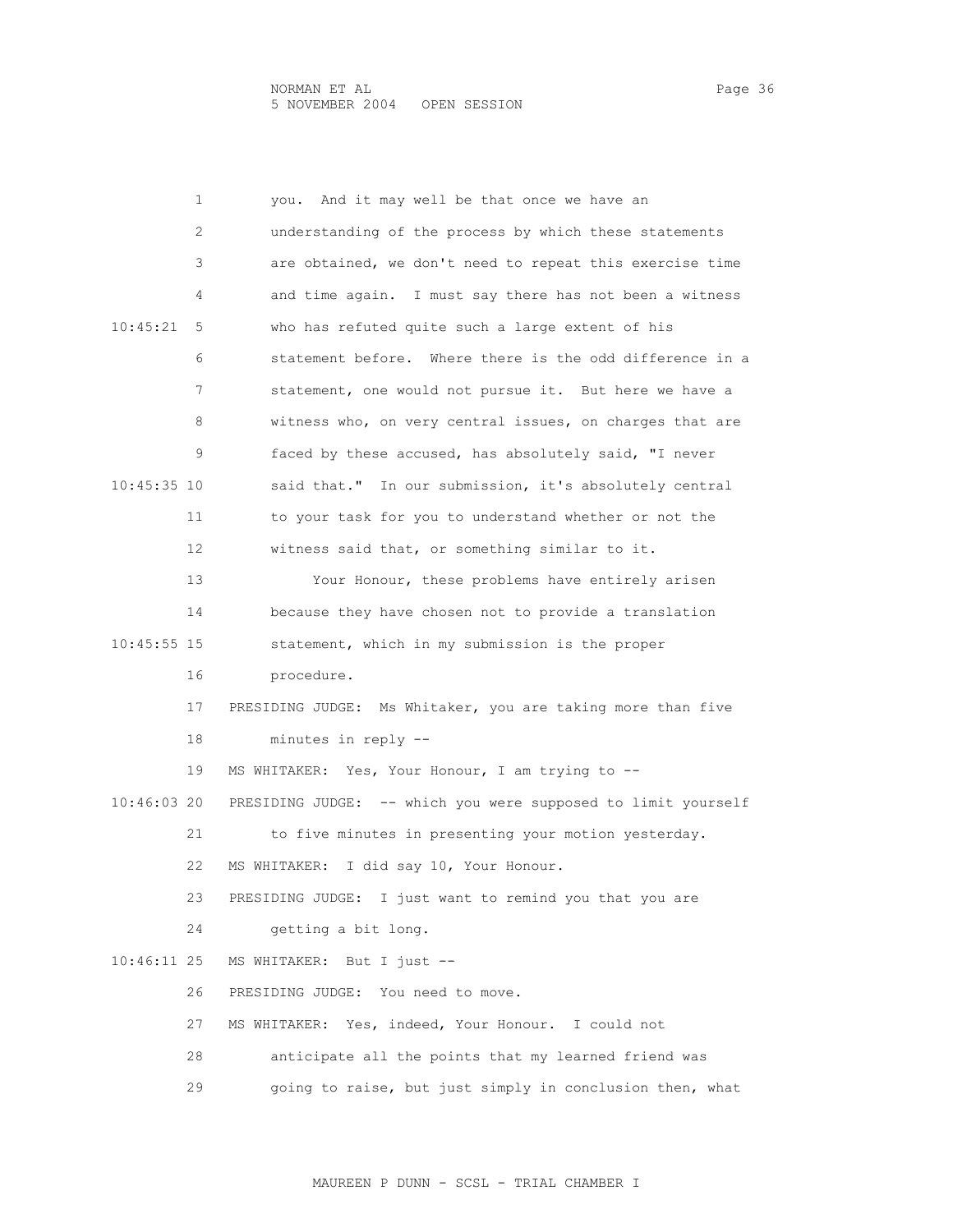|             | 1  | the Prosecution are endeavouring to do is to remove a          |
|-------------|----|----------------------------------------------------------------|
|             | 2  | central plank of the Defence's ability to test the             |
|             | 3  | credibility of a witness. In light of all the other            |
|             | 4  | difficulties we have with protective measures and the          |
| 10:46:32    | 5  | difficulties with investigation, in my submission it is        |
|             | 6  | quite improper. They are submitting to you it is               |
|             | 7  | irrelevant what's written in these statements; you do not      |
|             | 8  | need to concern yourself with what's in them, because          |
|             | 9  | they may or may not bear any relation to what the witness      |
| 10:46:47 10 |    | says. And they are attempting to deny you the                  |
|             | 11 | opportunity of investigating that proposition and              |
|             | 12 | removing from yourselves, and particularly from us, a          |
|             | 13 | central part of the Defence's capacity to test the             |
|             | 14 | credibility of the Prosecution witnesses.                      |
| 10:47:04 15 |    | They are effectively saying you can't rely on these            |
|             | 16 | statements at all; they are irrelevant; ignore them.<br>As     |
|             | 17 | I say, in which case, there are fundamental difficulties       |
|             | 18 | about them consenting to the admissibility of these            |
|             | 19 | documents as exhibits. In the light of Your Honour's           |
| 10:47:18 20 |    | suggestion, I won't continue unless there's any                |
|             | 21 | particular matter.                                             |
|             | 22 | PRESIDING JUDGE: Just one question, Ms Whitaker.               |
|             | 23 | MS WHITAKER:<br>Yes, Your Honour.                              |
|             | 24 | PRESIDING JUDGE: Are you suggesting that we have to walk down  |
| 10:47:32 25 |    | your road each time we come by problems like this, that        |
|             | 26 | we have to summon the investigators from all over the          |
|             | 27 | world each time we come by difficulties of this nature?        |
|             | 28 | Happily, it's not a question of summoning them<br>MS WHITAKER: |
|             | 29 | from across the world; rather, from just across the floor      |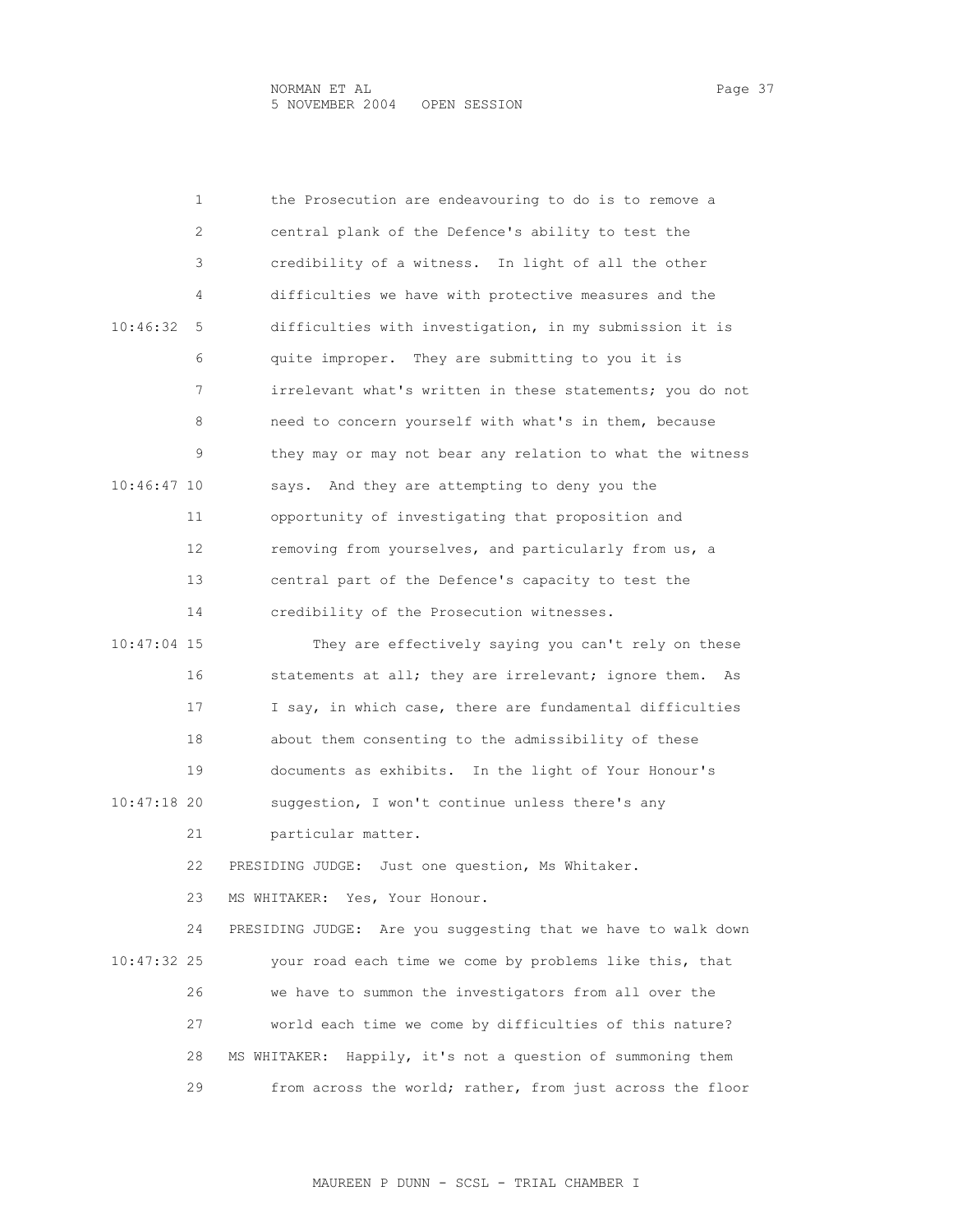|               | $\mathbf{1}$ | in this case. I'm not submitting that this process will      |
|---------------|--------------|--------------------------------------------------------------|
|               | 2            | be necessary in each case. Your Honours of course will       |
|               | 3            | judge each application --                                    |
|               | 4            | PRESIDING JUDGE: That's all right.                           |
| 10:47:58      | 5            | MS WHITAKER: -- on a case-by-case basis --                   |
|               | 6            | PRESIDING JUDGE: That's all right; I've taken the point.     |
|               | 7            | MS WHITAKER: -- to understand the process and it may not be  |
|               | 8            | necessary --                                                 |
|               | 9.           | PRESIDING JUDGE: That's right; I've taken the point.         |
| $10:48:04$ 10 |              | MR TAVENER: I'm not seeking the right of reply, Your Honour. |
|               | 11           | PRESIDING JUDGE: With leave, Mr Tavener; with leave.         |
|               | 12           | MR TAVENER: That's right. I am not seeking the right of      |
|               | 13           | reply, but there were a number of misstatements in my        |
|               | 14           | friend's $-$                                                 |
| 10:48:12 15   |              | PRESIDING JUDGE: I'm reminding you with leave -- you can now |
|               | 16           | speak, with leave.                                           |
|               | 17           | MR TAVENER: Thank you, Your Honour. I'll be very brief then. |
|               | 18           | PRESIDING JUDGE: Good.                                       |
|               | 19           | MR TAVENER: I was attempting to summarise the statement of   |
| 10:48:18 20   |              | witnesses by simply saying as a child soldier -- I was       |
|               | 21           | trying to avoid wasting time. As to the collateral           |
|               | 22           | issue, that related more to the calling of an additional     |
|               | 23           | layer, when the issue is something that can be resolved      |
|               | 24           | by Your Honours; that is, in terms of having heard the       |
| 10:48:33 25   |              | witnesses.                                                   |
|               | 26           | There seems to be some confusion in my friend's mind         |
|               | 27           | between the entire statement made by a witness and a         |
|               | 28           | portion of a statement. I hope that is not confused -        |
|               | 29           | thank you - in Your Honours' mind. Again, I'll simply        |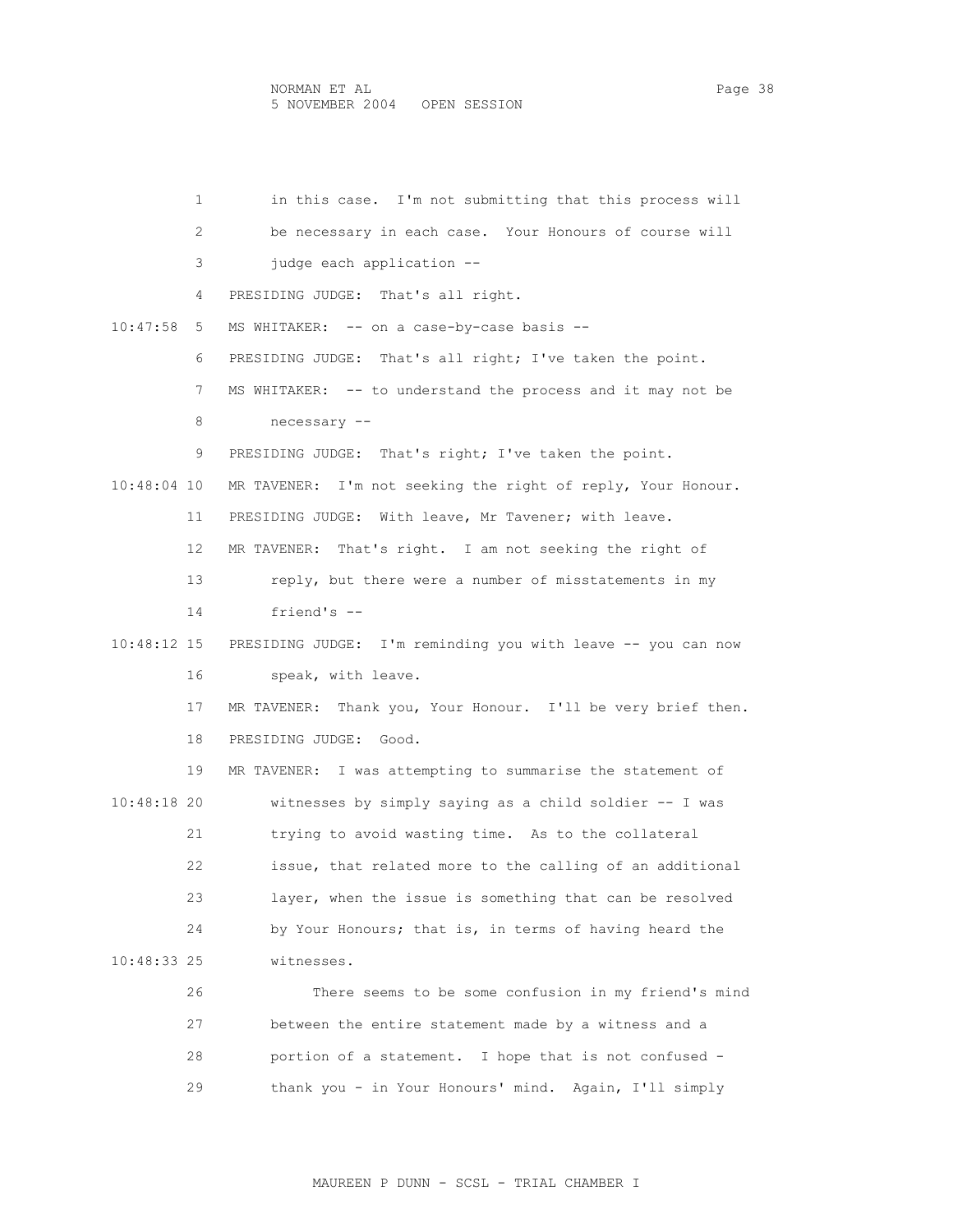## NORMAN ET AL Page 39 5 NOVEMBER 2004 OPEN SESSION

 1 say the procedures were applied, the witness was 2 cross-examined, and the trial should proceed on that 3 basis. Thank you. 4 PRESIDING JUDGE: Thank you. 10:49:03 5 [The Trial Chamber confers] 6 PRESIDING JUDGE: Learned counsel, we have heard the arguments 7 on both sides and the Chamber will deliver a written 8 decision on this issue after a full deliberation on the 9 law and the facts as they have been presented to us. We 10:50:33 10 will come with our decision when it is ready. We have 11 some housekeeping issues to take care of, so the Chamber 12 will rise now and will be resuming at about 11.30. We 13 will rise and resume at 11.30. So the Court will rise, 14 please. 10:51:14 15 [Break taken at 10.51 a.m.] 16 [On resuming at 11.40 a.m.] 17 JUDGE BOUTET: So, Mr Prosecutor, we carry on where we were at 18 the end of the day yesterday; that is, we were then in a 19 closed session, so we're going back into closed session 11:39:57 20 to carry on with the evidence of the witness you had in 21 the witness box at that particular moment. So we are now 22 moving into closed session to continue with your 23 examination-in-chief. So those members of the public 24 that are there in the gallery, you should know that we're 11:40:22 25 moving into a closed session now. 26 WITNESS: TF2-201 [Continued] 27 [Witness answered through interpretation] 28 MR KAMARA: Your Honours, the witness is still sworn on the 29 Koran.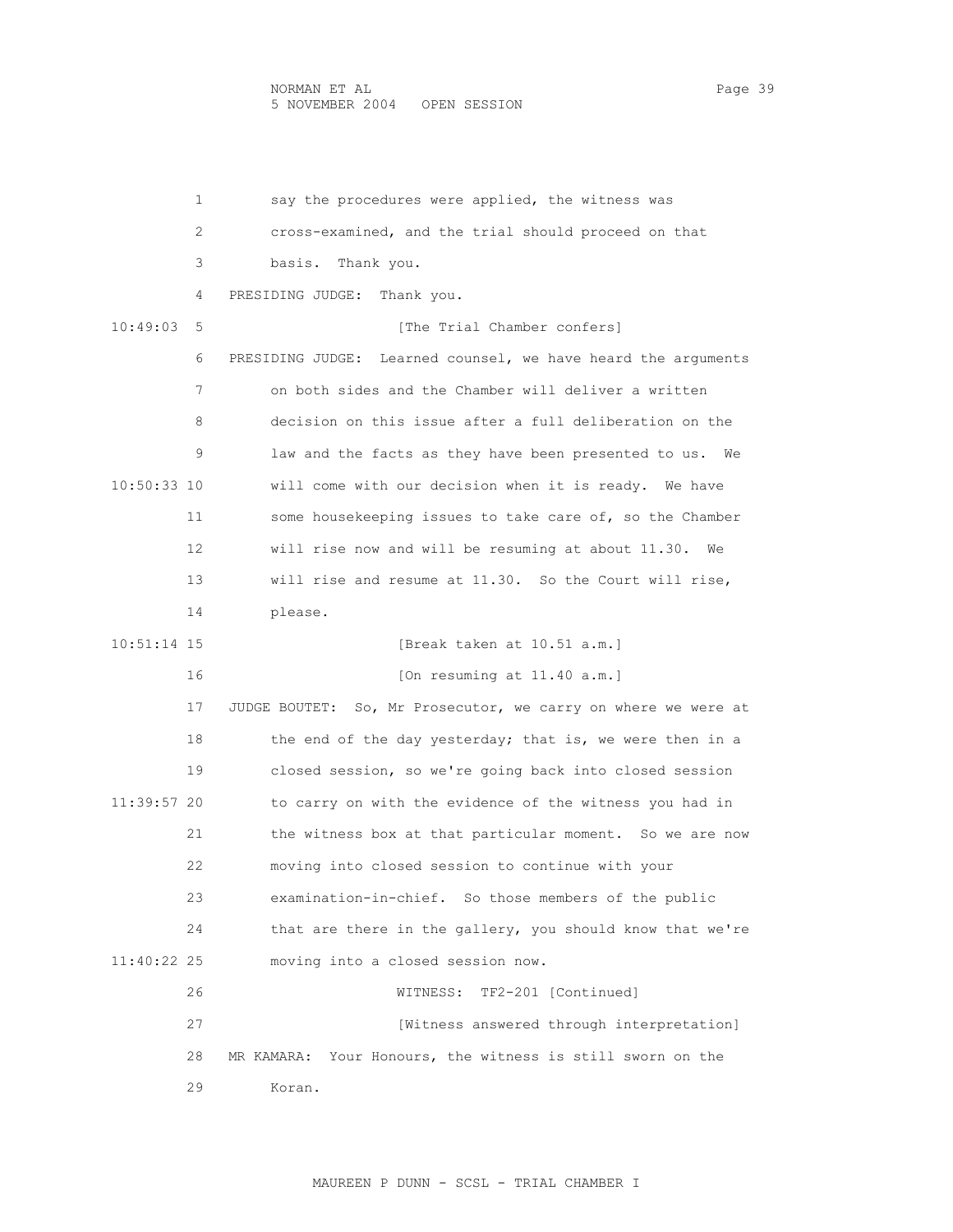```
 1 MS EDMONDS: The Court is not yet in closed session. 
          2 PRESIDING JUDGE: The witness is reminded that he's still on 
          3 his oath -- he's reminded. 
          4 MS EDMONDS: The Court is in closed session now. 
11:42:29 5 [At this point in the proceedings, a portion of the 
          6 transcript, pages 41 to 136 was extracted and sealed 
          7 under separate cover, as the session was heard in camera] 
          8 
9 
         10 
         11 
         12 
         13 
         14 
         15 
         16 
         17 
         18 
         19 
         20 
         21 
         22 
         23 
         24 
         25 
         26 
         27 
         28 
         29
```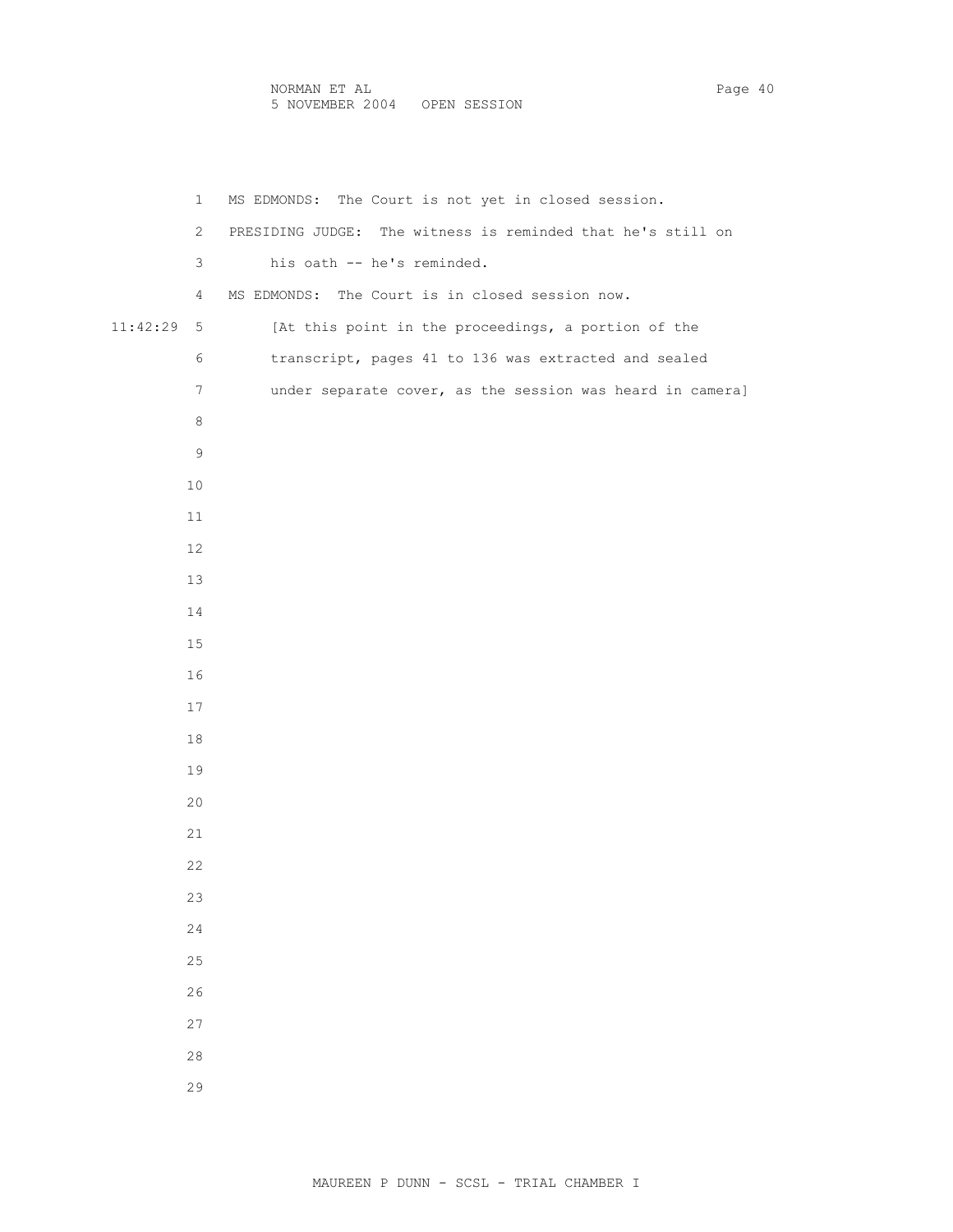|  | WITNESS: TF2-201 [continued] | 39 |
|--|------------------------------|----|
|  |                              |    |

WITNESSES FOR THE PROSECUTION:

|                               | EXAMINED BY MR KAMARA: [Continued] |     |
|-------------------------------|------------------------------------|-----|
| CROSS-EXAMINED BY MR JABBI    |                                    | 63  |
| CROSS-EXAMINED BY MR BOCKARIE |                                    | 91  |
| CROSS-EXAMINED BY MR MARGAI   |                                    | 108 |
| RE-EXAMINED BY MR KAMARA      |                                    | 134 |